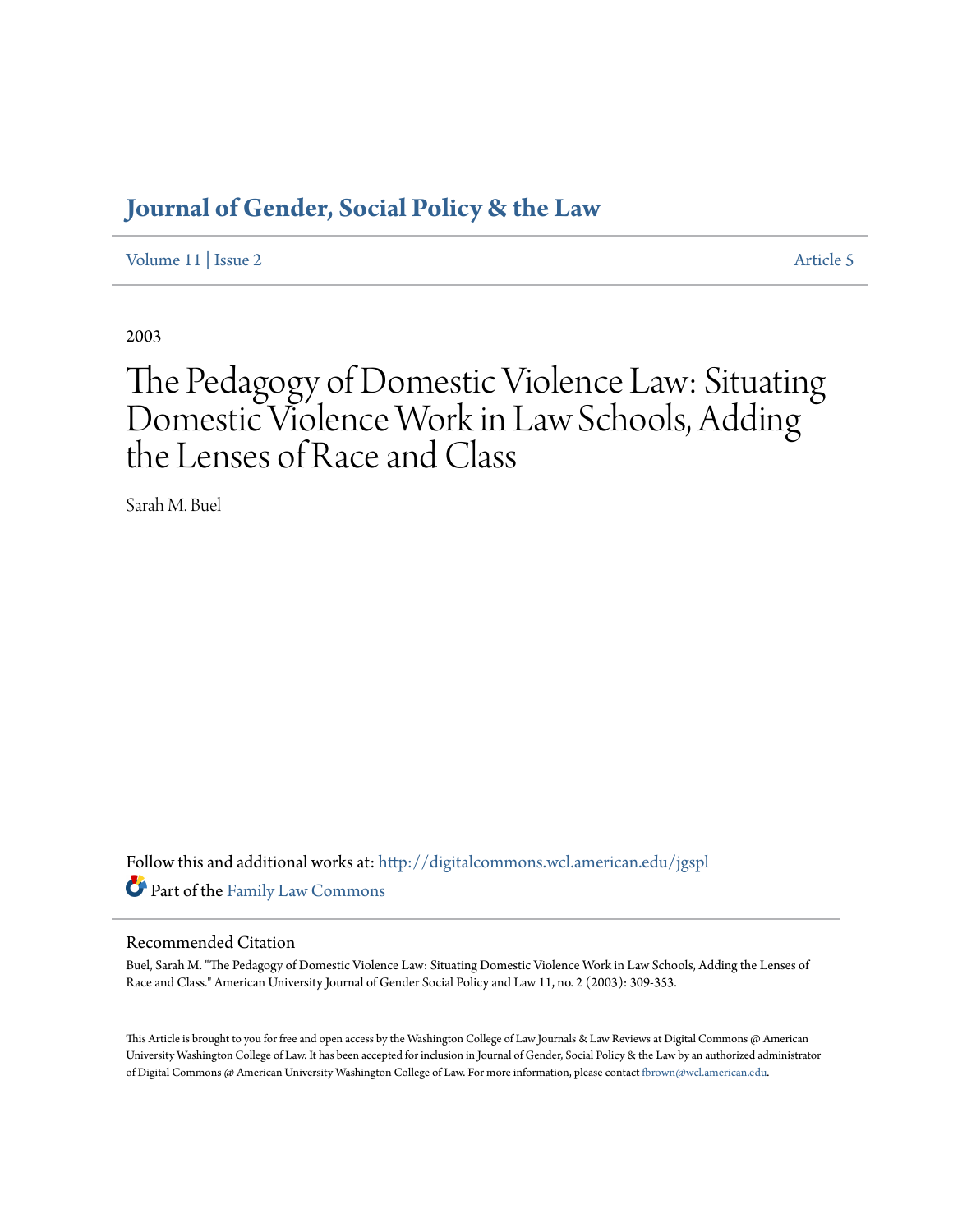| <b>BUEL PKFINAL.DOC</b> |
|-------------------------|
|                         |

## THE PEDAGOGY OF DOMESTIC VIOLENCE LAW: SITUATING DOMESTIC VIOLENCE WORK IN LAW SCHOOLS, ADDING THE LENSES OF RACE AND CLASS

### SARAH M. BUEL<sup>\*</sup>

| I.      |                                                              |  |
|---------|--------------------------------------------------------------|--|
| A.      | Inspiring Law Students to be Champions in                    |  |
|         |                                                              |  |
| В.      | Addressing Philosophical, Ethical and Political              |  |
|         |                                                              |  |
| C.      | Ensuring Thorough Integration of Race and Class Issues  318  |  |
| D.      | Assimilating Domestic Violence Law into Existing Courses 325 |  |
| Е.      |                                                              |  |
| F.      |                                                              |  |
|         | Pennsylvania's Use of IOLTA to Fund<br>1.                    |  |
|         |                                                              |  |
|         | 2. The University of Texas School of Law                     |  |
|         |                                                              |  |
|         |                                                              |  |
| Н.      |                                                              |  |
|         |                                                              |  |
|         | IV. Institutionalizing an Ethical Model of Practice  343     |  |
| $A_{-}$ | Ethical Mandates to Teach Domestic Violence Law 343          |  |
| B.      |                                                              |  |
| C.      | <b>Implementing Systems Change with</b>                      |  |
|         |                                                              |  |
|         |                                                              |  |

309

1

<sup>∗</sup> B.A., *cum laude*, *Harvard Extension School*; J.D., *cum laude*, *Harvard Law School*; Clinical Professor, *University of Texas School of Law*; former domestic violence and juvenile prosecutor and advocate since 1977, and domestic violence survivor. I want to thank Professor Douglas Laycock for his insightful comments, and law students Eliza Hirst, Melissa Jacobs and Jaime Morales for their research assistance.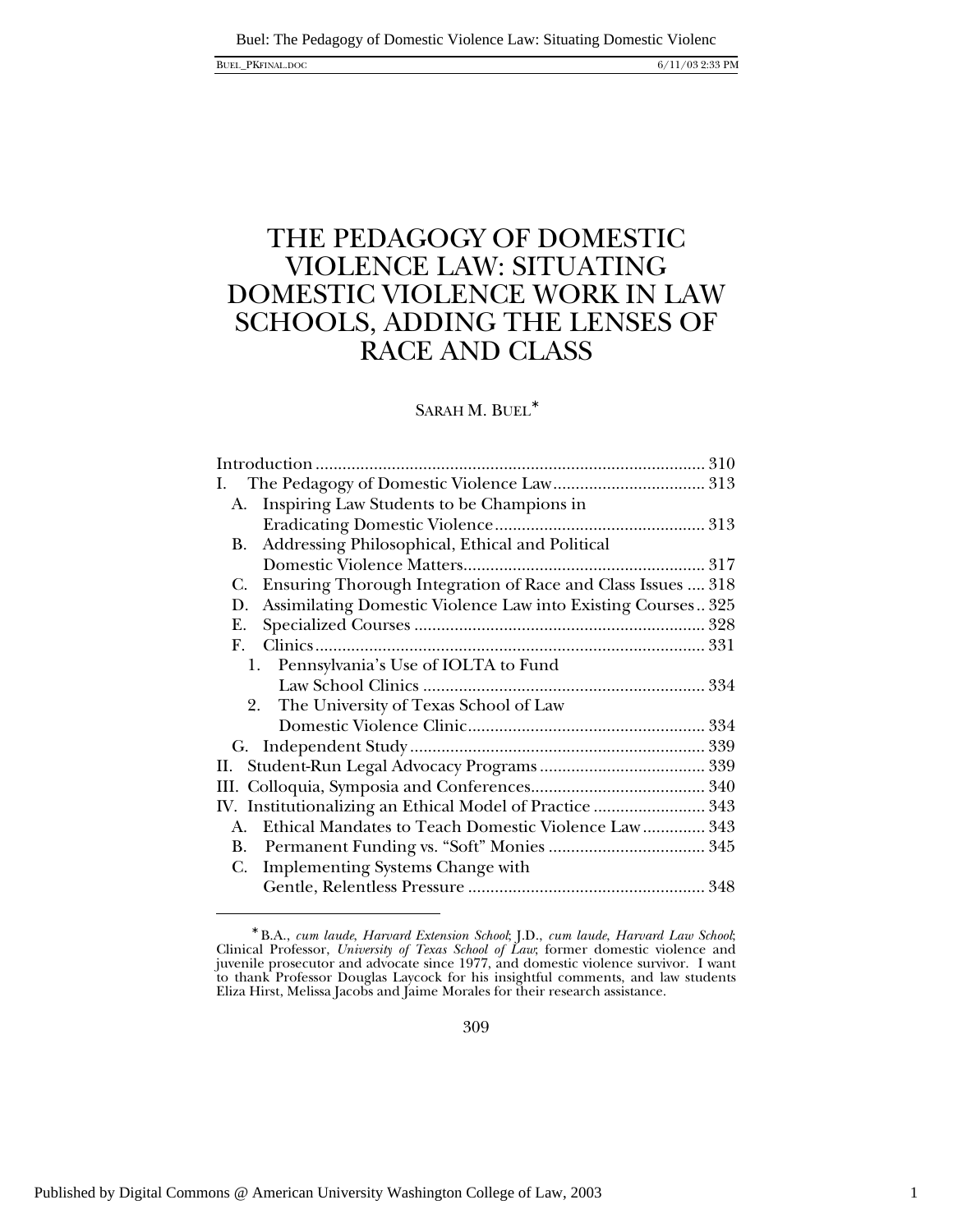| 310 | JOURNAL OF GENDER, SOCIAL POLICY & THE LAW [Vol. 11:2] |  |
|-----|--------------------------------------------------------|--|
|     |                                                        |  |
|     |                                                        |  |
|     |                                                        |  |
|     |                                                        |  |
|     | D. Law Schools' Role in the Provision of               |  |
|     |                                                        |  |
|     |                                                        |  |
|     |                                                        |  |

#### **INTRODUCTION**

Increasingly, domestic violence victims are turning to the courts for protection, too often with poor results. Many lawyers view the relevance and scholarship of domestic violence law as prosaic, although it is an issue of profound social significance, and will impact their professional and personal lives. It is not surprising then that many attorneys, ignorant of domestic violence issues, mishandle the full spectrum of its legal applications. The American Bar Association's Commission on Domestic Violence reports that, overwhelmingly, the technical assistance calls they receive indicate that abuse victims are not receiving adequate representation.<sup>1</sup> States' gender bias reports, including *The Gender Bias Task Force of Texas, Final Report*, verify that improper handling, at all levels of the legal system, can be traced to attorneys' lack of knowledge about domestic violence.<sup>2</sup> Deficient education on the issue can have catastrophic consequences for the parties involved. A Maryland battered woman was murdered by her partner after a judge denied her a protective order. $^{\mathrm{3}}$  In another case, a judge gave custody to a father who had not only battered the child's mother, but also had a conviction for his previous wife's murder.<sup>4</sup> In Austin, Texas, a battering father was convicted of molesting his own child, as well as several of those in his wife's day care center, yet a judge gave him custody of all three of the couple's children.<sup>5</sup>

<sup>1</sup>*. See* ABA COMM'N ON DOMESTIC VIOLENCE, WHEN WILL THEY EVER LEARN? EDUCATING TO END DOMESTIC VIOLENCE: A LAW SCHOOL REPORT I-5 (Deborah Goelman & Roberta Valente eds., 1997) [hereinafter Goelman & Valente], *available at* http://www.ojp.usdoj.gov/ovc/publications/infores/etedv/etedvpdf.pdf.

<sup>2.</sup> SUPREME CT. OF TEX., GENDER BIAS TASK FORCE OF TEXAS, FINAL REPORT (1995).

<sup>3.</sup> Civil Protective Order Transcript, Petitioner Helen Jenkins, District Court of Maryland, Prince George's County, Maryland, 1993; as cited in DOMESTIC VIOLENCE EDUCATION IN LAW SCHOOLS, A REPORT BY THE AMERICAN BAR ASSOCIATIONS COMMISSION ON DOMESTIC VIOLENCE 1 (2002).

<sup>4</sup>*. See* Ward v. Ward, 742 So. 2d 250, 252 (Fla. App. 1996) (illustrating dangerous decisions of judges in domestic violence cases).

<sup>5</sup>*. See* State v. Denise Murphy Hall (unpublished opinion) (2001).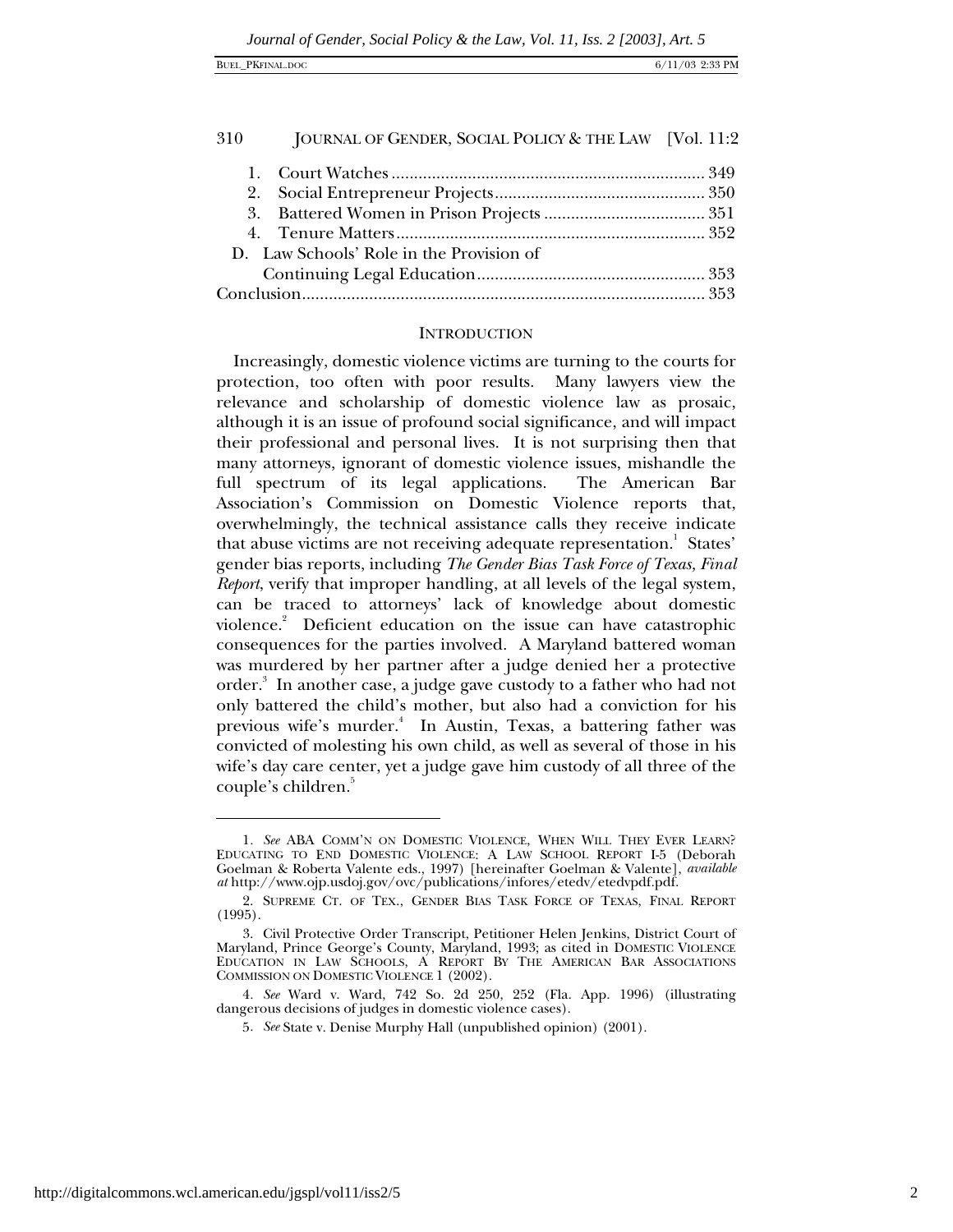-

#### 2003] THE PEDAGOGY OF DOMESTIC VIOLENCE LAW 311

Precisely because low income and minority victims tend to be invisible in legal, anti-racist and feminist literature, $^{\mathrm{6}}$  counsel generally ignore the significant issues implicit in the intersectionality of violence, gender, race and class. For the most part, lawyers and professors are not indolent or malicious, but rather are apathetic because they believe such issues are inconsequential. They are then unable to comprehend the context, nuances and complexity of domestic violence matters, to the detriment of battered and batterer clients. It has become clear that attorney mishandling of partner abuse cases is due, in part, to the dearth of formal education on the topic. In focusing on the pedagogy of domestic violence jurisprudence within law schools, I argue for a thorough and expanded integration of domestic violence jurisprudence into the curricula.

As domestic violence presents itself across a spectrum of legal matters,<sup>7</sup> law schools must take a leadership role in the pedagogy of domestic violence law, in part by integrating relevant issues into existing courses and by developing specialized courses. These issues may arise when our students are assisting a petitioner in obtaining a protective order or suing an abuser in tort; a tax attorney may be responsible for advising a client regarding the innocent spouse defense, or a prosecutor and defense attorney could be at variance in a case of an abused woman who has killed her batterer in selfdefense. Each of these cases *requires* at least minimal knowledge of the dynamics and law of domestic violence. Lawyers inadvertently failing to ethically represent abuse victims and offenders, as well as those reluctant to handle the cases at all, could greatly benefit from the inclusion of these issues in continuing legal education and law school courses.<sup>8</sup> Since several states are now adding domestic violence-related questions to bar exams, $\degree$  students not exposed to this

<sup>6</sup>*. See* Kimberle Crenshaw, *Mapping the Margins: Intersectionality, Identity Politics, and Violence Against Women of Color*, 43 STAN. L. REV. 1241, 1242 (1991) (exploring the dimensions of gender and race in the legal system).

<sup>7</sup>*. See* ABA COMM'N ON DOMESTIC VIOLENCE, THE IMPACT OF DOMESTIC VIOLENCE ON YOUR LEGAL PRACTICE: A LAWYER'S HANDBOOK (Roberta Valente ed., 1996) (including chapters covering the relevance for most fields of law, including Children's; Civil Rights; Contracts; Corporate; Criminal; Elder; Employment; Evidence; General Practice; Health Care; Government and Public Sector; Housing and Homelessness; Insurance; Judiciary; Law Firm Management; Legal Services; Mediation; Military; Poverty; Probate, Estate and Trust; Professional Responsibility and Ethics; Real Property; Safety Planning; Screening; Sexual Harassment; Solo Practitioners; Sports and Entertainment; State and Local Government; Tax; Trial Practice and Torts).

<sup>8</sup>*. See* Goelman & Valente, *supra* note 1, at 1-24 (discussing the many advantages of including domestic violence issues in different areas of law school curriculum).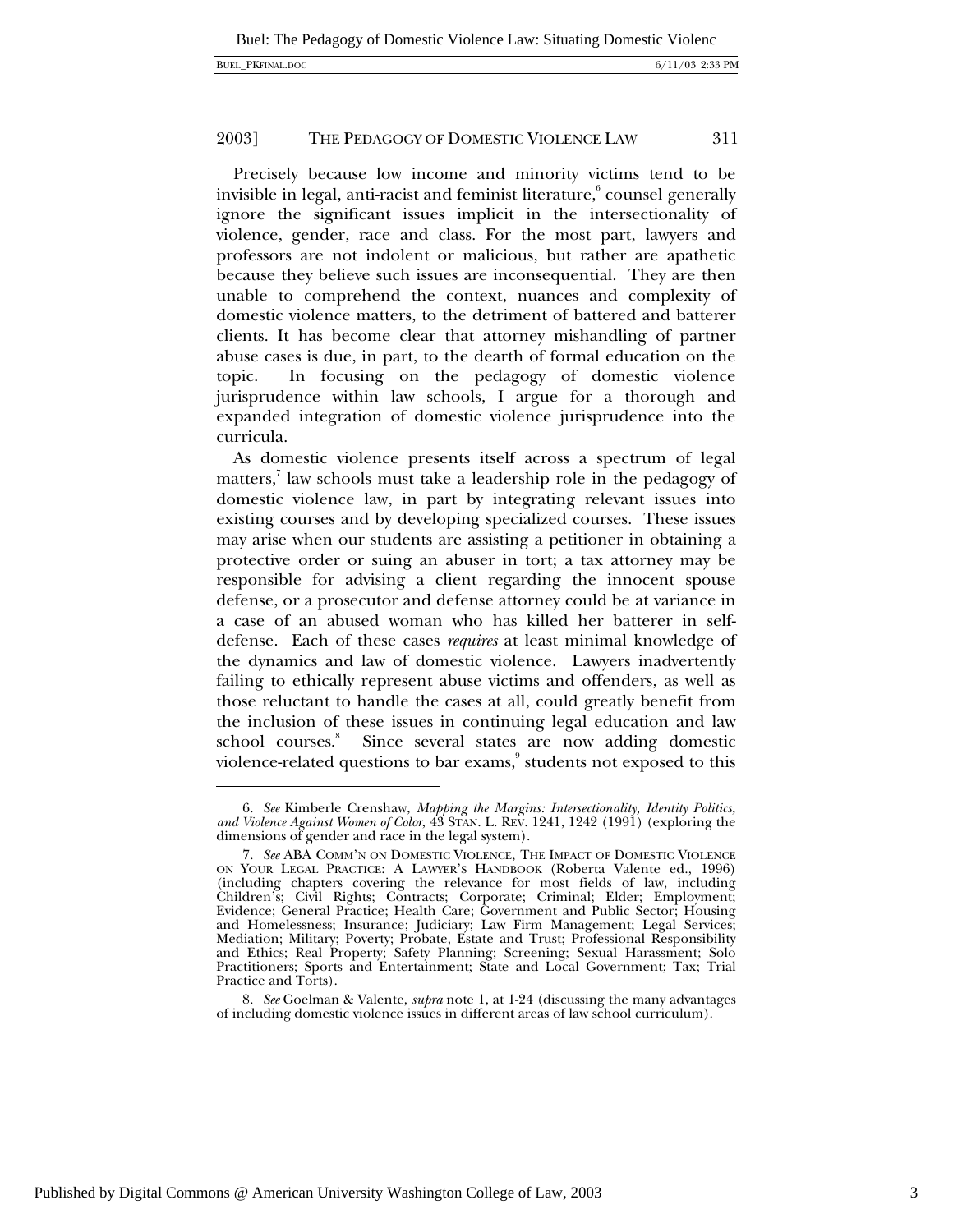body of law will be at a loss in yet another arena.

The legal and social challenges faced by battered women must inform the scholarship and pedagogy of law. Some students, like some lawyers, find it uncomfortable to hear details of abuse, as so often victims live with such unimaginable terror, the likes of which lawyers and courts have no concept. Batterers subject victims to a degrading regimen of humiliation, shame and loss of esteem, often demanding total obedience.<sup>10</sup> In addition to the emotional abuse, American women are in nine times more danger of physical abuse in their own homes than they are in the street.<sup>11</sup> Sadly, the legacy of this violence is often passed from one generation to the next. Frequently overlooked, but critical to address throughout the academy's efforts, is a fundamental understanding of the ways in which race and class impact ethical practice, in part by impeding access to legal remedies. Weaving themes of domestic violence, race and class together, we can offer an expansive menu of options, hoping to ultimately reach every law student. It is likely that among our own law students exists the same proportion of victims and offenders as in the larger community. Currently, there is little recognition of this phenomenon, and few, if any, coordinated interventions with those involved. Thus, our concerted efforts will undoubtedly increase the safety of our law students, as well as that of the survivors we serve.

Law schools, bar associations, law firms<sup>12</sup> and foundations<sup>13</sup> should also be encouraged to fund student and attorney practice of domestic violence law. For example, Harvard Law School's Student Funded Fellowships program allowed me to spend the summer between my first and second years of law school working with battered women in prison, through the aegis of the Massachusetts Coalition of Battered

<sup>9.</sup> For example, the July 1998 Texas Bar Exam's family law question (one of six essay questions) asked examinees to fully describe the provisions of the state's family violence protective order laws, including application, procurement, enforcement and possible relationship to divorce actions.

<sup>10</sup>*. See, e.g.*, Sarah M. Buel, *Domestic Violence and the Law: An Impassioned Exploration for Family Peace*, 33 FAM. L.Q. 719, 720 (1999) (explaining the stereotype of the "victim"); SUSAN SCHECHTER, WOMEN AND MALE VIOLENCE: THE VISIONS AND STRUGGLES OF THE BATTERED WOMEN'S MOVEMENT 17-20 (1982) (describing the use of violence and intimidation by batterers as tools for gaining control).

<sup>11</sup>*. See* CTR. FOR DISEASE CONTROL, FACTS ON DOMESTIC VIOLENCE, *in* NATIONAL ORGANIZATION OF WOMEN LEGAL DEFENSE AND EDUATION FUND LEGAL RESOURCE KIT (1992).

<sup>12.</sup> For example, the law firm Skadden, Arps, Slate, Meagher & Flom, chooses several recent graduates per year who are provided a stipend while they practice public interest law.

<sup>13.</sup> Similarly, the Echoing Green Foundation also selects twenty graduating law students for whom they give a grant while they work with a public interest organization for one to two years.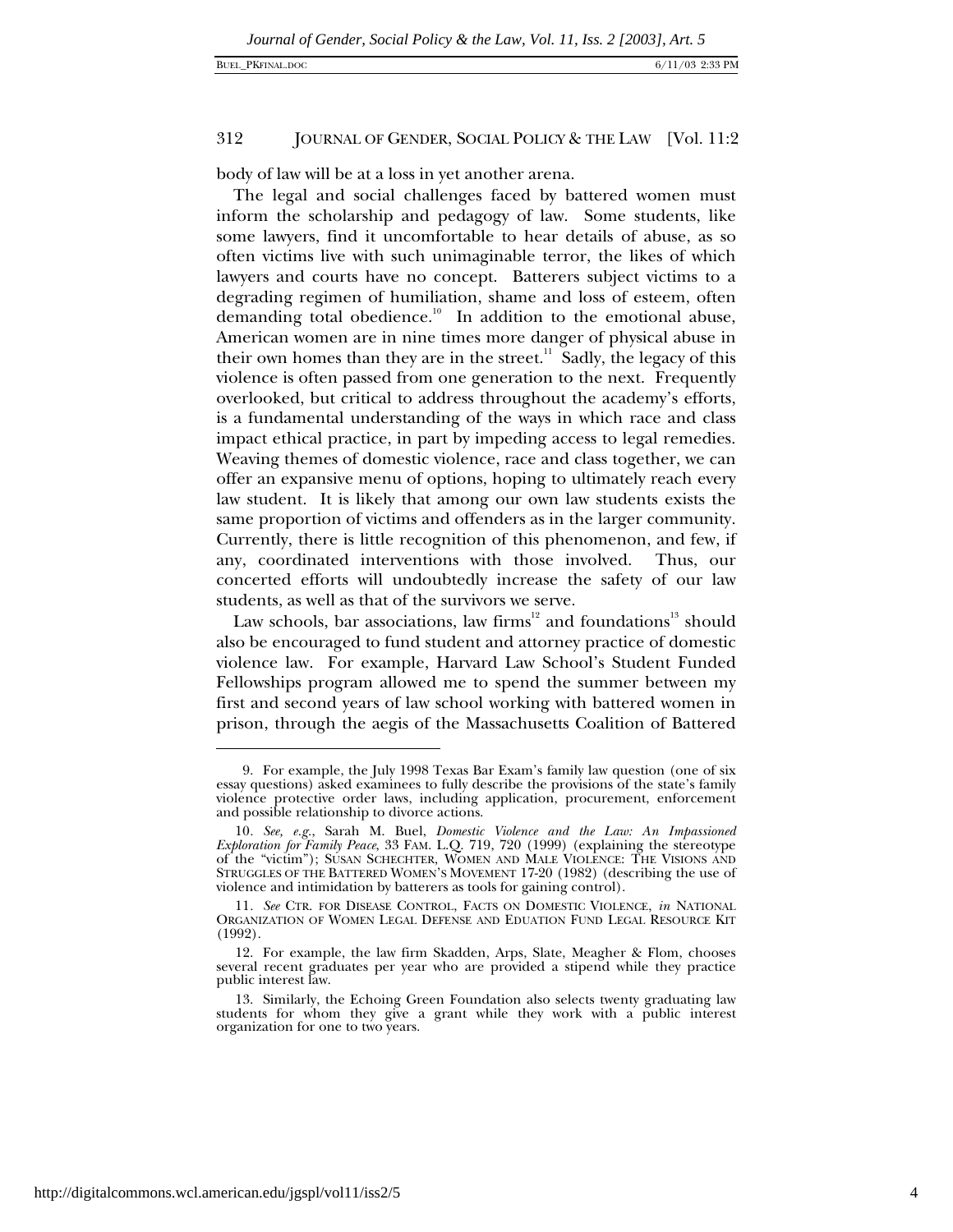|  | <b>BUEL PKFINAL, DOC</b> |
|--|--------------------------|
|--|--------------------------|

Women Service Groups. At the University of Texas School of Law, student and faculty-funded grants for students wishing to engage in public interest law during the summers are administered through a student-run organization, Texas Law Fellowships. Each year at least four to six of the participants choose placements involving substantial work on domestic violence cases. Students appear to welcome the opportunity to work with under-served victims, including migrant and immigrant battered women.

#### I. THE PEDAGOGY OF DOMESTIC VIOLENCE LAW

Law school presents an opportune environment in which to introduce domestic violence jurisprudence in at least five areas: (1) integrating domestic violence law into existing courses; (2) creating specialized Domestic Violence and the Law courses; (3) implementing clinical programs that represent abuse victims; (4) including domestic violence scholars in law school colloquia and conferences; and (5) supporting student-run victim advocacy organizations. While it may seem overly ambitious early on, an underlying goal must be the institutionalization of such clinics, courses and initiatives. Inclusion of race, culture and class issues must be prioritized if we are interested in promoting catalytic systems change, for the social and legal constructs of domestic violence cannot be rigorously taught in their absence.

### *A. Inspiring Law Students to be Champions in Eradicating Domestic Violence*

Having now taught a Domestic Violence and the Law course<sup>14</sup> since 1992 and a Domestic Violence Clinic<sup>15</sup> since 1997, I can attest to a particular joy in motivating students to take a leadership role in transforming rhetoric to reality as they assist abuse victims, offenders or their children. A necessary first step is exposing students to the profound trauma and inequities suffered by battered women prior to and throughout their involvement with the legal system. Students must learn the role of lawyers in helping indigent battered clients to empower themselves and that legal remedies alone may be insufficient to propel victims to self-sufficiency and freedom from abuse. Teaching is deficient if focused solely on black letter law, for

<sup>14.</sup> For information on the course see http://utdirect.utexas.edu/loreg/clap. WBX?ccyys=20032&class\_unique\_number=24490 (last visited Mar. 25, 2003).

<sup>15.</sup> For information on the University of Texas School of Law Domestic Violence Clinic, see http://www.utexas.edu/law/academics/clinics/domestic/index.html (explaining the work involved in this clinic) (last visited March 25, 2003).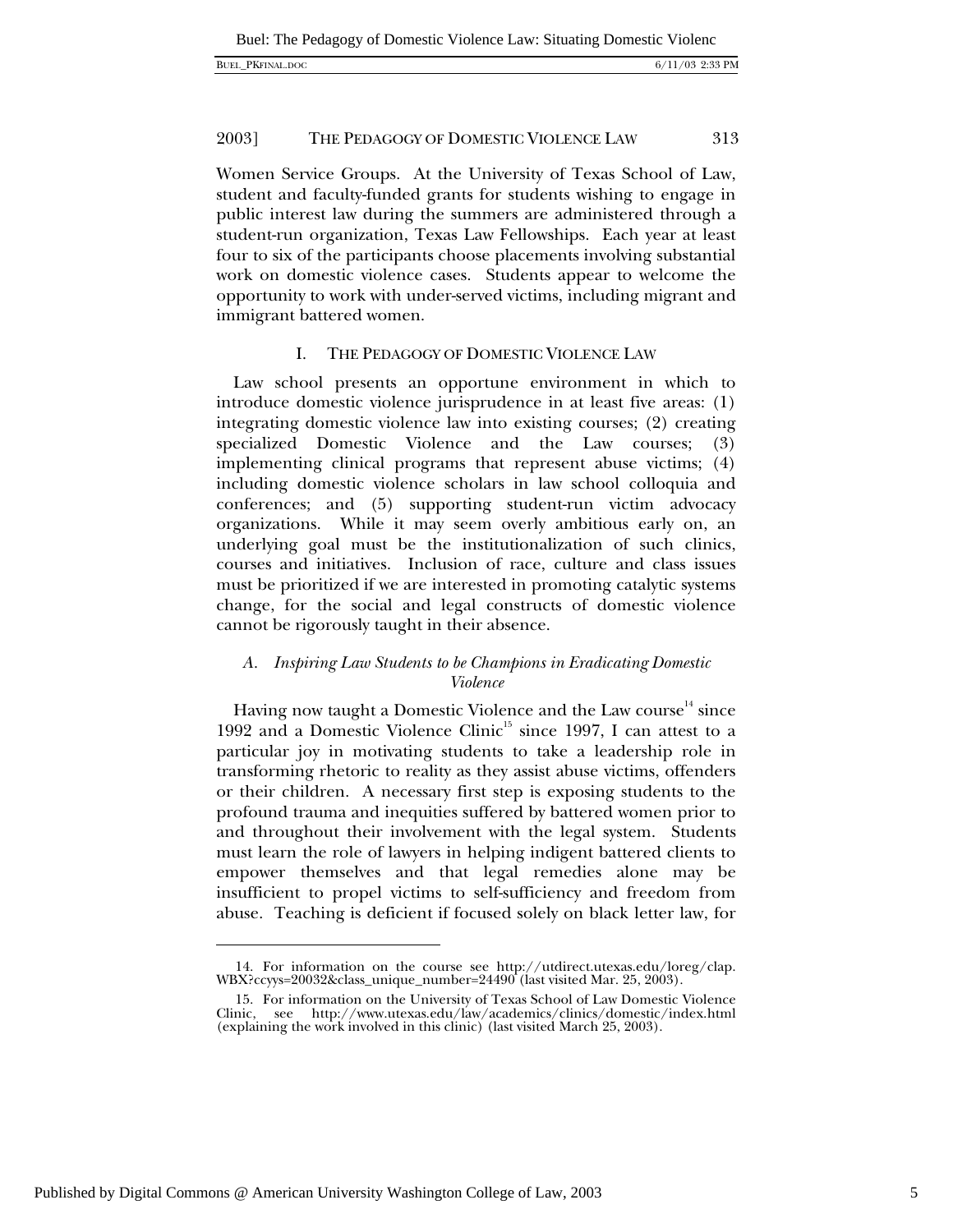that limited scrutiny omits examination of the intersectionality of race, culture, ethnicity, gender and class. Intersectionality offers a mechanism to locate the position of those whom identity politics is likely to marginalize. Race, class, gender, and sexual orientation interact to shape a person's experiences and construction of the social world. Thus, when anti-racist or feminist jurisprudence theorize in isolation, each fails to fully address the issue of violence against women of color.<sup>16</sup> Theory must be explored for its ability to teach that domestic violence law is not simply an autonomous discipline, but rather, an exciting and burgeoning genre of jurisprudence with illuminating correlates in most areas of the law.

No doubt some of my passion for systems change is rooted in my own less than positive experiences as an abuse survivor attempting to navigate the legal and social services systems while fleeing my exhusband. Due to the stigma, shame and self-blame, I was not prepared to talk publicly about being a domestic violence survivor. However, while I was training police chiefs in 1977, one commented, "Well, a smart girl like you would never put up with this!" As continued silence seemed hypocritical, I explained that I had recently left a violent husband and would be relying on police protection to keep me safe for the rest of my life. The stunned chief replied, "Well, I guess if it could happen to you, it could happen to anyone." Henceforward he become an ally and allowed me to train his officers. I tell my students, "I'd rather you think of me as the best professor, mother, advocate or writer than 'my formerly battered teacher,' but I am determined that we move past the abstractions and stereotypes of abuse survivors." Thus, although it is still difficult to publicly discuss being a survivor, many students comment in their anonymous evaluations that this revelation forces them to abandon victim blaming and focus instead on remedies.

In my Domestic Violence and the Law course, I remind students throughout the semester that being battered or remaining with an abuser does not evince stupidity, masochism or co-dependence. Rather, such behavior evidences that survivors often do not know to whom it is safe to disclose, or what to do when the shelter is full, or how to pay the rent *and* the babysitter when trying to work. I begin *every* class by asking them, "What does a family of three get on welfare in Texas?" and they respond " $208!$ " I then ask, "And what is the

-

<sup>16</sup>*. See* Crenshaw, *supra* note 6, at 1247 (demonstrating how the system breaks down for immigrants and women of color).

<sup>17.</sup> During my first semester of teaching in the Spring of 1997, Texas TANF payments were \$188 for a family of three. In 1999, that amount was raised to \$201, until 2002, when it was increased to \$208. *See* STATE OF TEX. DEP'T OF HUM. SERVS.,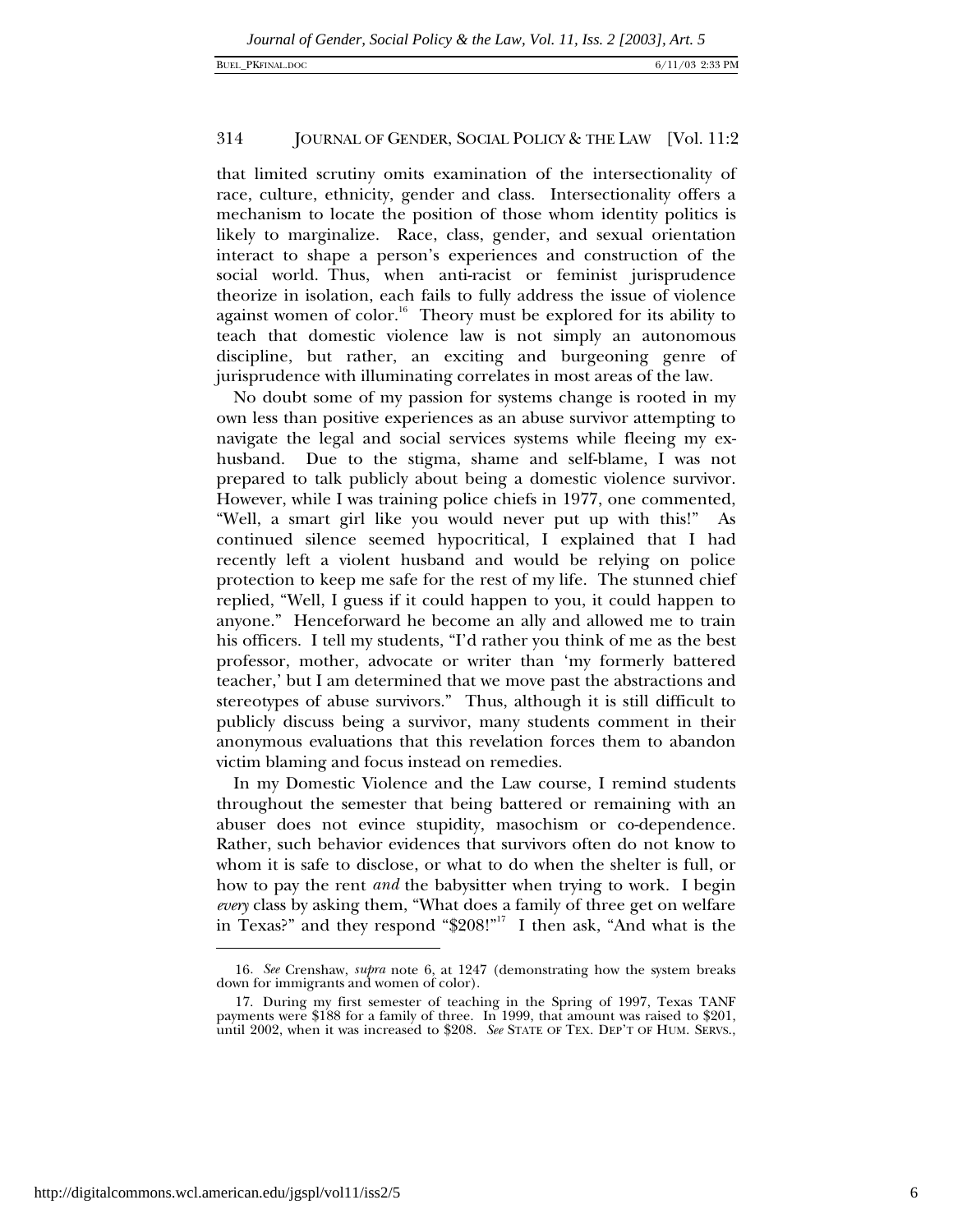|  | <b>BUEL PKFINAL.DOG</b> |
|--|-------------------------|
|--|-------------------------|

1

#### 2003] THE PEDAGOGY OF DOMESTIC VIOLENCE LAW 315

number of the National Domestic Violence Hotline?" to which they reply, "1-800-799-SAFE." I infuse this practical aspect because students should not leave law school without understanding the financial sabotage of an illusory safety net (welfare) and a number to which they can refer an abuse victim or offender at any time. I am rewarded when students report their practical use of this information in educating colleagues or assisting victims.<sup>18</sup>

Inspiring in students a prescriptive or normative impulse when approaching domestic violence matters is challenging, but worth the effort. Beginning with the first class of the semester, I emphasize that our goal is to be solution-oriented. We study the incidence of domestic violence within many contexts, but move quickly to elucidate ways in which law students and lawyers can be agents of reform, while utilizing legal remedies to achieve client goals. My students are required to write two reflection essays, one due the second class of the semester and the other on the last day.<sup>19</sup> Students inevitably share their relief, and even delight, with a class focused on the many opportunities for them to take immediate action. They must first understand dynamics of abusive relationships from the perspective of both victims<sup>20</sup> and batterers.<sup>21</sup> Second, students must learn to refrain from victim-blaming<sup>22</sup> (as in asking "Why did she stay?") and instead ask, "Why does a person beat an intimate partner?" and "Why does the community engage in such high levels of silence, denial and minimization regarding domestic violence?"

21*. See generally* NEIL S. JACOBSON & JOHN M. GOTTMAN, WHEN MEN BATTER WOMEN: NEW INSIGHTS INTO ENDING ABUSIVE RELATIONSHIPS (1998) (examining the dynamics of abusive relationships from different perspectives).

FREQUENTLY ASKED QUESTIONS ABOUT TANF (last visited Apr. 18, 2003) (stating that the maximum monthly TANF grant for a family of three is \$208), *available at* http://www.dhs.state.tx.us/programs/texasworks/TANF-FAQ.html#limit.

<sup>18.</sup> E-mail from Carlos Salinas, law student intern, to Sarah Buel, Clinical Professor, University of Texas School of Law (June 13, 2002, 18:00 EST) (on file with author) (stating that the student who was interning in a District Attorney's office, had cause to provide the National Domestic Violence Hotline number to a victim in court who needed resource information for another state).

<sup>19.</sup> In the first reflection essay students are asked to tell me why they are taking the course, what topics they would like to see covered and any suggested readings. For the final reflection essay I want them to describe what they liked best and least about the class, to make suggestions for improvement, and any miscellaneous comments.

<sup>20</sup>*. See, e.g.*, ANN JONES & SUSAN SCHECHTER, WHEN LOVE GOES WRONG, WHAT TO DO WHEN YOU CAN'T DO ANYTHING RIGHT (1992); Minty Siu Chung & Leslye Orloff, *Cultural Issues and Diversity*, *in* THE IMPACT OF DOMESTIC VIOLENCE ON YOUR LEGAL PRACTICE 11-10 to 11-13 (Deborah M. Goelman et. al eds., 1996).

<sup>22</sup>*. See* Sarah M. Buel, *Family Violence and the Health Care System: Recommendations For More Effective Interventions*, 35 HOUS. L. REV. 109, 118 (1998) [hereinafter Buel, *Family Violence*] (explaining that blaming the victim is detrimental to forming a helping attitude).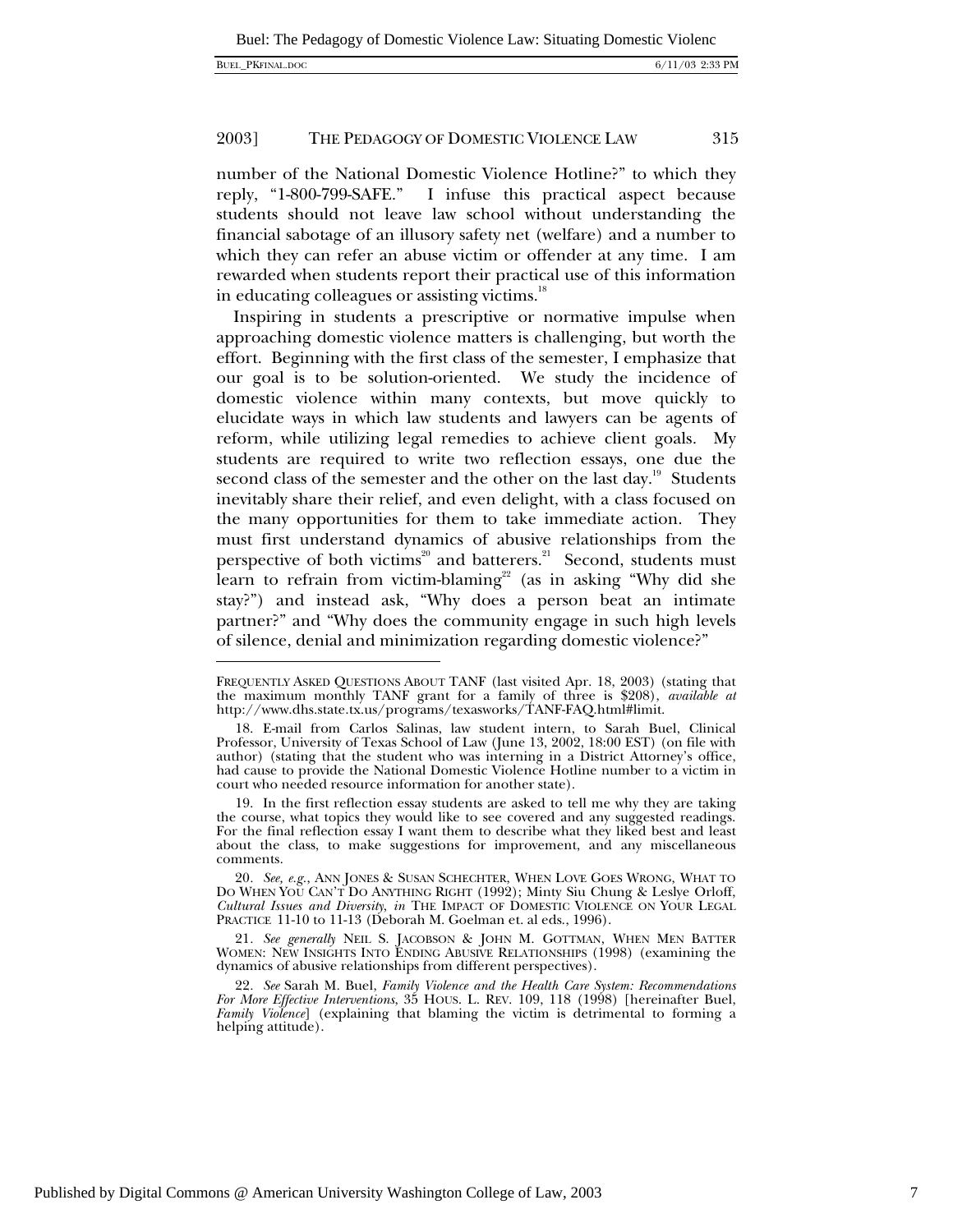Such questions belie the public antipathy toward abuse victims, apparently based on a mistaken notion of volition–the assumption that a battered woman *chooses* to stay with her abuser in spite of appealing options. Law students should understand the dangers of "separation violence,"23 making safety planning a critical component of their interventions and obviating the need for the "why do they stay?" emphasis. Additionally, students should be taught to respect the courageous efforts of abuse victims as they attempt to flee, only to face demoralizing obstacles such as lack of job skills, money, and affordable child care and housing, in the course of being stalked, beaten and terrorized by the batterer. $24$  Toward this end, at least one abuse victim speaks to the class about her experiences in the legal system, what lawyers did that was helpful and what they did that was counterproductive. Often students rate the victim's presentation as the most compelling class of the semester, with several students then focusing their papers on issues of concern raised by the speaker.<sup>25</sup> As teachers we are role models for our students and, as such, bear a certain responsibility for exposing them to survivors, practitioners, and scholars who are fervent about the remedial applications of law.

The pedagogical approach of passionate, practical teaching defies mainstream legal education and, thus, may be difficult to institutionalize. Most professors do not consciously reject the notion of creative teaching, but instead may adopt the style of their own law school experience without a second thought. If one has only been exposed to teaching through lecture, the concept of expansive student interaction and addressing the ethics of practice in the context of theory may seem incongruous with "real" legal education. While *every* law school course is amenable to being taught in a manner which engages students, it will likely be necessary for

<sup>23.</sup> The Dept. of Justice National Crime Victimization Survey ("NCVS") indicates that, again in 1999, women who had separated from an intimate partner suffered significantly higher rates of violence than any other group. CALLIE MARIE RENNISON, BUREAU OF JUST. STATS., U.S. DEP'T OF JUST., CRIMINAL VICTIMIZATION 1999 8 (2000), *available at* http://www.ojp.usdoj.gov/bjs/pub/pdf/cv99.pdf; ANGELA BROWNE, WHEN BATTERED WOMEN KILL 115 (1987) (noting that the point of separation from the batterer is "one of the most dangerous times for partners in a violent relationship").

<sup>24</sup>*. See* Sarah M. Buel, *Fifty Obstacles to Leaving a.k.a. Why Abuse Victims Stay*, 28 COLO. LAW. 19 (1999) [hereinafter Buel, *Fifty Obstacles*] (outlining many reasons why women remain in abusive relationships); SCHECHTER, *supra* note 10, at 232-38 (explaining the logic and reasoning behind battered women's behavior); JACOBSON & GOTTMAN, *supra* note 21, at 165 (describing "Deterrents to Leaving" as including fear, economic dependency, and love, among others).

<sup>25.</sup> For example, in the Fall of 2001, after Ms. O. described her ordeal in child support court, five students asked to focus their papers on various aspects of child support enforcement in domestic violence cases. Four of those students have continued their research and writing in this area.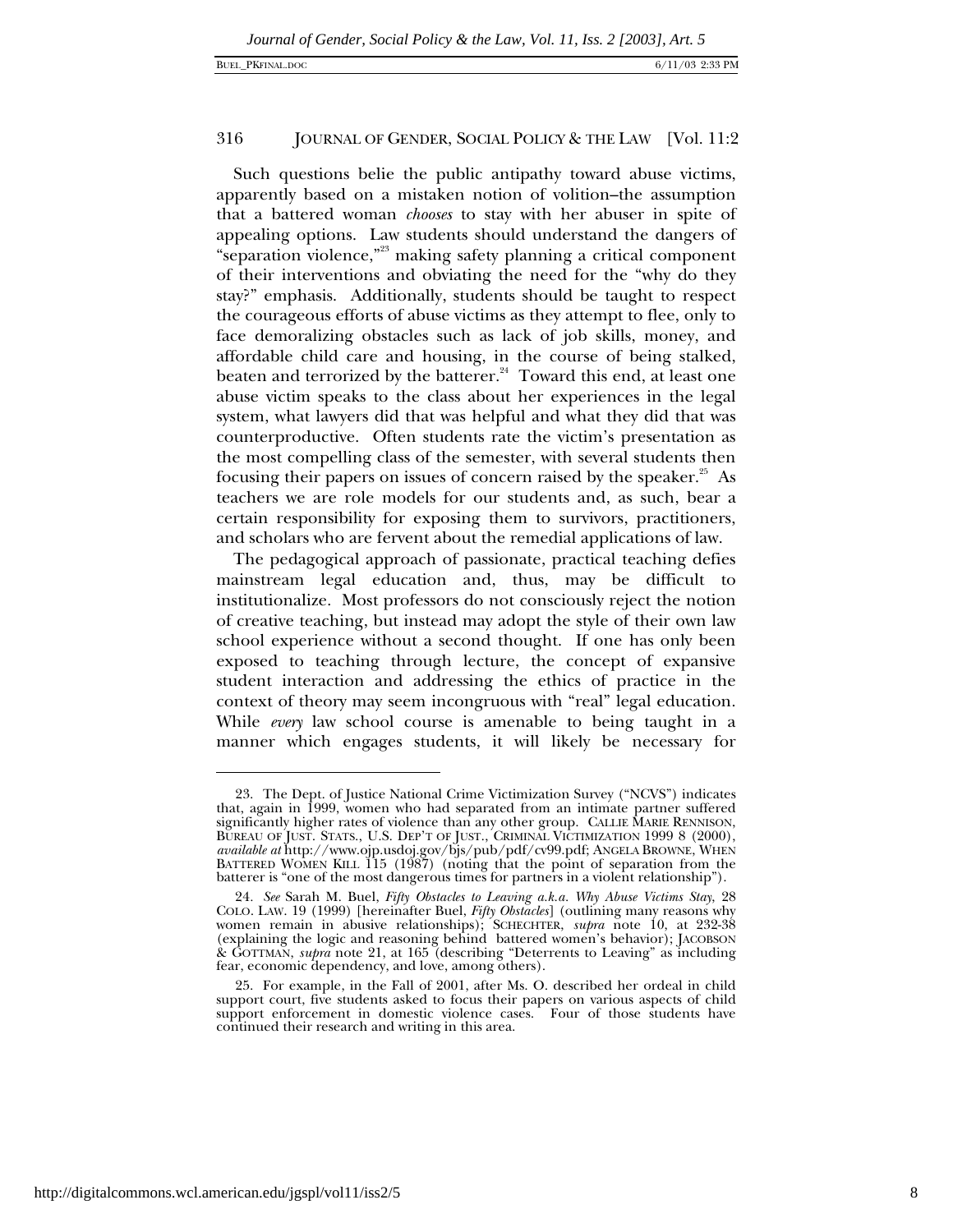curriculum committees and deans alike to emphasize the importance of maintaining an open mind when considering teaching style and course content. It would be naive to hope for an enthusiastic reception for such ideas within the academy, but perhaps those professors already embracing alternative teaching styles can expedite the process by sharing the benefits of progressive change.

When Professor Elizabeth Schneider taught Battered Women and the Law at Harvard Law School, I had the privilege of serving as clinical supervisor for her students' clinical placements throughout the community. $26$  Forty students were enrolled in the class; seventeen of them opted for a clinical placement. As the clinical supervisor, my role was to assist the students in obtaining meaningful placements, and making the most of their clinical experience, in part by ensuring that they had sufficient opportunities to fully discuss the complex legal and social dynamics of their victim-centered work.<sup>27</sup> As a student I took Professor Schneider's Gender Discrimination course and greatly benefited from her modeling this progressive and inclusionary teaching style.Several of the students who participated in clinical placements sought positions, upon graduation, working on issues of domestic violence law.

#### *B. Addressing Philosophical, Ethical and Political Domestic Violence Matters*

To move students beyond a superficial exploration of the issues, they must be exposed to current debates and conflicting views. The construction of domestic violence involves competing ideologies, with the national conversation focusing primarily on two ideologies regarding the linguistic politics. The first adopts a gender-neutral "family violence" approach, while the second reflects the feminist "violence against women" position.<sup>28</sup> Some feminists argue that since the majority of abuse victims are female, the phenomenon ought to be accurately named to reflect this reality. Those in favor of more expansive, gender-neutral language contend that its terms (e.g., "domestic violence," "family violence," "domestic abuse," "partner abuse") are more inclusive as they do not exclude gay or heterosexual male victims. Hopefully, students engage in reading and discourse that helps them understand that the ideologies are not necessarily

<sup>26.</sup> For a more in depth discussion of this effort, see ELIZABETH SCHNEIDER, BATTERED WOMEN AND FEMINIST LAWMAKING 212-23 (2000) (discussing the course *Battered Women and the Law*).

<sup>27</sup>*. Id.* at 214 (describing the author's role in developing and administering the class).

<sup>28</sup>*. See* RUTH M. MANN, WHO OWNS DOMESTIC ABUSE? THE LOCAL POLITICS OF A SOCIAL PROBLEM (2000).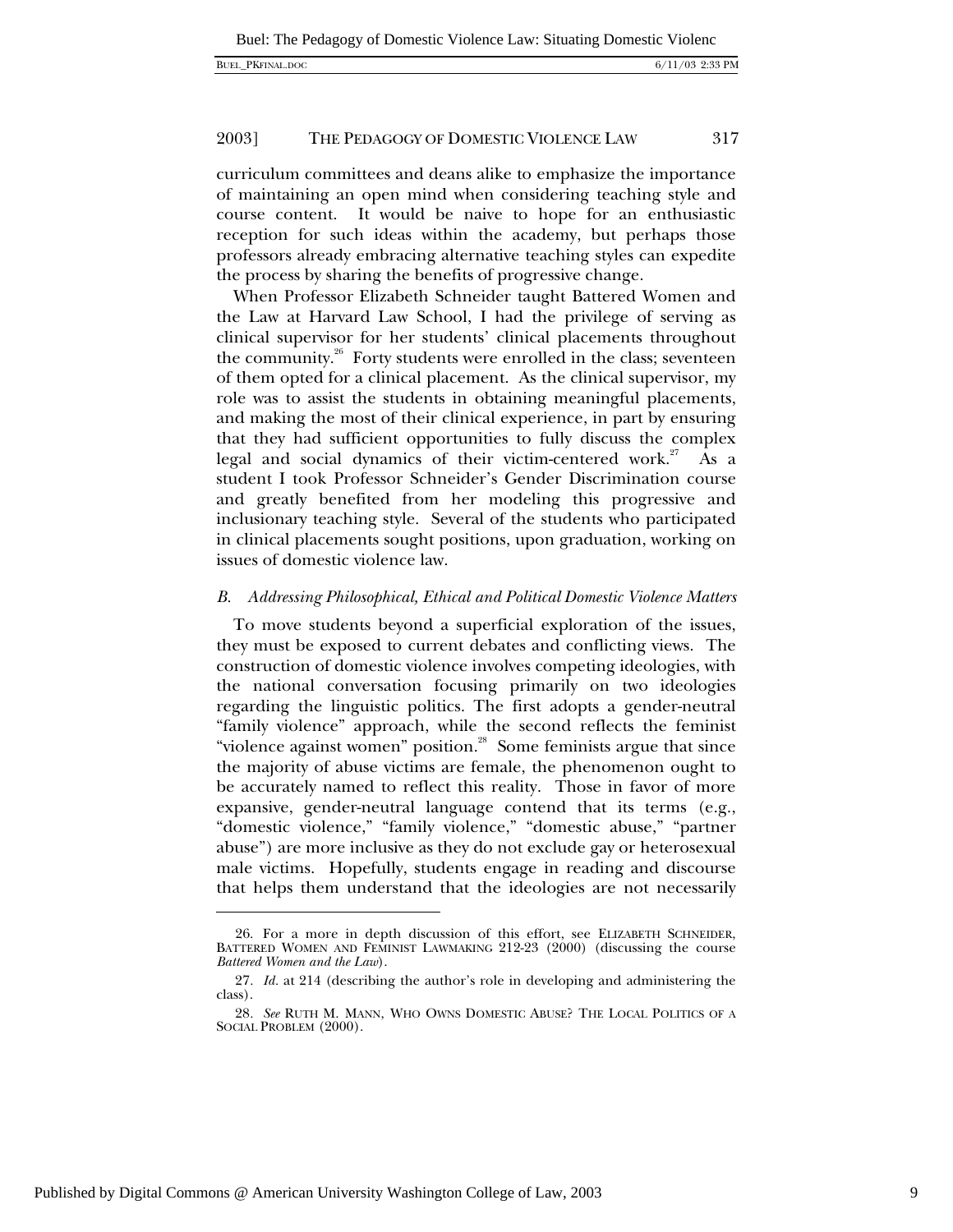mutually exclusive, even within the same shelter or community, and are worthy of further reflection.

Two often conflicting theoretical issues emerge from this analysis: the politics of domestic violence versus how victims experience abuse.<sup>29</sup> Attorneys handling domestic violence cases often express tremendous frustration with victims returning to batterers several times prior to leaving permanently. When lawyers more fully understand the extraordinary emotional, legal and financial pressures placed upon victims attempting to flee,<sup>30</sup> they are better able to represent their battered clients. The concept of not judging one's clients is applicable across the legal spectrum and is worthy of review with students preparing for practice. Such topics provide rich material for class discussions and papers, exposing students to opposing views and encouraging critical analysis.

#### *C. Ensuring Thorough Integration of Race and Class Issues*

Situating race and class issues within domestic violence jurisprudence is not only logical, but essential. Effective integration of these topics requires an unflinching recognition of the academy's historic silence and worse, complicity, in ensuring that race and class are not explored in a manner that engenders needed reforms. Incredibly, most of my students report that no previous class has systematically addressed cultural competence $31$  from any angle. As people of color and the poor continue to experience disproportionate rates of arrest, prosecution and sentencing, $32$  the

-

<sup>29</sup>*. Id.* at 197.

<sup>30</sup>*. See* Buel, *Fifty Obstacles*, *supra* note 24, at 20-21 (naming fear, financial abuse, and financial despair as reasons why a person in an abusive relationship would not leave).

<sup>31.</sup> The term "cultural competence" refers to a thorough familiarity with issues of race, ethnicity, and culture.

<sup>32.</sup> David B. Mustard, *Racial, Ethnic and Gender Disparities in Sentencing: Evidence From the U.S. Federal Courts*, 44 J.L. & ECON. 285, 285 (2001) (finding that Blacks, males, and offenders with low levels of education and income received substantially longer sentences.); Deborah Small, *The War on Drugs is a War on Racial Justice*, 68 Soc. RES. (Oct. 1, 2001), *available at* 2001 WL 24181757 (explaining that drug laws are enforced against Blacks and Latinos at much higher rates than against Whites); HUMAN RIGHTS WATCH, WORLD REPORT, 1999: DRUGS AND HUMAN RIGHTS, WHO GOES TO PRISON FOR DRUG OFFENSES: A REBUTTAL TO THE NEW YORK STATE DISTRICT ATTORNEYS ASSOCIATION (reporting that while African-Americans constitute just 13% of all drug users, they represent 35% of defendants arrested for possessing drugs, 55% of those receiving convictions, and 74% of those being incarcerated), *available at* http://www.hrw.org/campaigns/drugs/ny-drugs.htm; HOLLY SKLAR, CHAOS OR COMMUNITY?: SEEKING SOLUTIONS, NOT SCAPEGOATS FOR BAD ECONOMICS (1995) (finding that the racial disparity in arrest rates, coupled with media attention, perpetuates the misconception that whites do not use drugs as often as African-Americans, when the opposite is true. Former drug czar William Bennett clarified that, "The typical cocaine user is white, male, a high school graduate employed full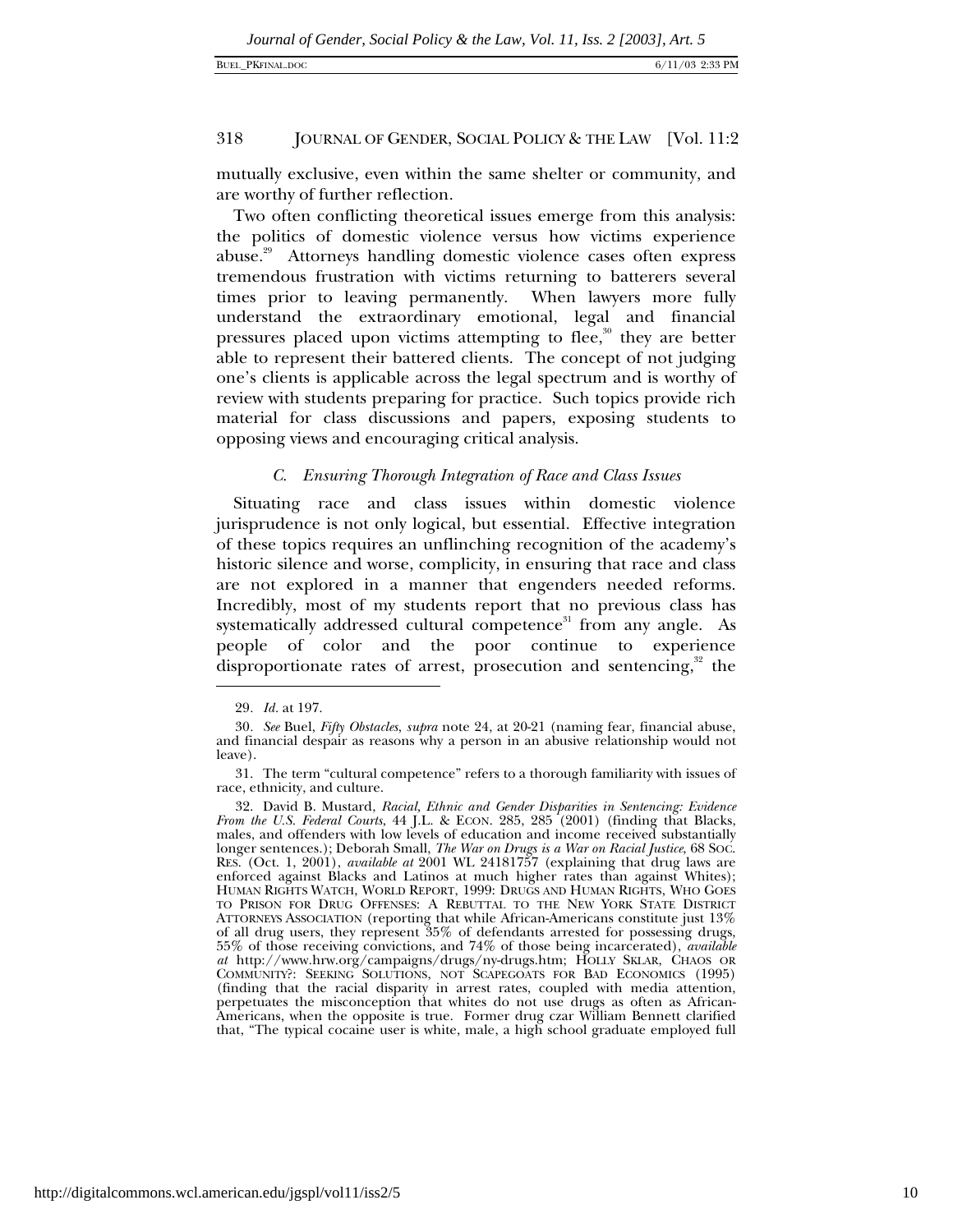academy—and certainly feminist legal scholars—ought to be teaching racialist law reform. For example, as is typical in many jurisdictions, Milwaukee County, Wisconsin, reports that although African-Americans constitute just 24% of the population, they represent 66% of the domestic violence arrests that find their way to the district attorney's office.<sup>33</sup> Whites are  $62\%$  of the populace, but surface in just  $32\%$  of the domestic violence cases reviewed by prosecutors.<sup>34</sup> To its credit, Milwaukee County has established a Judicial Oversight Initiative Committee ("JOIC") to address the disparity, in part by studying the city versus suburban police responses. In the more white suburbs, the JOIC found batterers were often issued municipal citations and paid fines, while those of color in the City of Milwaukee tended to be arrested, charged with state crimes and prosecuted. The JOIC Report states that, "The problem lies in the fact that it appears that some people in our community, depending on where they live, their race, ethnicity, income or occupation, are not being held to the same standard of accountability."<sup>35</sup>

While incarceration of all females increased eighty-eight percent from 1990 to 1998, $^{36}$  two-thirds are women of color, most of whom are African-Americans.<sup>37</sup> Of further concern, the Bureau of Justice Statistics ("BJS") predicts a *ninety-five percent* increase in the rate of imprisonment for African-American women, at the same time it projects a fifteen percent increase for white women.<sup>38</sup> Overwhelmingly, women's offenses are nonviolent, yet punitive sentencing continues to be the norm.<sup>39</sup> Law students, particularly under the direction of a knowledgeable professor, can greatly improve the experience of battered defendants, as evidenced by several of the clinical problems discussed *infra*.

Some states' records of disparate racial dispositions are even more

1

time and living in a small metropolitan area or suburb.").

<sup>33.</sup> David Doege, *Police Practices are Behind Racial Disparities, Panel Suspects*, MILWAUKEE J. & SENTINEL, Aug. 20, 2001, at 05B (asserting that differing police practices in urban Milwaukee and surrounding suburban areas contributed to the disparate number of domestic violence arrests).

<sup>34</sup>*. Id.*

<sup>35</sup>*. Id.* Officials from the District Attorney's office, the Suburban Police Chief's association and key judges have been meeting to review domestic violence intervention practices and plan improved responses.

<sup>36.</sup> BUREAU OF JUSTICE STATISTICS, U.S. DEP'T OF JUSTICE, SPECIAL REPORT: WOMEN OFFENDERS 6 (1999) [hereinafter SPECIAL REPORT], *cited in* PAULA JOHNSON, INNER LIVES: VOICES OF AFRICAN AMERICAN WOMEN IN PRISON 5 (2003).

<sup>37.</sup> SPECIAL REPORT, *supra* note 36, at 6-7.

<sup>38</sup>*. Id.* at 10 tbl. 24 (emphasis added).

<sup>39.</sup> JOHNSON, *supra* note 36, at 6.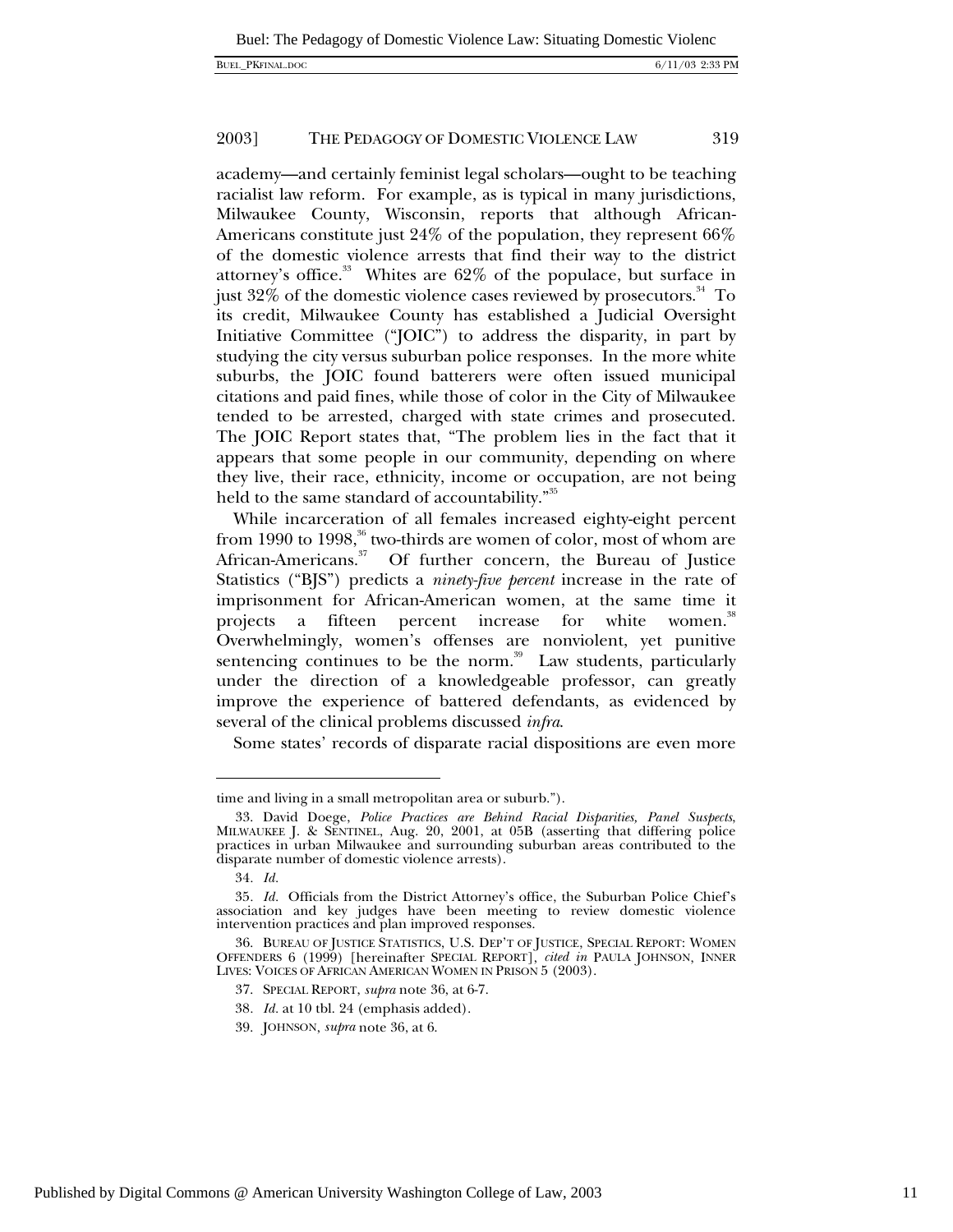pronounced, as evidenced by seven states in which African-Americans comprise  $75-90\%$  of all incarcerated drug defendants.<sup>40</sup> Annually, close to half of the 700,000 marijuana arrests are of Latinos. Such imbalanced practices permeate every phase of the criminal justice system with little redress by powerful legal and legislative stakeholders,<sup>41</sup> and often have disastrous consequences for the convicted men and women of color. Criminal drug and felony convictions can preclude receipt of financial aid for college or technical schools, and result in denial of public housing, emergency financial assistance, the right to vote and apply for civil service jobs, and the military.<sup>42</sup> Currently,  $13\%$  of African-American adult males  $(1.4 \text{ million})$  are disenfranchised by virtue of criminal convictions.<sup>43</sup>

From 1986 to 1991, the nation saw an 828% increase in the number of African-American women arrested on drug charges. Pregnant women of color are also about ten times more likely to be reported for substance abuse, though studies indicate that pregnant white women abuse drugs and alcohol at higher rates. Accordingly, "[R]esearch has shown that drug and alcohol abuse rates are higher for pregnant White women than pregnant Black women, but Black women are about ten times more likely to be reported to authorities under mandatory reporting laws."<sup>44</sup> Study of disparate practices can help students reconsider substantive legal doctrines and understand misapplication of the law, $45$  while designing need reforms.

The criminal justice system's racial bias contributes to many battered women of color feeling reluctant to call the police for help; therefore, family and community must take precedent as the legal system has proven it is not one upon which she can rely for access to

<sup>40</sup>*. See* Small, *supra* note 32 (indicating that California and New York annually incarcerate more Latino and African-American men than are graduated from universities and colleges). More than 94% of New York inmates serving time for drug offenses are Latino or African-American. *Id.* At least fifteen states incarcerate African-American drug offenders twenty to fifty-seven times more often than white drug offenders. *Id.*

<sup>41</sup>*. See id.* (indicating that some legislatures, such as New York's, face staunch opposition to modifying these imbalanced drug laws).

<sup>42</sup>*. See id.* (describing the multitude of hurdles faced by individuals convicted of drug offenses)

<sup>43.</sup> HUMAN RIGHTS WATCH, US ELECTIONS 2000-LOSING THE VOTE: THE IMPACT OF FELONY DISENFRANCHISEMENT LAWS (Nov. 8, 2000), *available at* http://www.hrw.org/ campaigns/elections/results.htm.

<sup>44.</sup> Small, *supra* note 32.

<sup>45</sup>*. See* Okianer Christian Dark, *Incorporating Issues of Race, Gender, Class, Sexual Orientation, and Disability Into Law School Teaching*, 32 WILLAMETTE L. REV. 541, 542 (1996).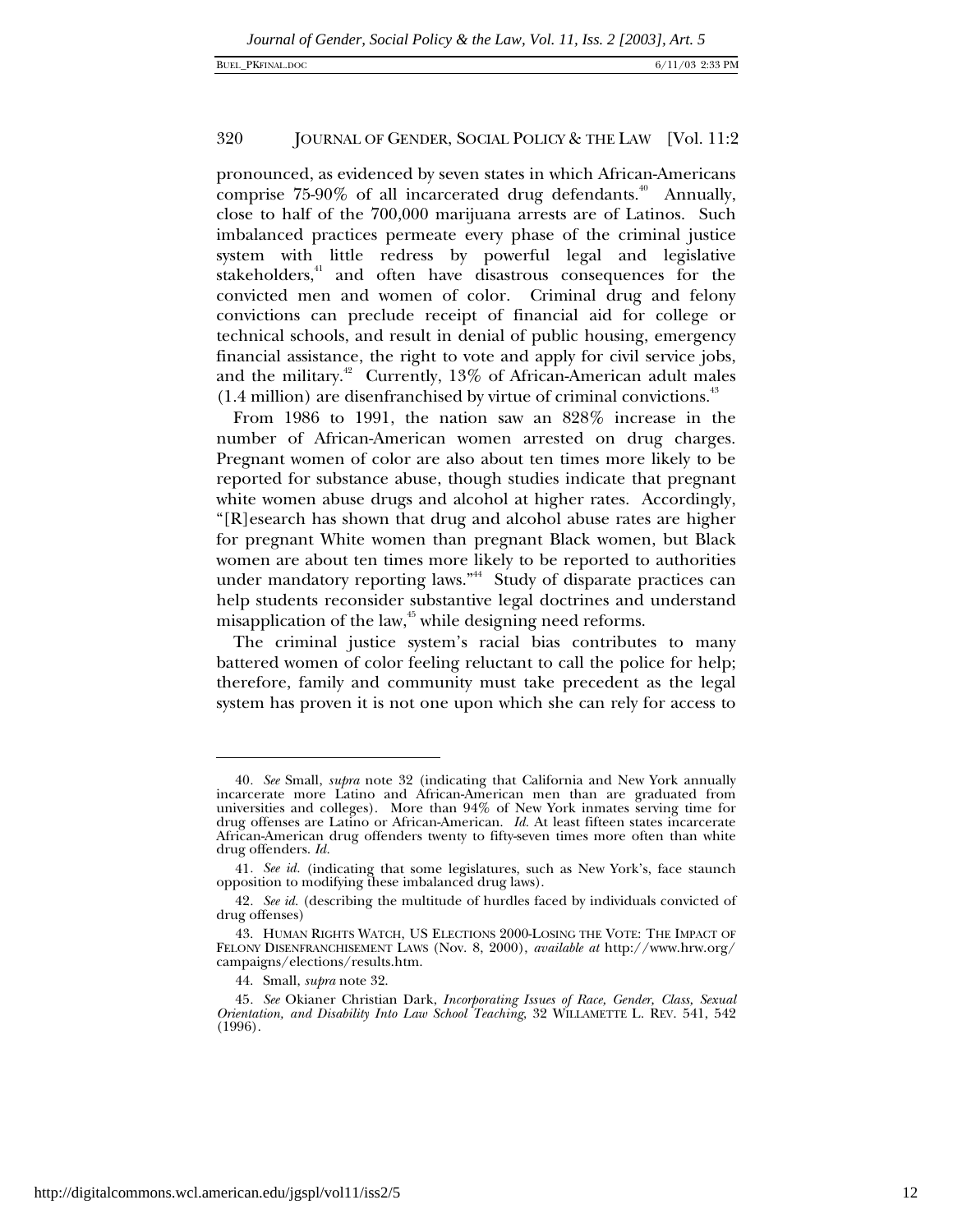legal remedies, including those likely to garner safety.<sup> $46$ </sup> It is hoped that more jurisdictions will follow the lead of Milwaukee County to remedy racial inequities. The challenge for law schools, courts and legal professionals is to balance the cultural influences with legal doctrine designed to protect victims, while holding the perpetrators responsible. A variety of law school courses and clinics could tackle this issue of racial disparity within the legal system, offering their community the myriad resources attendant to law student research skills, while greatly enriching the students' academic experience.

Polemical debates within feminist legal studies have not furthered this cause. Some feminist legal scholars locate violence against women within the construct of male oppression and have claimed this construct as sufficient for all victims. $47$  Critical Race feminists, however, have found this essentialist analysis deficient for virtually ignoring race, culture, class, sexual orientation and other lifedefining factors. By framing the discourse on domestic violence from the perspective of white females, women of color are made invisible, thus explaining the absence of their perspective in traditional feminist jurisprudence, and other analytical legal constructs.<sup>48</sup> Overarching themes may, to an extent, encompass all battered women, but law students must learn the theory and practice disparities that constitute additional barriers for women of color seeking legal remedies. This revisiting of the intersectionality of race, gender and violence is part of the academy's role in taking a proactive stance in addressing the cultural incompetence of white, legal stakeholders, including current and future lawyers.<sup>49</sup>

Critical Race Theory ("CRT") seeks to integrate racial analysis within legal doctrine and opinions, based on the evidence that

<sup>46</sup>*. See* Linda L. Ammons, *Mules, Madonnas, Babies, Bath Water, Racial Imagery and Stereotypes: The African-American Woman and the Battered Woman Syndrome*, 1995 WIS. L. REV. 1003, 1020 (describing a case where the white victim of domestic violence received psychiatric and social services support and was not charged with any crimes while the black victim in similar circumstances was rejected by the same facility and indicted for child endangerment); Kimberle Crenshaw, *Mapping the Margins: Intersectionality, Identity Politics, and Violence Against Women of Color*, 43 STAN. L. REV. 1243, 1257 (1991) (explaining that women of color are often afraid to report domestic violence due to a general unwillingness to come under the scrutiny of police forces which are perceived to be hostile and racist).

<sup>47</sup>*. See, e.g.*, Catharine A. MacKinnon, *Sexuality*, *in* FEMINISM UNMODIFIED 5 (1987) (stating that the power of men over women in society is evident in various forms of abuse such as rape, battery, sexual harassment, sexual abuse of children, prostitution, and pornography).

<sup>48</sup>*. See* Angela P. Harris, *Race and Essentialism in Feminist Legal Theory*, 42 STAN. L. REV. 581, 592-93 (1990) (relating that women are measured by a male standard that is inconsistnet with the standard women set for each other).

<sup>49</sup>*. See* Crenshaw, *supra* note 6.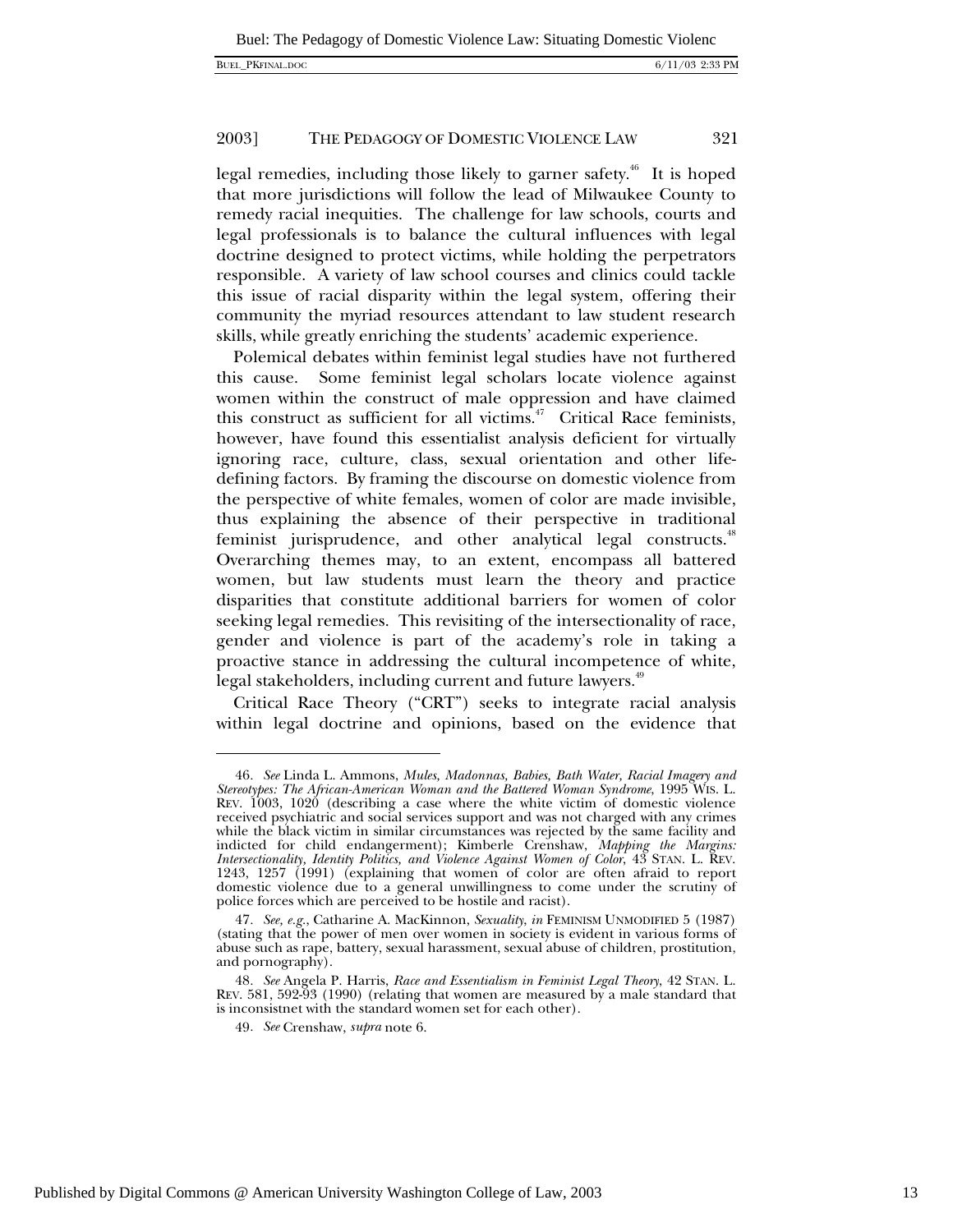traditional doctrinal analysis fails to address the ongoing conundrum of firmly rooted, institutional racism.<sup>50</sup> LatCrit scholarship focuses on infusing Latino experiences into the milieu of legal discourse and jurisprudence, using Latino voices.<sup>51</sup> The distinction of a Latino voice was necessitated by the unspoken meaning of race as "Black," excluding others of color from the discourse or lumped together as one.<sup>52</sup> Within the pedagogy of domestic violence jurisprudence, CRT and LatCrit scholarship inform the discussion about the construction of race and power in relationships. CRT's further contribution has been the normalization of narrative as an important mechanism for moving past standard legal text stories. Narrative emphasizes that context is vital for appreciating theory and doctrine.<sup>53</sup> Stock civil rights stories focused on liberating individual Blacks from racist state practices, with an emphasis on courts as the primary means of achieving social justice. Early on, however, Professor Derrick Bell contended that what may fulfill the standard integrationist legal doctrine may not characterize an African-American client's real interests in school desegregation cases.<sup>54</sup>

This deliberation is particularly relevant for domestic violence scholarship as ethical dilemmas abound when lawyers attempt to discern what is in the best interest of a battered client, while grappling with traditional feminist doctrine on victim empowerment. For example, when a battered, undocumented client is trying to obtain legal permanent resident status, it is necessary to show that she will face extreme hardship if deported.<sup>55</sup> Thus, protecting the client may entail emphasizing stereotypical views of battered women as

<sup>50</sup>*. See* LANI GUINIER & GERALD TORRES, THE MINER'S CANARY: ENLISTING RACE, RESISTING POWER, TRANSFORMING DEOMCARCY 34 (2002).

<sup>51</sup>*. See* Francisco Valdes, *Under Construction: LatCrit Consciousness, Community and Theory*, 85 CAL. L. REV. 1087, 1093 (1997).

<sup>52</sup>*. See, e.g.*, GUINIER & TORRES, *supra* note 46, at 35 (explaining that race referred strictly to black individuals).

<sup>53</sup>*. See* Neil Gotanda, *A Critique of 'Our Constitution is ColorBlind"*, *in* CRITICAL RACE THEORY 260 (Kimberle Crenshaw et al. eds., 1995), as cited in GUINIER & TORRES, *supra* note 46, at 35 n.10.

<sup>54</sup>*. See* Derrick A. Bell, Jr., *Serving Two Masters: Integraton Ideals and Client Interests in School Desegregation Litigation*, 85 YALE L. J. 470, 507 (1976), as cited in GUINIER & TORRES, *supra* note 46, at 36 n.14.

<sup>55</sup>*. See* Illegal Immigration Reform and Immigrant Responsibility Act, 8 U.S.C. § 1229b(b)(2) (2002); *see also* Maurice Goldman, *The Violence Against Women Act: Meeting Its Goal in Protecting Battered Immigrant Women?* 37 FAM. & CONCILIATION CTS. REV. 375, 381 (1999) (discussing extreme hardship as one of the six elements the applicant must prove; the other five requirements are are a showing that (1) the spouse entered into a good faith marriage; (2) she currently lives in the United States; (3) she was the victim of battery in the marriage; (4) she is of good moral character; and (5) she has lived in the United States with her legal or permanent resident spouse).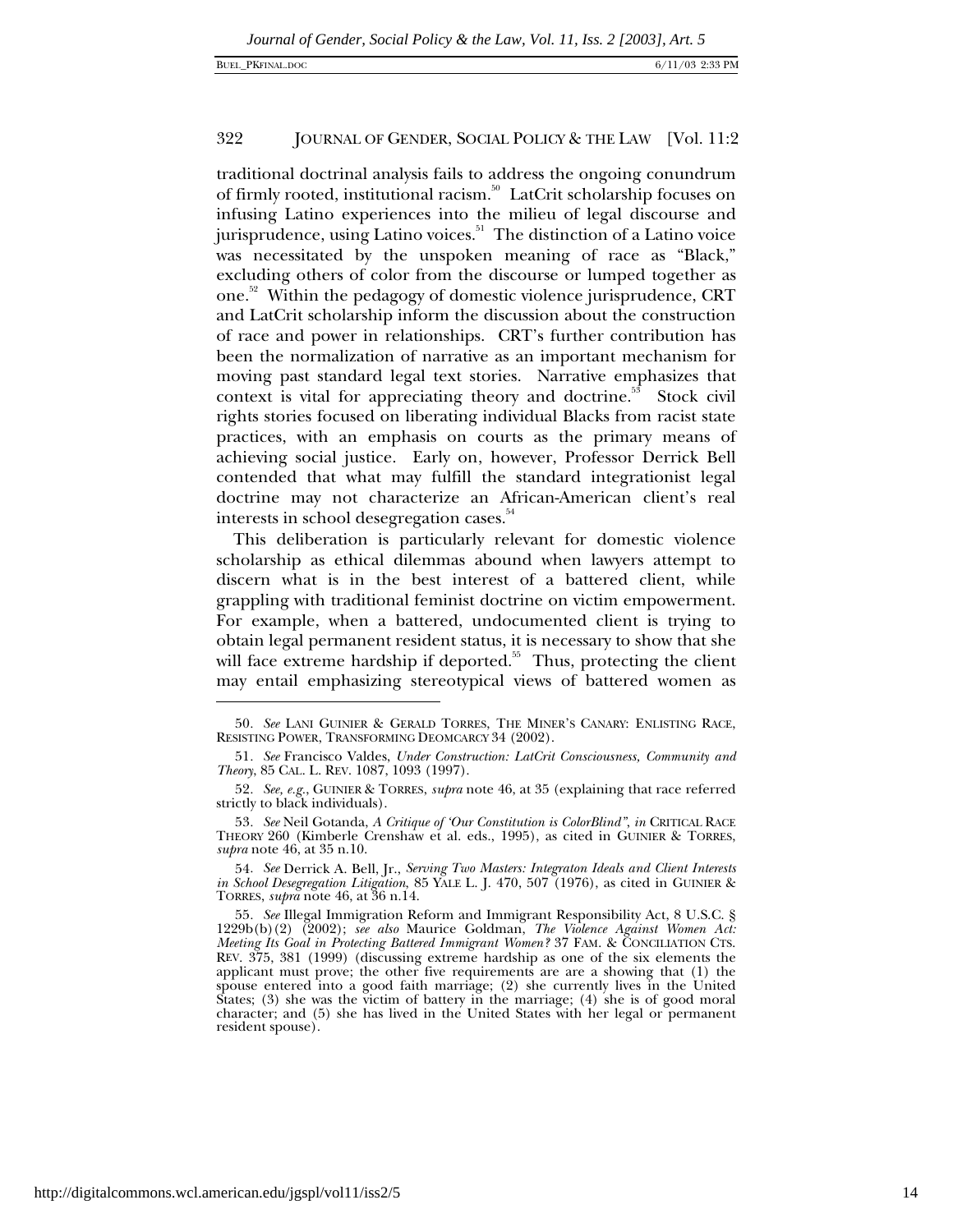helpless and reinforcing negative cultural beliefs in order to achieve what a particular battered client wants. In both the Immigration and Domestic Violence Clinics at the University of Texas School of Law, students are troubled by these competing interests and want the opportunity to fully discuss the ramifications of the inevitable policy choices.

The danger for victims of color may be exacerbated by concerns about privacy. This is not to say that white victims are not also embarrassed by public disclosure of the abuse, for they are. It is, rather, recognition that victims of color often face what Professor Linda Ammons has termed "the loyalty trap," $56$  which describes the inherent tensions in feeling torn by loyalty to one's race and community versus self-protection. Privacy is also seen as a cultural more for some, stipulating that public disclosure of family dissension only serves to reinforce negative stereotypes about people of color. It is thus that a victim of color may feel allegiance not only to her batterer, but also to men of color, generally. Yet some feminist scholars have refused to respect victims who opt for privacy over safety.<sup>57</sup> Legal scholar Kimberle Crenshaw explains, "Feminism has no place within communities of color . . . the issues are internally divisive, and . . . they represent the migration of white women's concerns into a context in which they are not only irrelevant but also harmful."<sup>58</sup> However, other African American feminists argue that it is time to talk publicly about the physical and sexual violence perpetrated within all communities, and suggest that the Catholic Church's sexual abuse scandal ought to be an impetus to shed light on all of the hidden and silenced abuse, which benefits the offender to the detriment of the victims and community.<sup>59</sup> Law students, especially those who are white, are often perplexed by the privacy versus safety dilemmas for victims of color and appear to benefit from open discourse on the topic.

1

<sup>56.</sup> Ammons, *supra* note 42, at 1020. Ammons explains:

The loyalty trap affects the ability of black women to seek protection and effective counseling. African-American women do not feel comfortable discussing their problems in integrated settings. The fear is that disclosure in some way may hurt the community. Therefore, the [cultural] prohibition against airing dirty laundry becomes more important than healing.

*Id.*

<sup>57.</sup> Cheryl Hanna, *No Right to Choose: Mandated Victim Participation in Domestic Violence Prosecution*, 109 HARV. L. REV. 1849, 1869 (1996) (arguing that victims should be denied the right to choose whether or not to participate in the criminal prosecution of batterers, regardless of their reasons).

<sup>58.</sup> Crenshaw, *supra* note 6, at 1246.

<sup>59</sup>*. See* Susan Taylor, *In the Spirit*, *in* ESSENCE 12 (June 2002).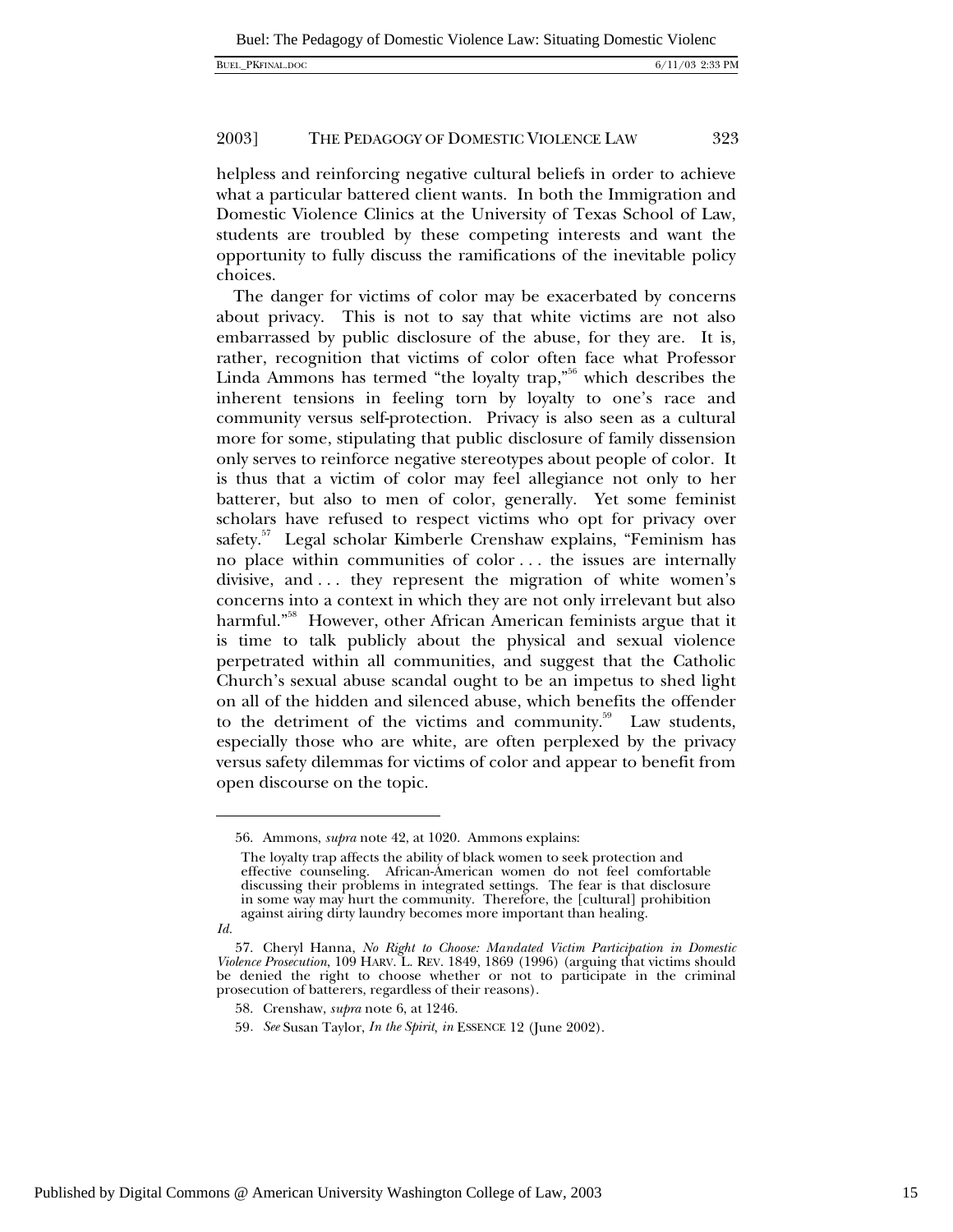A law professor can integrate teaching tolerance with discourse on racial disparities, as each informs the other regarding ethical practice of law. Racial tolerance, or better yet, celebration, cannot be adequately tested within the vacuum of a heterogeneous student body and faculty,<sup>60</sup> undergirding the arguments for considering race as a factor in determining admission to law school. $61$  Law students ought to be afforded the opportunity to discuss the "Diversity Preference" policy being disputed in the University of Michigan Cases, $62$  not only for their relevance in the composition of the student body,<sup>63</sup> but also for its implications as the students become practitioners with the power to influence who is hired, retained and promoted within their firms. Diversifying public law offices ought to be prioritized, as victims seeking redress for violation of state or federal law must deal with those entities, $64$  and they are funded with public moneys.

Another essential prong in the intersectionality analysis is class, particularly since financial status often predicts one's ability to access legal remedies.<sup>65</sup> To hone the students' safety planning skills, we assign exercises in which they simulate the representation of lowincome abuse victims. Using an actual case from our Domestic Violence Clinic, students take an abused client's income and attempt to pay her family's bills. Students quickly understand why a poor victim may return to the batterer due to her inability to independently provide for her children and herself. Since welfare (now officially called TANF, Temporary Assistance for Needy Families) is the primary safety net for fleeing battered women, it is noteworthy that the majority of states pay less than \$400 per month for a family of three.<sup>66</sup> Fully 85% of Texas victims calling hotlines, emergency rooms and shelters were found to have left their abusers a minimum of five times previously, with the primary reason for

<sup>60</sup>*. See* Samuel C. Damren, *Searching for a Calculus of Diversity: Teaching Tolerance*, 37 NEW ENG. L. REV. 1, 18 (2002).

<sup>61</sup>*. See* Grutter v. Bollinger, 288 F.3d 732 (6th Cir. 2002); Grutter v. Bollinger, 137 F. Supp. 2d 821 (E.D. Mich. 2001); Gratz v. Bollinger, 122 F. Supp. 2d 811 (E.D. Mich. 2000). These cases are known as the University of Michigan Cases.

<sup>62</sup>*. See* sources cited *id.*

<sup>63</sup>*. See* Stephanie Francis Cahill, *Going to College to Boost Minority Law Students*, A.B.A. J. REP. 1 (Jan. 17, 2003) (relating that while over 30% of Americans are people of color, only 20% of law students are minorities).

<sup>64</sup>*. See* Lawrence R. Baca, *Reflections on Diversity in the Pubic Law Office by the DOJ Civil Rights Division's First Indian Lawyer*, A.B.A. PUB. LAW. 5 (Winter 2003).

<sup>65</sup>*. Id.*

<sup>66</sup>*. See* Peter T. Kilborn, *Welfare All Over the Map*, N.Y. TIMES, Dec. 8, 1996, at E3.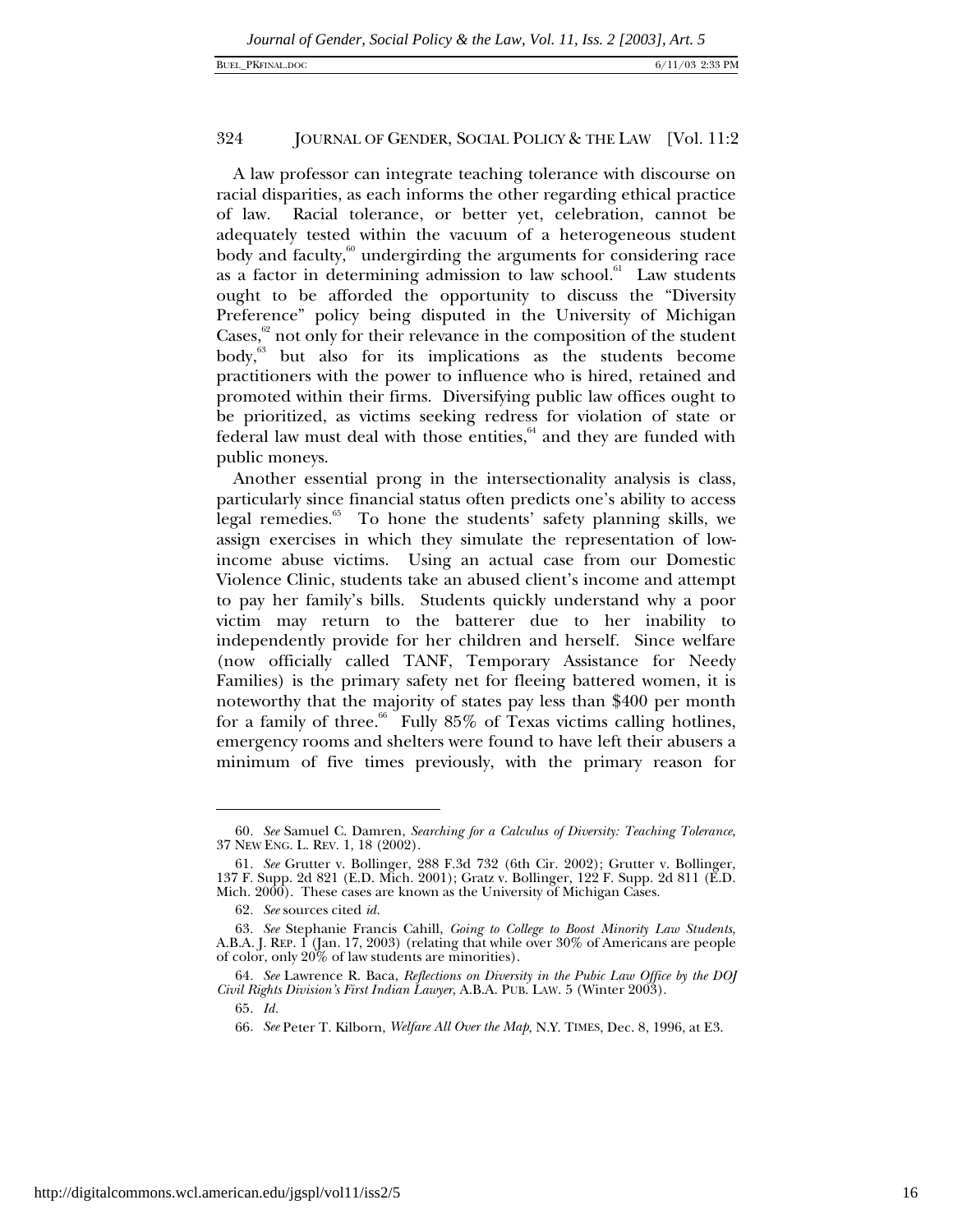$\overline{a}$ 

#### 2003] THE PEDAGOGY OF DOMESTIC VIOLENCE LAW 325

returning to the batterer being a lack of financial resources. $67$  These victims simply lacked the knowledge about how to access emergency assistance. $68$  The batterer may also deprive a once financially selfsufficient woman of her ability to provide for herself by harassing or terrorizing her on the job, for which she may be fired or forced to quit.<sup>69</sup> As one student commented, "It's amazing what these abusers" get away with: it's not direct robbery but they figure out how to impoverish the victims one way or the other. $170$ 

#### *D. Assimilating Domestic Violence Law into Existing Courses*

Legal interventions are key to ending domestic violence. Whether these interventions occur when a lawyer assists a victim obtaining a child support order, or a tort lawyer sues a police department for failing to properly intervene, or a prosecutor and defense attorney wrangle in court over a case of a battered woman who has committed welfare fraud to feed her children, domestic violence will be a relevant topic. Subsequent to stating that domestic violence cases are improperly handled at all levels of the judicial system, the *Gender Bias Task Force of Texas, Final Report* specifically recommends that law schools improve their offerings regarding gender bias and domestic violence.<sup>71</sup>

Domestic violence law is relevant in a myriad of first year and upper level courses, necessitating assimilation at all levels. As most professors are unfamiliar with the pedagogy of domestic violence law, the American Bar Association's Commission on Domestic Violence has conducted five regional conferences to facilitate course and clinical development in law schools across the country.<sup>72</sup> Participant

<sup>67</sup>*. See* Hara Estroff Marano, *Why They Stay: A Saga of Spouse Abuse*, PSYCHOL. TODAY 56, 59 (May-June 1996).

<sup>68</sup>*. See* Diane R. Follingstad et al., *The Role of Emotional Abuse in Physically Abusive Relationships*, 5 J. FAM. VIOLENCE 107, 113 (1990) (determining that 51% of battered women lacked access to charge accounts, while 34% could not access checking accounts and 21% had no way of obtaining cash).

<sup>69</sup>*. See* Ritchenya A. Shepherd, *Working to Curb Abuse*, *ABA Project Draws Employers into Effort to Combat Domestic Violence*, 84 A.B.A. J. 80 (1998); Nancy E. Isaac, *Corporate Sector Response to Domestic Violence*, *in* LEGAL INTERVENTIONS IN FAMILY VIOLENCE: RESEARCH FINDINGS & POLICY IMPLICATIONS 76-77 (1998); James A. Hardeman, *Employee Assistance Programs*, *in* THE IMPACT OF DOMESTIC VIOLENCE ON YOUR LEGAL PRACTICE 10-1 to 10-5 (1996).

<sup>70.</sup> Student A.C.'s statement to me during Fall semester, 2001.

<sup>71</sup>*. See* Goelman & Valente, *supra* note 1.

<sup>72.</sup> As of March, 2002, regional conferences have been held at law schools in Washington, D.C.; Berkeley, California; Missoula, Montana; Chicago, Illinois; and Durham, North Carolina. Brooklyn law professor Elizabeth Schneider and I have spoken at these conferences, sharing our experiences with the goal of motivating participants to replicate model courses and clinics.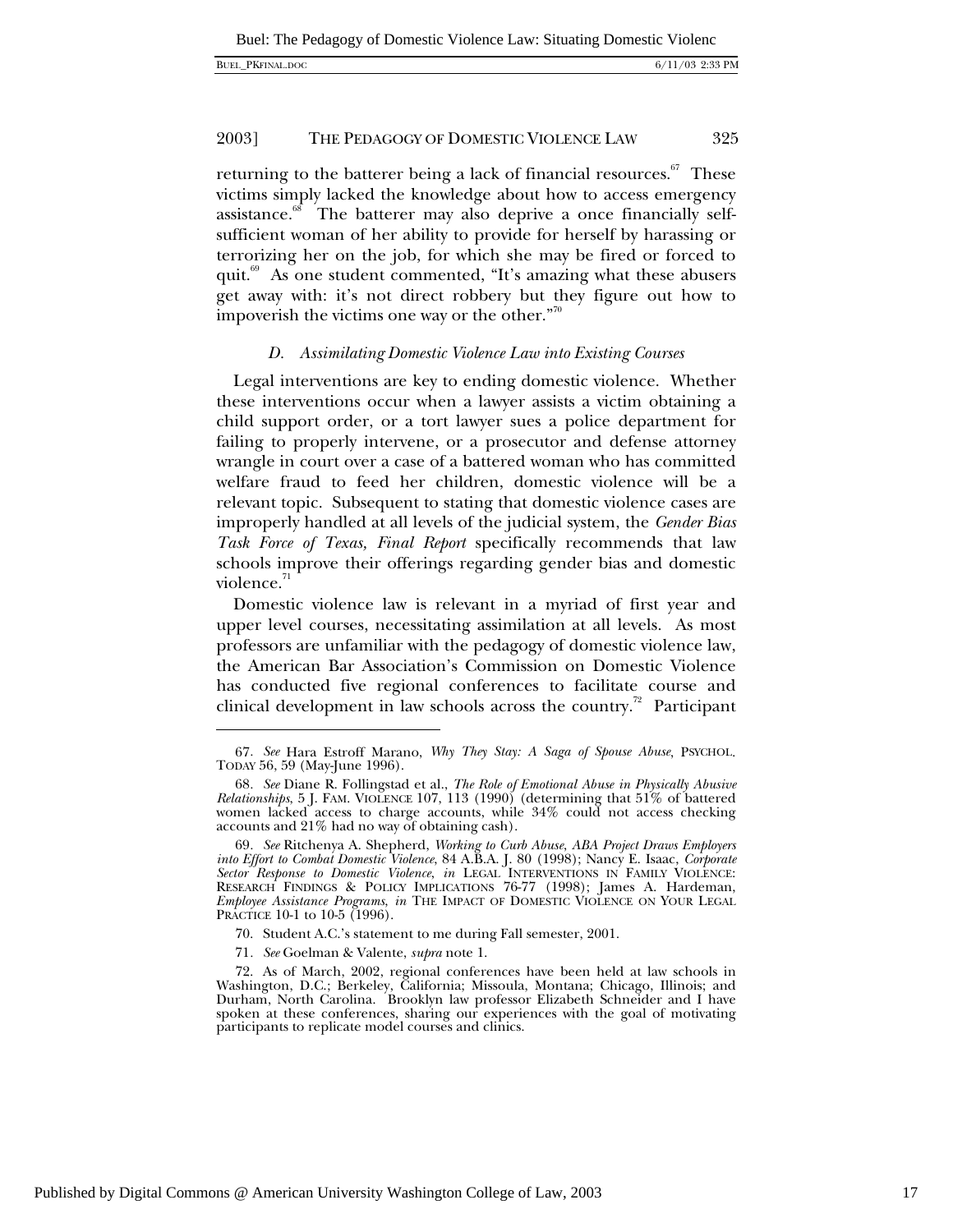law schools are provided with comprehensive manuals including sample syllabi for Domestic Violence and the Law courses, as well as hypotheticals and listed objectives for fifteen fields of law, to be used as exam questions or in class discussions.<sup>73</sup>

The hypotheticals are presented in alphabetical order, starting with Alternative Dispute Resolution. The sample scenario starts with "You are the attorney-mediator in a divorce case, set for trial in five weeks . . ." then provides the case details, including domestic violence facts, and asks thirteen pertinent questions. For Civil Procedure, the hypothetical outlines a battered woman obtaining a protective order in which the court provides her batterer with alternate weekend visitation with their children. The five questions focus on the student identifying the applicant's appellate remedies and potential procedural protections. A creative hypothetical in Contract Law presents a client whose violent husband forced her to sign contracts with the state. In referring to the Restatement (Second) of Contracts and possible policy arguments, students are challenged to articulate a position that balances each side's competing interests.

Under Criminal Law and Constitutional Criminal Process, Perry Mason is a batterer, accused of stalking his live-in girlfriend, Della Street. Students are asked to identify relevant criminal law statutes, whether the police can seize Perry's gun, if federal VAWA laws are applicable, and case strategies for both prosecution and defense. The Employment Law hypothetical asks students to assess employer liability for failing to properly intervene in workplace domestic violence situations. In the Evidence scenario, a battered woman kills her husband, then claims self-defense and that she suffers from Battered Woman Syndrome. Students are asked to identify the evidentiary issues raised by these facts. Five hypotheticals are included within the Family Law section, each providing students with an opportunity to assess key legal matters on behalf of the battering partner and the victim, as well as the custody and visitation issues relating to the children.

Insurance Law offers the opportunity for students to analyze the public policy implications of exceptions and coverage in domestic violence matters, in addition to applicable case law. Relevant domestic violence provisions of the Violence Against Women Act, the Illegal Immigration and Immigrant Responsibility Act, and the Immigration and Naturalization Service Regulations are all addressed

<sup>73</sup>*. See* ABA COMM'N ON DOMESTIC VIOLENCE (last visited Mar. 13, 2003) (providing instructions for ordering a copy of the manual or obtaining additional information), *available at* http://www.abanet.org/domviol.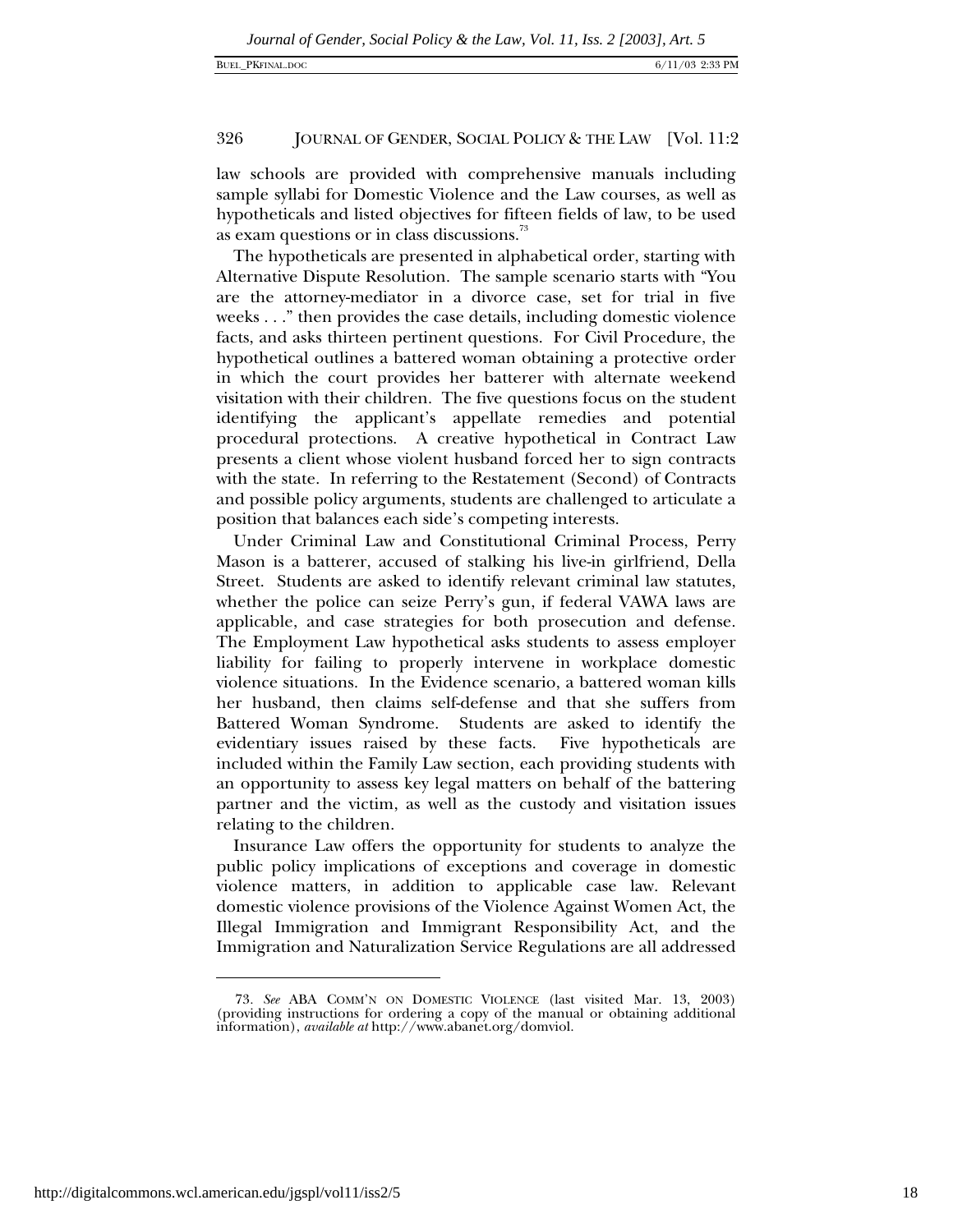|  | <b>BUEL PKFINAL.DOC</b> |
|--|-------------------------|
|--|-------------------------|

in the Immigration Law scenario. Students must apply several international human rights treaties and doctrines to a domestic violence fact situation in the International Law hypothetical. The Professional Responsibility section provides four hypotheticals in which students employ the Model Rules of Professional Conduct and their state bar rules governing a lawyer's handling of domestic violence cases. The Tax Law hypothetical helps students become familiar with the Internal Revenue Code's ("IRC") protections for battered spouses. The scenario offers Ted Bundy as the batterer who has forced Peg to sign fraudulent tax returns for sixteen years. Peg Bundy is the abused person seeking to avoid joint and several liability by asserting the "innocent spouse" defense under IRC § 6013(e). The ABA's hypotheticals also include two for Torts, prompting students to review tort theories of recovery in domestic violence cases, analyze the duty to report and warn for certain professionals, and review statute of limitations issues, such as the theory of continuous tort and tolling.

First year law courses are ideal starting points to teach future lawyers about the importance of domestic violence in their practices. Civil Procedure Professor Elizabeth Schneider suggests raising issues of domestic relations exceptions to federal subject-matter jurisdiction, the Violence Against Women Act and protective order effectiveness.<sup>74</sup> In teaching first-year Torts, I found domestic violence cases well-suited for coverage of intentional tort issues, in addition to negligence of state actors and third parties (police, employers, physicians and schools) and battered women's self-defense issues.<sup>75</sup> Some of the liveliest discussions of the semester arose when students grappled with balancing the competing interests of victims, offenders, insurance companies, and related stakeholders in domestic violence cases.

I found an especially favorable response to my showing of the documentary *Defending Our Lives*, 76 after which I asked students how many potential tort actions they could identify. As a result of seeing the video, several students began volunteering in various community agencies assisting abuse victims, as they are unable to participate in

<sup>74.</sup> Schneider, *supra* note 26, at 224.

<sup>75</sup>*. See generally* James T.R. Jones, *Integrating Domestic Violence Issues into the Law School Torts Curriculum*, 47 LOYOLA L. REV. 59, 61 (2001).

<sup>76.</sup> DEFENDING OUR LIVES (Cambridge Documentary Films 1993) (portraying the stories of four incarcerated battered women who were failed by the criminal justice system, first as victims, then when charged with killing their batterers). This excellent film is available in forty-one and thirty minute versions. It is available for rental or purchase from Cambridge Documentary Films (617) 354-3677.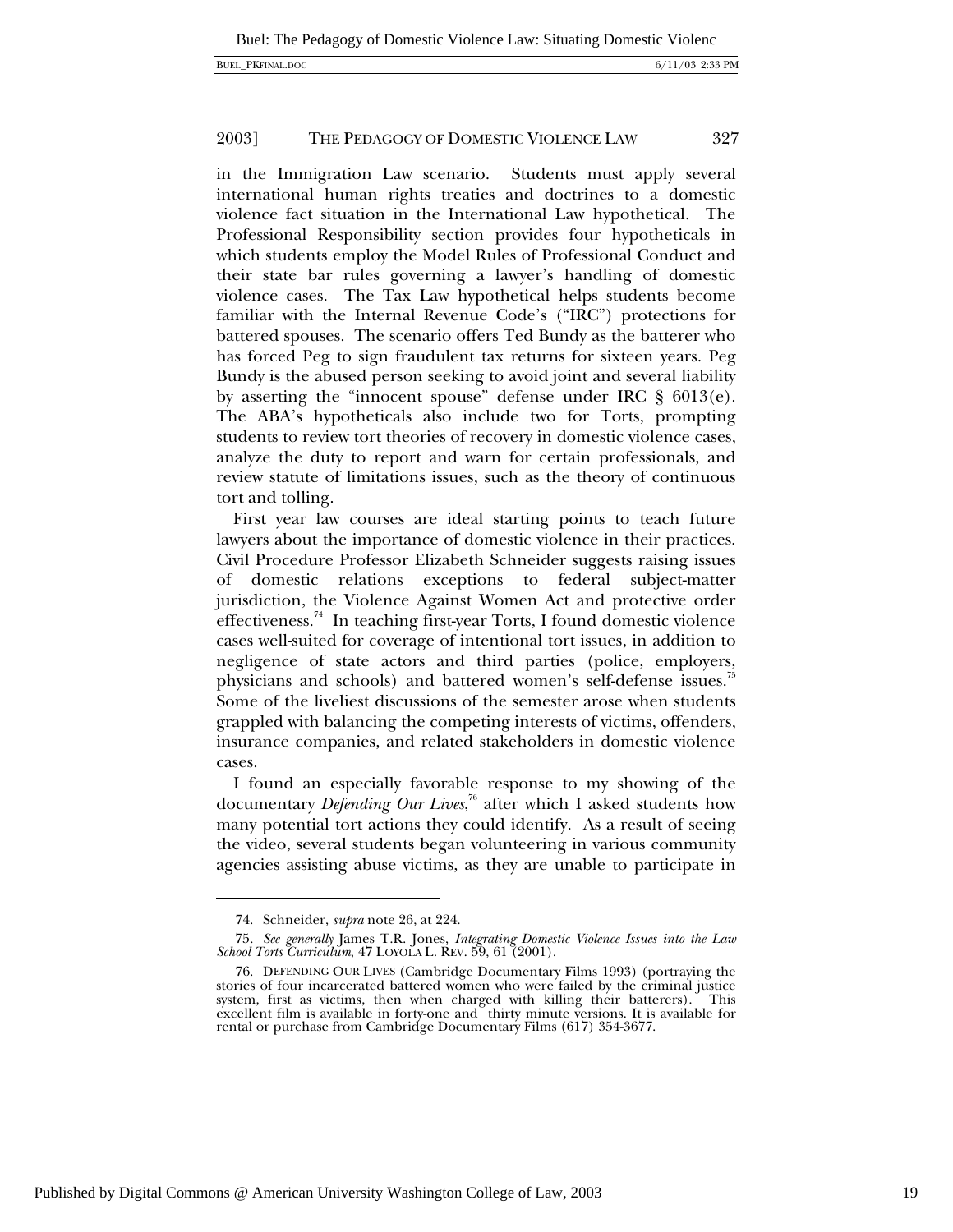the Domestic Violence Clinic until the second semester of their second year.

Criminal law courses offer an obvious opportunity to discuss prosecution and defense issues inherent in domestic violence cases, including representation of battered defendants and the perpetrators of domestic violence. Contracts and family law courses can examine implications of prenuptial agreements, marriage, divorce, child custody, visitation and child support agreements. In Property Law, protective and divorce vacate orders raise questions regarding mortgage and rental and cohabitation agreements, and whose rights are recognized or overridden.

In addition to those discussed above, courses on civil rights, property, alternative dispute resolution, gender studies, human rights, feminist jurisprudence, health, international, and poverty law present exciting opportunities to teach applicable domestic violence law.<sup>77</sup> Both constitutional law and federal courts courses could devote time to discussion of the policy implications of the Violence Against Women Act, as well as the cases it has spawned. In *United States v. Morrison*, 78 the majority opinion and dissent provide fertile material for dialogue and scholarship regarding judicial versus legislative powers, the pros and cons of state versus federal legislation, the role of politics in judicial opinions and Fourteenth Amendment interpretations. International and human rights law should address the global recognition of rape and domestic violence as human rights violations in the context of war and home life, while identifying the continuum of legal and social responses. Labor, employment and corporate law necessarily include discussion of liability for employers failing to properly intervene in workplace domestic and sexual violence, and sexual harassment.

#### *E. Specialized Courses*

Domestic Violence and the Law or Battered Women and the Law courses can afford a more thorough understanding of this substantive topic. Having now taught such a course since 1992, I can confirm its popularity with law students in spite of its rigorous requirements, $\mathbf{S}^{\text{eq}}$ 

-

<sup>77</sup>*. See* Schneider, *supra* note 26, at 224.

<sup>78. 529</sup> U.S. 598, 609-13 (2000) (discussing the current statuts of the Interstate Commerce Clause and its relation to the powers of Congress and the judiciary).

<sup>79.</sup> Every semester I have had to expand the size of the class and still turn away students wishing to enroll. From 1993 to 1995, I taught Domestic Violence and the Law at Boston College Law School, with enrollment averaging almost fifty students per semester. From 1997 to the present, I have taught this course at the University of Texas School of Law, at first attempting to teach it as a seminar limited to twelve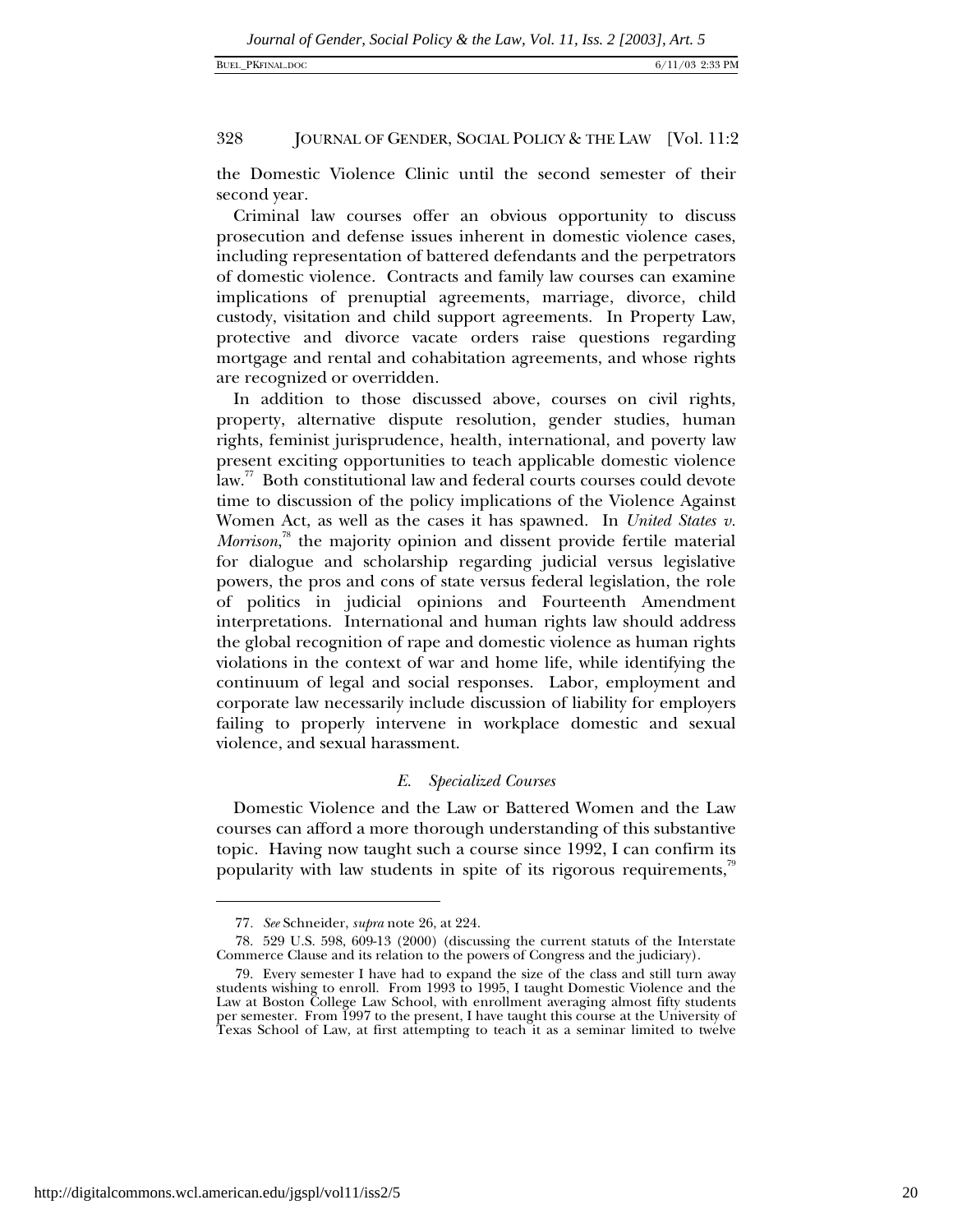and attest to its positive impact on students, law schools, community agencies and victims. In my course,<sup>80</sup> we devote time to ethical representation of battered defendants and of the batterers, as well as prosecution practices. One way we do this is to view the Academy-Award winning documentary *Defending Our Lives*, 81 and then role-play the lawyers and defendants. In this, as in every other section of the course, we discuss the implications of race and class. What explanation exists for disparate treatment of defendants and victims of color? How is it different for a litigant of color to approach a mostly white legal system? How accessible is the legal system for lowincome litigants? For middle-income? For high-income? This leads to a discussion of other under-served victims, such as gays and lesbians, the elderly, and those with mental, physical, or developmental disabilities. We then discuss what they, as law students and then as members of the bar, can do to facilitate greater access. Students are also required to complete four court watches of domestic violence cases, noting on prepared forms the system's response in protective order, child support and criminal cases.

Knowing that children who grow up in a home with family violence are 78% more likely to be involved in violent delinquency,<sup>82</sup> it is, indeed, vital to teach future lawyers how to better protect both child and adult victims. Under the rubric of civil and criminal law, coupled with core concepts of diplomacy, students can learn how to succinctly tackle the vexing issues inherent in child protection and domestic violence cases. The students' legal research and community-based projects allow immersion into policy, practice and scholarship fraught with unanticipated circumstances and challenges. Once again, we add the lens of race and class to further their understanding of the additional challenges facing children who are poor of color, or both.

Students read about critical race and feminist legal theories in the context of domestic violence, particularly focusing on the intersectionality of race, gender and violence.<sup>83</sup> In class, we then

1

students, but in response to student demand I have allowed up to forty-one per class. Each semester graduate students from other departments, as well as LL.M. students, also take the course. It is heartening that, consistently, at least one third of the students are men.

<sup>80</sup>*. See supra* note 14. Since the Spring of 1997, I have taught a three credit course, Domestic Violence and the Law, at the University of Texas School of Law.

<sup>81</sup>*. See* DEFENDING OUR LIVES, *supra* note 72.

<sup>82.</sup> Terence P. Thornberry, *Violent Families and Youth Violence* (1994) (explaining the process that was used to reach this statistical conclusion), *available at* http://www.ncjrs.org/txtfiles/fs-9421.txt.

<sup>83</sup>*. See generally* Crenshaw, *supra* note 6.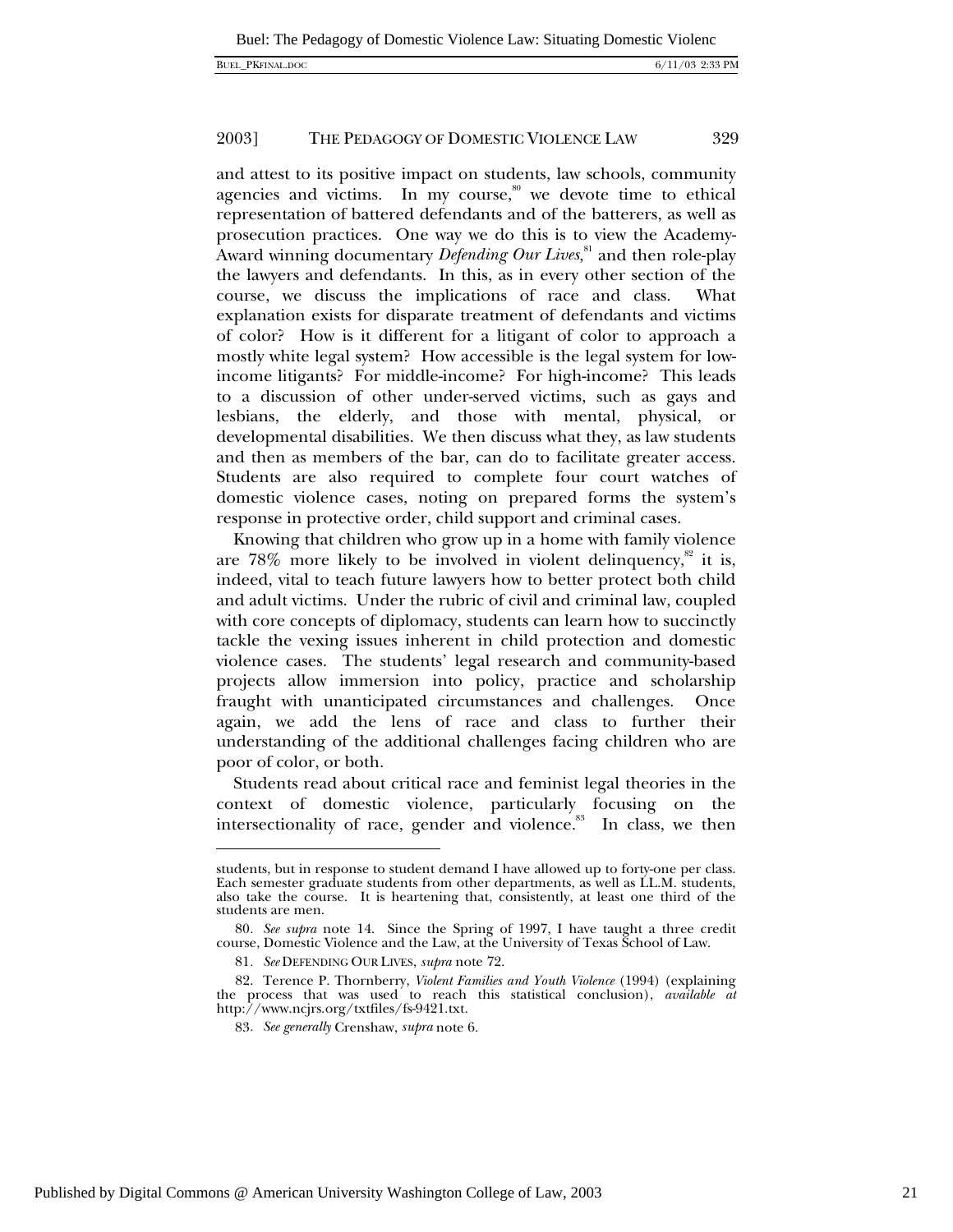debate the premises of such theories and explore the ways in which they can be translated into practice. While many of my students have previously read some form of feminist scholarship, most report that they are unfamiliar with critical race theory and its implications for needed reforms.<sup>84</sup> Both students of color and white students uniformly express appreciation for the chance to explore the complex and varied theories regarding race and the law.

In lieu of an exam, students in my course must write a twenty-five page paper<sup>85</sup> involving substantive legal research of a topic that will benefit lawyers and courts handling domestic violence cases. I provide a thirty-five page list of over 125 possible paper topics, a number of which address ethical practices involving civil and criminal matters from all perspectives. Every paper is required to address issues of race and class, as well as safety planning. Additionally, all papers must provide substantive recommendations based upon the student's exposition of the legal problem, and analysis of legal and policy matters. The suggestions for improving practices and engendering systems change are designed, in part, to train students to meticulously identify both current problems and practical solutions. Several students per semester provide the legal research and necessary document drafting for appellate briefs, and parole petitions for battered women in prison. Students have been instrumental in the release of battered defendants from prison. For example, second year law student Heather Wilson wrote a brief to the Texas Board of Pardons and Parole for Gricelda Moreno, who had received a ninety-nine year sentence for failing to protect her five year old daughter from the child's murderous father. Although Gricelda was not present when the homicide took place, Gricelda was given the same sentence as the killer: ninety-nine years. Ms. Moreno was granted parole in January 2002, thanks to the joint efforts of Ms. Wilson, St. Mary's Law School Professor Stephanie Stevens, and St. Mary's law students.

Then-student Lesley E. Daigle's paper was published as *Empowering Women to Protect: Improving Intervention with Victims of Domestic Violence* in Cases of Child Abuse and Neglect: A Study of Travis County, Texas.<sup>86</sup> Another student, Rob Drummond, wrote formal legal memoranda, one each for Texas defense and prosecuting attorneys entitled *Cases*

<sup>84.</sup> Generally those African American and Hispanic students who have read critical race scholarship say they have neither been afforded the opportunity to discuss the various theories, nor to write about them.

<sup>85.</sup> Student papers discussed *infra* are on file with author unless otherwise indicated.

<sup>86. 7</sup> TEX. J. WOMEN & L. 287 (1998).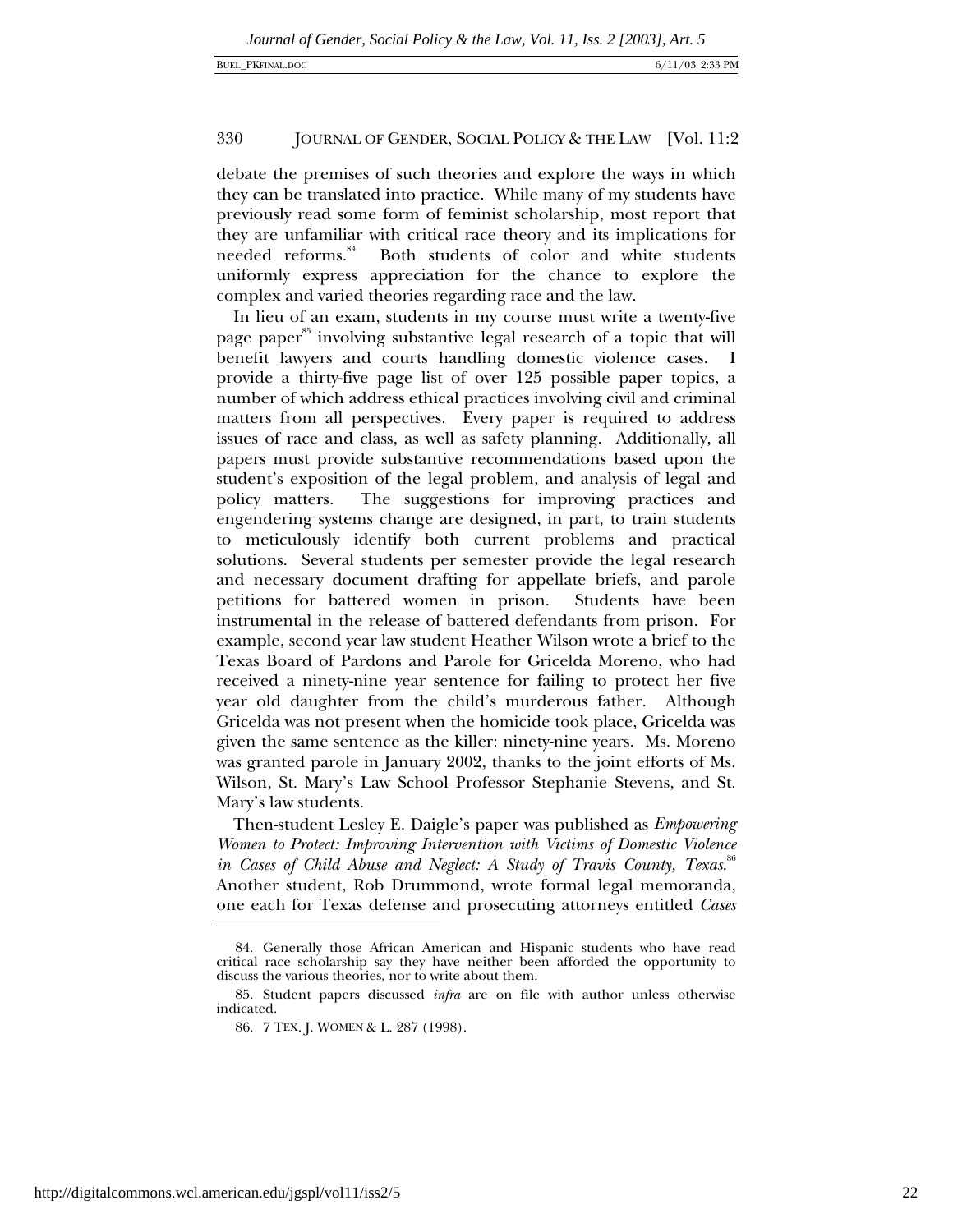|  | <b>BUEL PKFINAL.DOG</b> |
|--|-------------------------|
|--|-------------------------|

*and Authority for the Proposition that a Non-Attorney Domestic Violence Advocate is Eligible to Testify as an Expert with Regard to Battered Woman's Syndrome*. Several years ago, Laura Garcia's paper (later published) on battered women who were denied public housing sparked reforms within our local housing authority, clarifying victims' rights to appeal adverse decisions, particularly when based upon their prior substance abuse. Eliza Hirst updated and expanded this topic in *Housing, Homelessness and Domestic Violence, Disparate Impact Claims and Other Housing Protection for Victims of Domestic Violence*, just published in Spring 2003.

Natalie Regoli drafted a University of Texas protocol for intervening in domestic violence, sexual assault and stalking cases involving students. Lindha Nguyen has done the same for matters in which staff or faculty are the victims or offenders. Both papers are being used as the basis for our University's official policies, and have already been shared with numerous other institutions. David Hinojosa's 1999 paper, *How to Improve Services for Hispanic Victims of Domestic Violence*, has been heralded as tremendously helpful by shelter advocates and court staff alike.

Nooria Faizi, a Muslim student, wrote an excellent paper on the impact of interpretations of Islamic law on the treatment of domestic violence within Muslim communities in America. As a result of conducting in-depth investigative research around the country and her paper's subsequent publication, $s^7$  Ms. Faizi reports being contacted by practitioners seeking guidance. Since the immigration laws change frequently, several students per semester tackle some aspect of these laws' impact on domestic violence victims. For example, Henry Cruz' Spring 2002 paper, *How to Make the U Visa Work: A Cooperative Approach in Cases of Domestic Violence*, provides a thorough analysis of the new nonimmigrant visa created in VAWA  $II.<sup>88</sup>$ 

#### *F. Clinics*

Clinical programs encourage the pedagogical goal of melding theory and practice. Students consistently request practical skills teaching, which can easily be combined with opining in legal theory when addressing domestic violence and poverty law issues. Prominent Washington, D.C., attorney Marna Tucker notes that many employers would prefer to hire law students who have participated in clinical

<sup>87.</sup> Nooria Faizi, Comment, *Domestic Violence in the Muslim Community*, 10 TEX. J. WOMEN & L. 209, 210 (2001) (analyzing religious and economic texts).

<sup>88.</sup> Pub. L. No. 106-386, 114 Stat. 1464 (2000) (codified at 22 U.S.C. § 7101).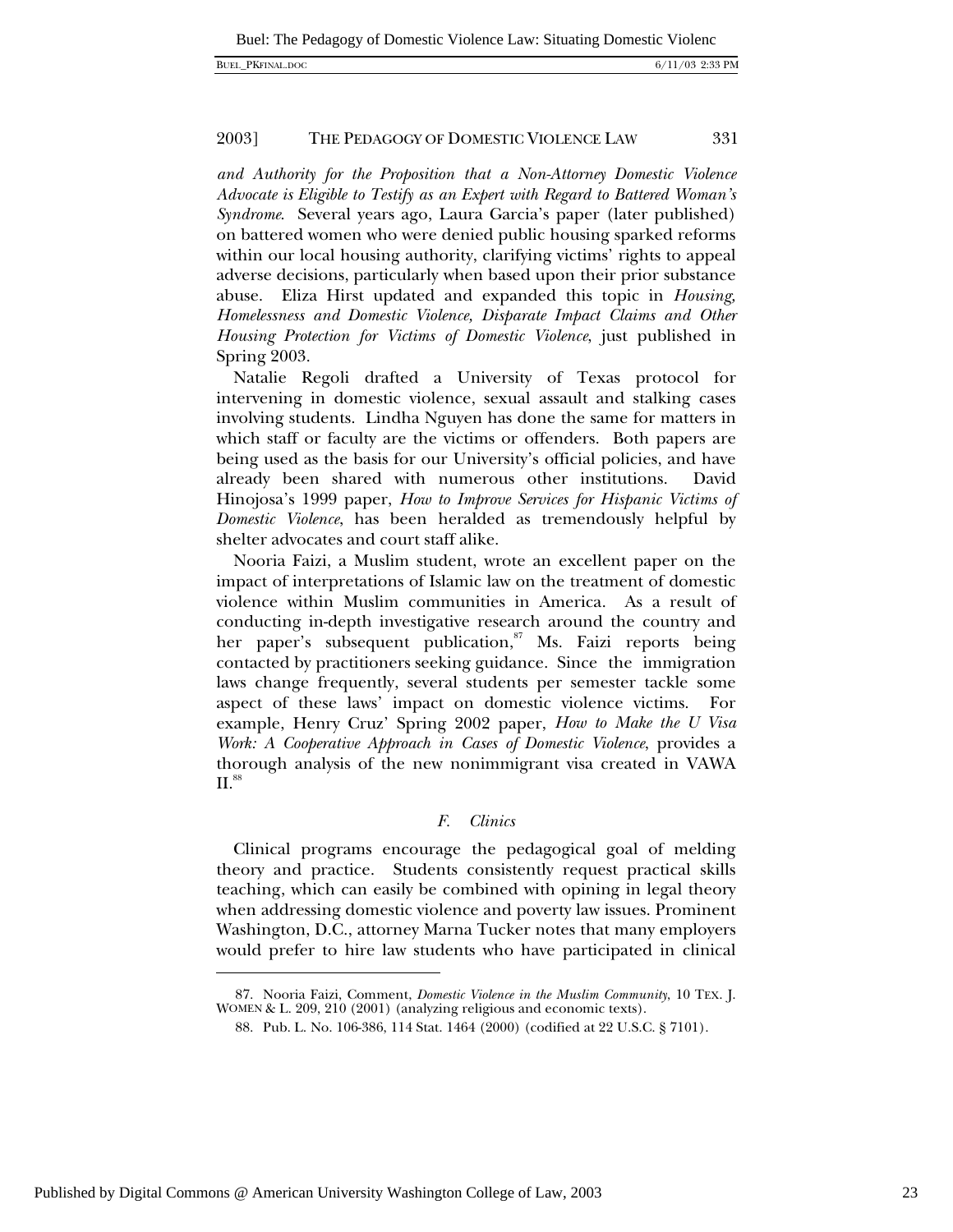programs as they have court and client experience.<sup>89</sup> Additionally, law school advocacy and clinical programs reduce recidivism against battered women, $90$  while teaching students how artificial versus real conceptions of law inform practice. Such views must be part of an ongoing dialogue within our clinics, whether through class discussions, role-plays, specific readings, guest speakers or, preferably, a combination of a myriad pedagogical formats.

There generally exists a hostile dynamic between those representing batterers versus those representing victims. However, through law school clinics the attorneys can "address the challenge of teaching students who represent victims or perpetrators to be zealous and devoted advocates–but also to care about social and legal injustice on both sides."<sup>91</sup> Stressing commonalities can mitigate some of the contentiousness that seems rife in our adversarial legal system. This is particularly important in domestic violence cases in which reconciliation between the parties occurs with frequency. $92$  Certainly we stress the many valid reasons for victims returning to or remaining with the batterers,<sup>93</sup> but that does not diminish the need for safety planning with the victims and effective intervention programs for the offenders. By recognizing the social context of battering, designing joint trainings and engaging in ongoing discussions on the ethics of each perspective, domestic violence clinicians can foster improved practices in the wider legal community, as well as within the academy.

Over forty law schools now operate clinics providing legal services to battered women.<sup>94</sup> Law school-based domestic violence clinics meet a critical unmet need within their communities and greatly enrich students' academic experience. Student participants in clinics are more likely, upon graduation, to either handle domestic violence cases on a pro bono basis or as a principal part of their practices. Several clinic models exist, from those limited to assisting abuse victims in procuring protective orders to those fully representing

<sup>89.</sup> Goelman & Valente, *supra* note 1, at 77.

<sup>90.</sup> Margaret E. Bell & Lisa A. Goodman, *Supporting Battered Women Involved with the Court System*, VIOLENCE AGAINST WOMEN, Dec. 1, 2001, *available at* 2001 WL 3154021.

<sup>91.</sup> Abbe Smith & Ilene Seidman, *Lawyers for the Abused and Lawyers for the Accused: An Interfaith Marriage*, 47 LOY. L. REV. 415, 421 (2001).

<sup>92.</sup> For example, in the Quincy (Mass.) District Court, Chief Probation Officer Andrew Klein found that in over 50% of the cases in which we had obtained a criminal, domestic violence conviction against an offender, he and that victim were living together post-conviction. (unpublished study on file with Dr. Andrew Klein and the author).

<sup>93</sup>*. See* Buel, *Fifty Obstacles*, *supra* note 24.

<sup>94</sup>*. See* Goelman & Valente, *supra* note 1, at A7-A19.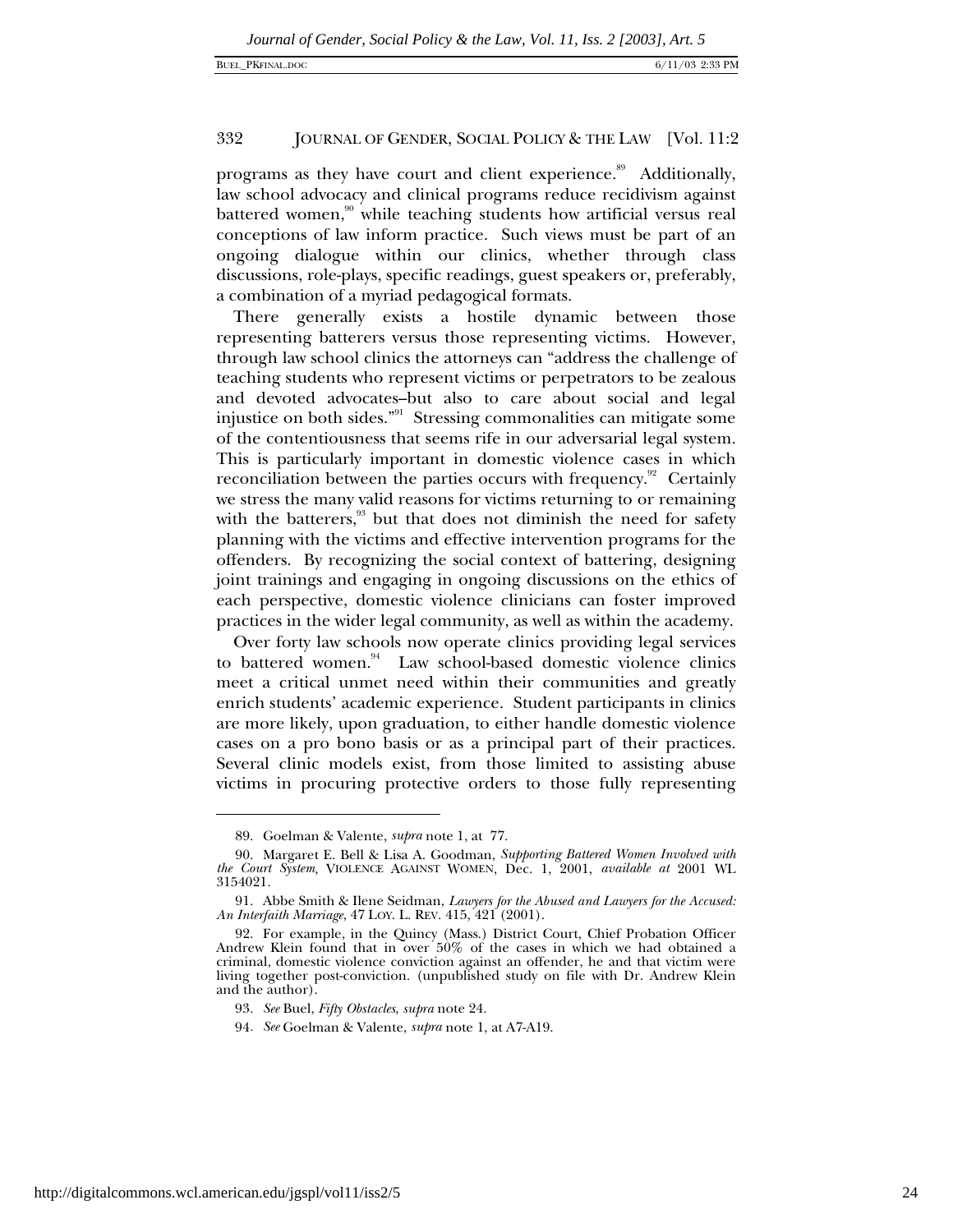clients in family, criminal and related matters. Though some clinics offer course credit for students, and others rely solely on volunteers, all provide training on effective advocacy and related law.<sup>95</sup> For example, the Harvard Legal Aid Bureau requires that law students make a two-year commitment to devote an average of twenty hours per week in representing their clients. The students handle a variety of civil poverty law cases, with a substantial number of domestic violence matters presented in the context of family, housing, consumer, and public assistance legal problems. While a few students receive clinical court credit for one semester, most do not.<sup>56</sup>

Law school clinics with attorney supervisors available should fully represent abuse victims and not limit their services to assistance with protective orders, which non-attorney advocates or prosecutors can usually handle quite well. There currently exists a crisis in the lack of access to effective legal representation for domestic violence victims across the country. Between Legal Aid funding cuts (the most drastic, a 35% budget cut, occurred in the fall of 1996) and the dearth of pro bono and affordable legal services, too many victims are forced to choose between returning to the abuser, or becoming homeless in an effort to stay alive. Many battered women are losing custody of their children to abusers<sup>97</sup> or are coerced into dangerous visitation arrangements, which is primarily due to their inability to procure competent legal representation. Such victims are similarly disadvantaged in divorce, visitation and other related matters. The dearth of options places victims and children at increased risk for further harm and, sometimes, homicide.<sup>98</sup> Understanding the "tentacles" of family violence means students must be fully educated and committed to translating knowledge into language with which the judges and juries will identify and empathize.

<sup>95</sup>*. See* Mithra Merryman, *A Survey of Domestic Violence Programs in Legal Education*, 28 NEW ENG. L. REV. 383, 387-90 (1993) (describing the components of the clinical programs); Schneider, *supra* note 26, at 212 (discussing the student advocacy work at Harvard Law School).

<sup>96.</sup> Each year, many students vie for a limited number of openings at the Harvard Legal Aid Bureau ("HLAB"), necessitating a random drawing to determine who is accepted. This information is based on my two years experience within the HLAB (1988-90), and reading the HLAB Annual Reports each year since.

<sup>97.</sup> REPORT OF THE MASSACHUSETTS SUPREME JUDICIAL COURT GENDER BIAS COMMISSION 73 (1992) (reporting that in seventy percent of custody cases in which the father sought custody, he was successful).

<sup>98</sup>*. See, e.g.*, TEX. DEP'T OF PUB. SAFETY, CRIME REPORTS (last visited Mar. 30, 2003) (reporting that 160 battered women were murdered by their partners in Texas in 1994, an average of one every fifty-five hours), *available at* an average of one every fifty-five hours), *available* http://www.txdps.state.tx.us/crimereports.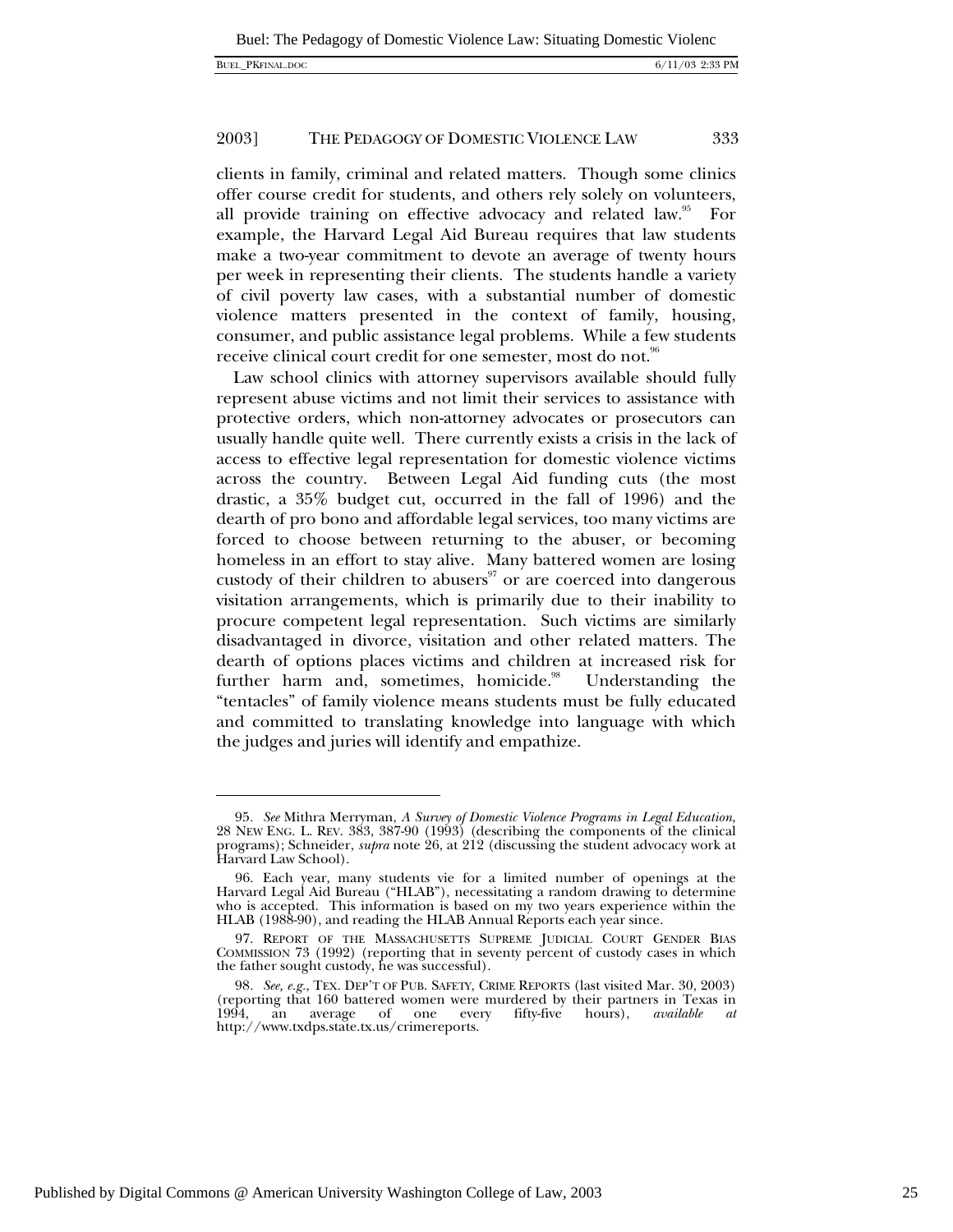#### *1. Pennsylvania's Use of IOLTA to Fund Law School Clinics*

In 1996, when the Pennsylvania Supreme Court mandated lawyer participation in the state's IOLTA program, it also compelled inclusion of law school clinics within its sphere of funding.<sup>99</sup> As a result of this \$5.1 million infusion of money, all seven Pennsylvania law schools now offer clinical programs, where previously the range spanned schools with no clinics to those with comprehensive programs. Not only were schools able to extend their services to more abuse victims, but Temple University's Beasley School of Law and Duquesne University Law School were able to increase the work of their community economic development law clinics to assist in handling all aspects in the formation of shelters for battered women and the homeless. $100$ 

#### *2. The University of Texas School of Law Domestic Violence Clinic*

A stated goal of the University of Texas School of Law's Domestic Violence Clinic ("Clinic") is to position lawyers as champions in eradicating domestic violence by ensuring that they receive comprehensive education on the issue, and have the opportunity to fully handle cases while in law school. Students must complete a sixquestion written application to be admitted to the Clinic, including why they are interested in representing abuse survivors, any prior experience with victims and whether they have taken family law, evidence and/or my Domestic Violence and the Law course. Under the supervision of attorney Jeana Lungwitz, the Clinic students engage in limited practice as "student attorneys," handling a wide range of complex cases. Some of the Clinic's clients have mental health and substance abuse problems, in addition to involvement with Child Protective Services, the Department of Welfare, the Public Housing Authority and the criminal courts. In collaboration with the University of Texas School of Social Work, the Clinic now has a fulltime graduate level social work student as an intern to assist with the most challenging cases.

<sup>99.</sup> Legal Services and pro bono programs are the other intended recipients of IOLTA monies. Carl Oxholm III & Alfred J. Azen, *Law School Clinical Programs Foster Legal Skills and the Pro Bono Ethic*, 6 DIALOUGE, A.B.A. DIVISION OF LEGAL SERVS. ACCESS TO JUSTICE NEWSLETTER 9 (2002) (citing Rule 1.15 of the Pennsylvania Rules of Professional Conduct: requiring that IOLTA funds are to be used for "educational legal clinical programs and internships administered by law schools located within Pennsylvania).

<sup>100</sup>*. Id.* at 11 ("In these clinics, students have an opportunity to help communitybased non-profit organizations form, meet zoning requirements, acquire buildings, and obtain federal non-profit tax status in order to establish shelters for homeless people and for women and children seeking to escape domestic abuse.").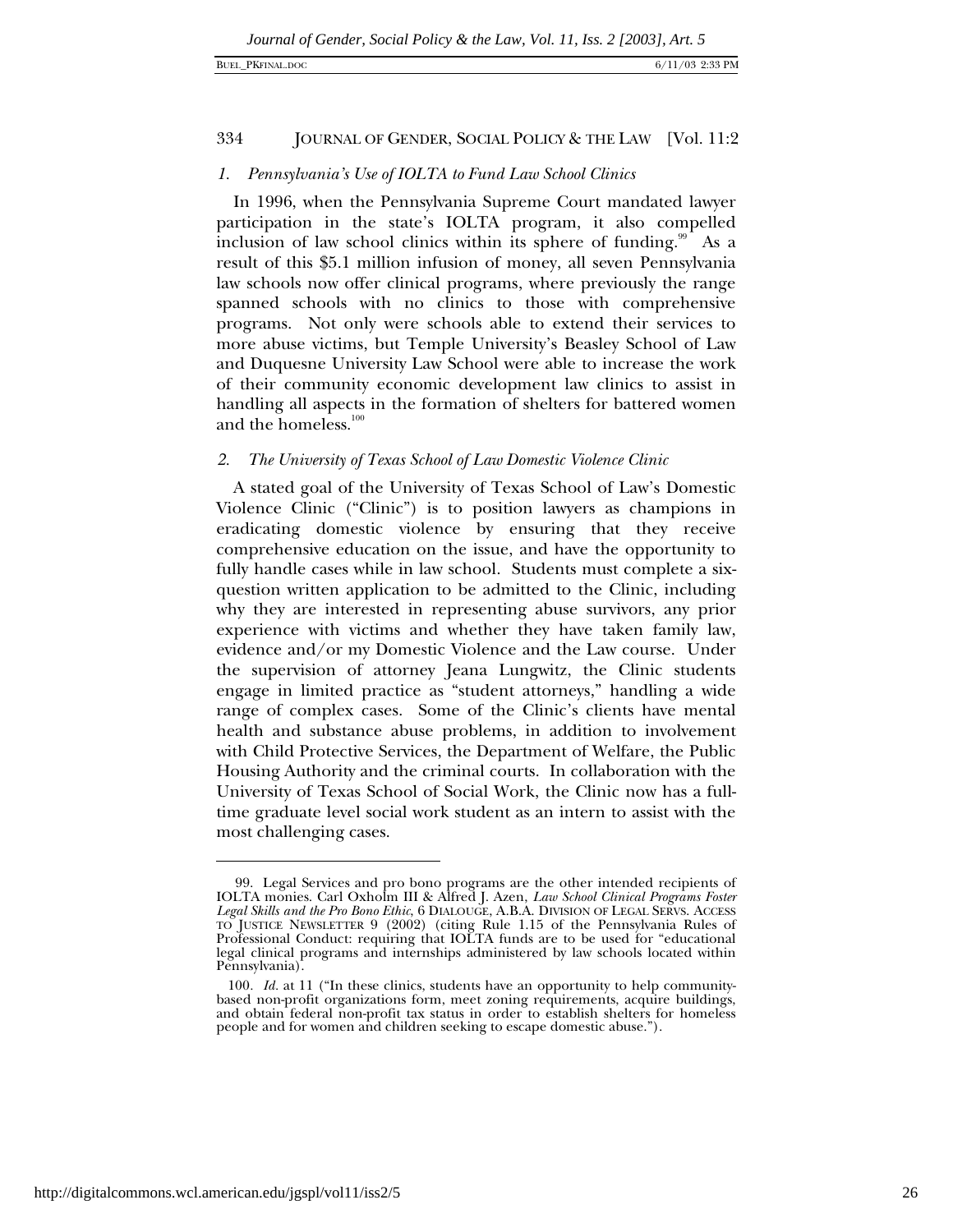A particularly exciting aspect of our work at the Clinic now involves long-range planning with our battered clients beyond their immediate legal needs. Applying what we loosely term an "Economic Empowerment Plan," the law student and social work intern help the client secure sufficiently paid employment, affordable housing, medical care, counseling, and child care, and other life needs that, if in order, will greatly diminish the likelihood of further harm to the family. Poverty is an amorphous concept for many of our students, who are easily overwhelmed by the seemingly incessant utility shutoffs, evictions, and lack of adequate food and housing, which are severely compounded by the presence of domestic violence. The vicissitudes of our clients' lives require a stability that is possible if we individualize the procurement of resources, which is prioritized by the client.

The program works in the following way. As part of intake we ask each client about all aspects of their lives with which we might assist: Are you now receiving food stamps? W.I.C. (Women, Infants and Children Food Program) vouchers? Section 8 housing voucher? Are you interested owning your own home (Habitat for Humanity, First Time Homebuyer programs are discussed) or obtaining a more affordable apartment? Are you having trouble paying your bills? (We can advise on consumer credit counseling.) With regard to employment, we ask: What is your life dream? What have you always wanted to do? With that information, we discuss job training programs, trade school or college, depending on their preferences. We write out the steps to achieve that dream, which might look something like this: (1) secure affordable child care; (2) finish G.E.D.; (3) find transportation to school; (4) obtain money for school books; (5) after obtaining high school diploma, help applying for a grant to attend beautician or computer programming school, or Austin Community College; (6) attend a free support group at the shelter; (7) find counseling for nine-year old son. This list is amended as needed and combined with the client's Safety Plan, as each step must be reconciled with the safety of each victim and her children. Achieving economic literacy and stability *with* our clients not only teaches them how to navigate the legal and social service system more efficiently, but also to quite literally changes their lives by lifting them from dire poverty and danger.

Certainly, our immediate focus is the client's legal crisis that has prompted her to call us. We have initiated litigation against the local school district for their insistence upon notifying a batterer of the children's location, in spite of a court order. Fortunately, upon receipt of the pleadings, the school district agreed to maintain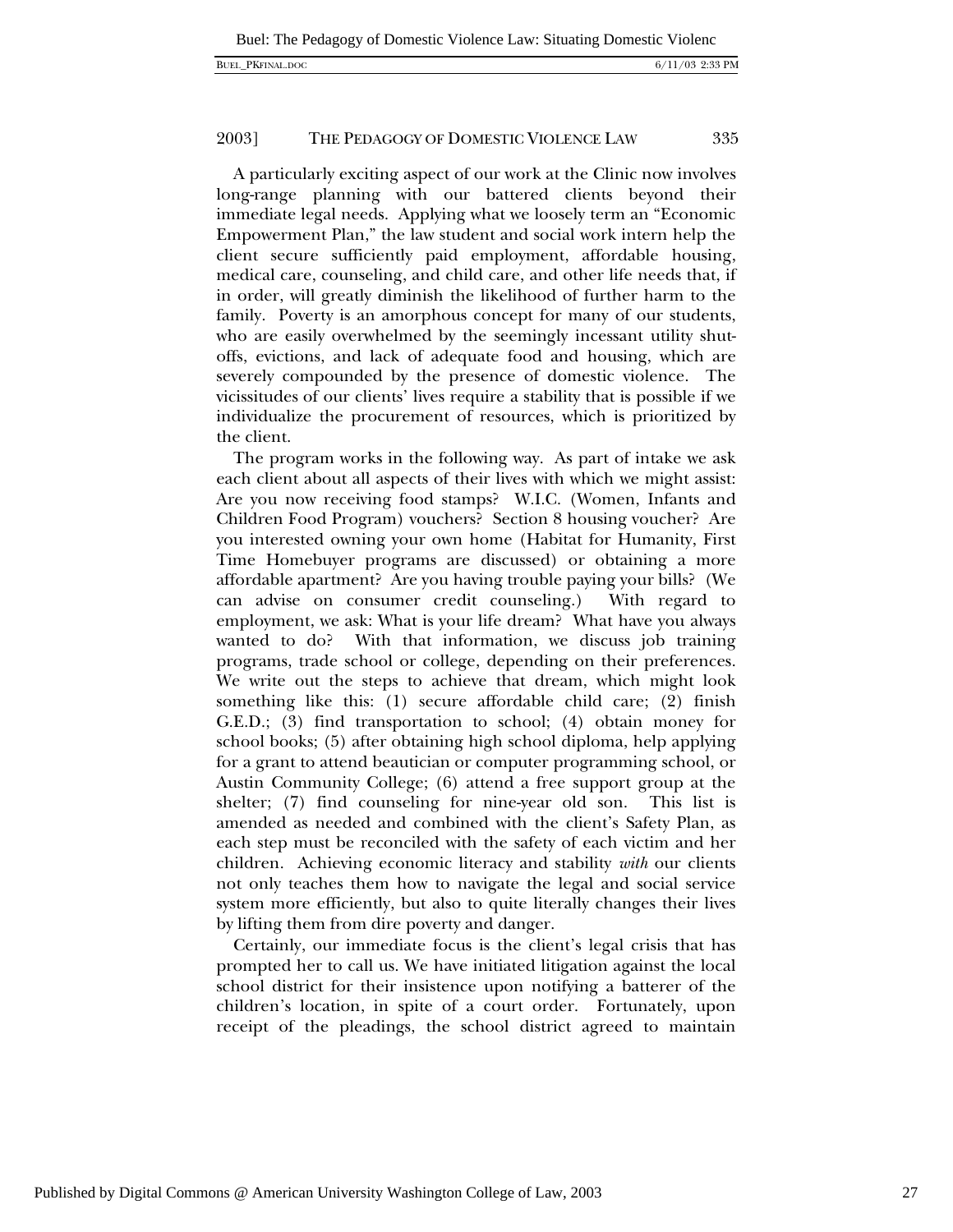confidentiality regarding this family. In another case, Child Protective Services ("CPS") refused to return two daughters to their mother because the white caseworker thought the African-American mother spent too much time on her children's hair during visitations. The children were removed because the mother returned to the battered women's shelter when her ex-boyfriend came back to the area with renewed threats. The student's scathing memoranda, arguing that this position clearly did not serve the best interests of the children, brought immediate reunification of this family. In a case in which the batterer was a local attorney who had consistently denied any wrongdoing, the student asked him in the deposition, "How many times did you beat your wife since you have been married?" The arrogant lawyer quickly responded, "I never beat her! I only hit her when she pushed my buttons!" Needless to say, the case was settled in our client's favor, prior to trial.

Another case involved a young, impoverished mother who is attempting to raise her three-year old son, who has cerebral palsy, while fending off the stalking and abuse of her ex-husband. One of our students, Karen Ware, owns a condominium near the Law School, and upon graduation in May 2001, moved to Washington, D.C., to take a position with a large firm. Determined to help, Karen donated the use of her condo to this client, completely free, for a minimum of the next five years.<sup>101</sup> Karen and the client maintain active correspondence, with both marveling at the strength and generosity of the other. These are but a few of the scores of cases in which students not only learn a good deal about relevant law, but assist in transforming the lives of our abused clients with their extraordinary efforts.

We are quite fortunate at the University of Texas to also have an Immigration Clinic, which is run by Attorney Barbara Hines. The Domestic Violence and Immigration Clinics collaborate on cases, assisting each other with legal expertise, document drafting, brainstorming on case strategies and providing joint trainings.

At the Domestic Violence Clinic, students are expected to devote from ten to twenty hours per week to their cases, as well as four hours per week staffing the phones. The classroom component is used to teach trial advocacy skills, as well as substantive and procedural family law.<sup>102</sup> Time is set aside in each class for students to discuss their

-

<sup>101.</sup> Our client says that Karen will not even let her pay the electric and water bills. An additional bonus is that the condominium is on the first floor, making it easier for the mother to navigate her son's wheelchair.

<sup>102.</sup> During the first class, Clinic administrative issues are discussed (bar cards, office hours, supervisor meetings, etc.), the role of supervising and student attorneys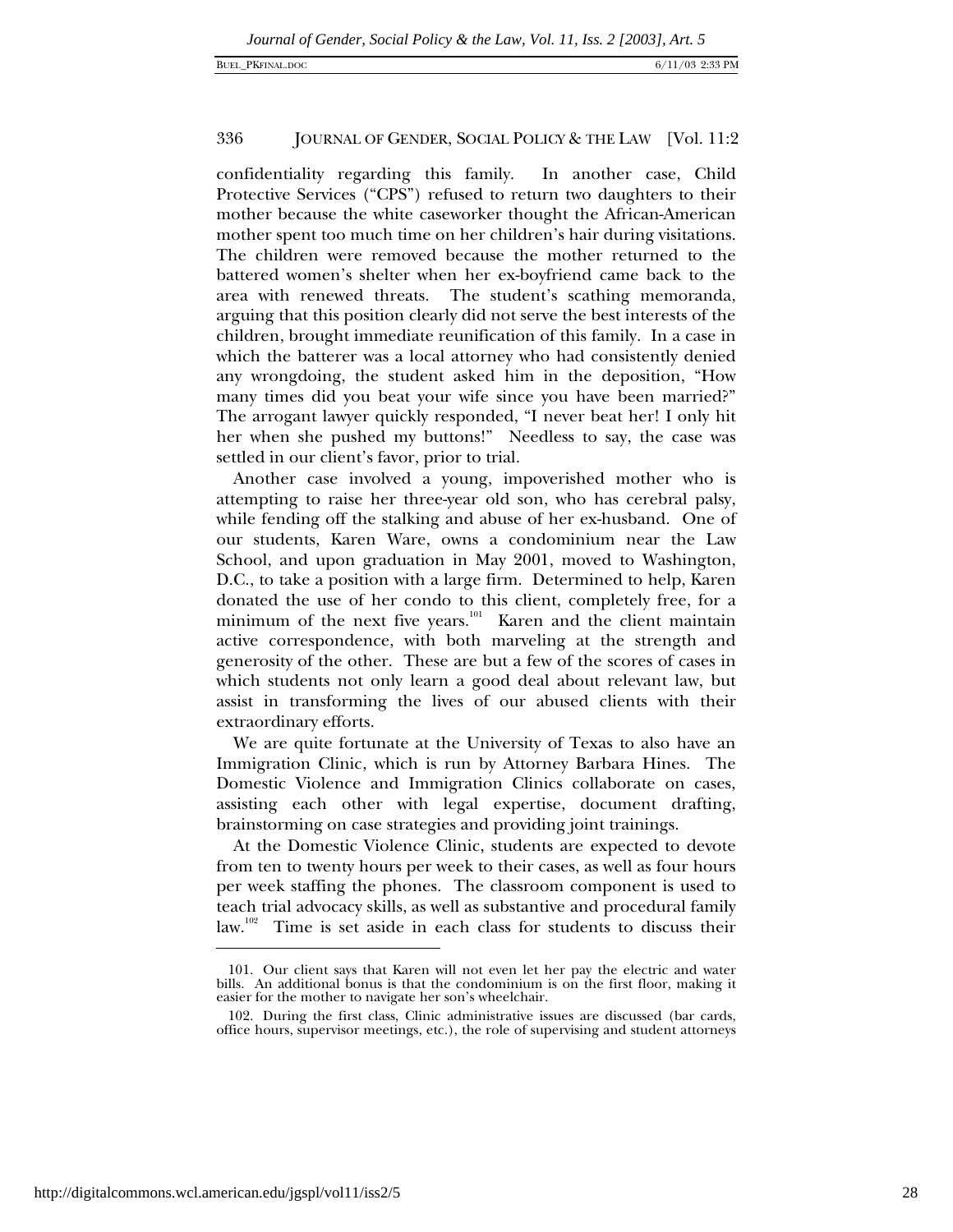1

#### 2003] THE PEDAGOGY OF DOMESTIC VIOLENCE LAW 337

cases, whether relating successful outcomes or asking for help in addressing challenging aspects of representation. We provide Clinic Manual, which includes the syllabus and readings. Students then role-play client interviewing, including short- and long-term safety planning, and steps toward economic empowerment $103$  geared to each victim's circumstances. While the Clinic participants represent a range of races and ethnicities, generally students will represent someone of a race or culture different from their own. In addition to devoting a full class session to discussion of race from a micro and macro approach, we also make a point of identifying the intra-racial dynamics of each individual case. In this way, a student's discomfort, confusion, or stereotypical assumptions can be addressed as they arise.

Race and culture matters are further investigated as they relate to the immigration issues faced by our clients.<sup>104</sup> Custody, visitation, child support and health insurance are also prioritized given their relevance to most of our cases. To address children's safety issues, a judge who hears the care and protection docket, a CPS attorney, and an attorney representing the accused parent(s) are invited to offer their perspectives.<sup>105</sup> If the judge and CPS lawyer offer victim-blaming perspectives, the students have proven quite adept at challenging and educating them. Since our county mandates mediation in any family law case estimated to take longer than three hours, it is necessary to review arguments to exempt our clients from this requirement.

Coverage is also given to issues of tort litigation against abusers (and other stakeholders), relevant criminal law, basic understandings of batterers and batterers' intervention programs. We conduct a tour of the courthouse to ensure that the students' first visit is not with

are explained, and then cases are assigned. Students are also required to attend a one-day "boot camp" prior to handling cases, in which relevant law and clinic practices are covered.

<sup>103.</sup> Assigned readings include Patricia Cole & Sarah M. Buel, *Symposium Briefing Paper: Safety and Financial Security for Battered Women: Necessary Steps for Transitioning From Welfare to Work*, 7 GEO. J. POVERTY L. & POL'Y 307 (2000); TEX. COUNCIL ON FAM. VIOLENCE, THE 2001 LEGAL ADVOCATES' GUIDE ch. 13 (2001) [hereinafter 2001 GUIDE] (Crime Victims' Compensation chapter).

<sup>104.</sup> Assigned readings include: G. PENDLETON, NAT'L IMMIGRATION PROJECT, NAT'L LAW. GUILD, IMMIGRATION RELIEF FOR NONCITIZENS SUFFERING DOMESTIC VIOLENCE: 1998 UPDATE (1998); 1999 GUIDE, *supra* note 99, at ch. 10 (Assisting Immigrant Battered Women chapter); Hoan N. Bui & Merry Morash, *Domestic Violence in the Vietnamese Immigrant Community*, 5 VIOLENCE AGAINST WOMEN 769 (1999); Kimberle Williams Crenshaw, *Panel Presentation on Cultural Battery*, 25 U. TOL. L. REV. 891 (1995).

<sup>105.</sup> The assigned reading is G. Kristian Miccio, *A Reasonable Battered Mother? Redefining, Reconstructing, and Recreating the Battered Mother in Child Protective Proceedings*, 22 HARV. WOMEN'S L.J. 89 (1999).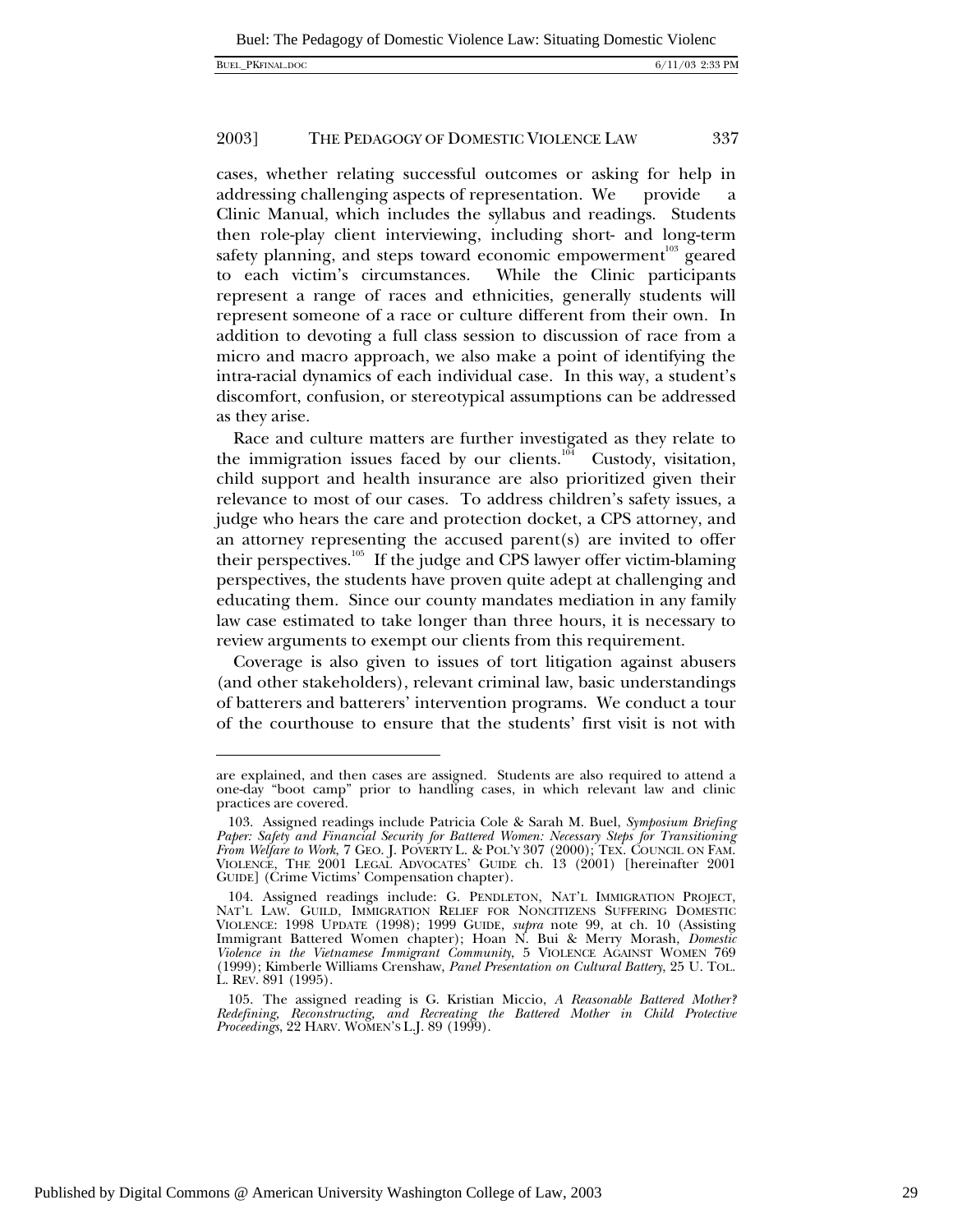their clients. Students are taught how to prepare a trial notebook, as well as suggestions for dealing with stress and burnout.

Law school clinics and advocacy programs have proven to spark bar interest, while helping to fill an embarrassingly critical, unmet legal<br>need in our communities.<sup>106</sup> Additionally, a law school-based Additionally, a law school-based Domestic Violence Clinic begins the process of training lawyers to provide pro bono and/or paid legal services to a sector of clients who benefit immeasurably from such help. It is encouraging to see the enthusiasm and interest of so many University of Texas law students, who voice a strong desire to learn how they can use their legal skills to help the victims, offenders, and children. Many students participating in such clinics report increased satisfaction with their law school experience, greater pride in being a lawyer, and a feeling that it has helped shape their career aspirations. $107$ 

Third year law students in Georgetown University Law Center's Domestic Violence Clinic litigate civil cases on behalf of battered partners, including protective order matters. A seminar course accompanies the clinical practice, in which two graduate teaching fellows assist the Clinic faculty. The Clinic students and fellows also take part in Washington, D.C.'s Targeted Offender Program, which provides coordinated civil, criminal, and other advocacy resources to the victims at greatest risk of homicide or felony-level re-abuse.<sup>108</sup>

*Id.*

1

<sup>106</sup>*. See* Merryman, *supra* note 95, at 384-86.Subsequent to the founding of the Harvard Law School Battered Women's Advocacy Project, eight corporate firms in Boston started domestic violence pro bono projects, a Domestic Violence Council was formed, and key reform legislation enacted. At the University of Maryland School of Law, Professor Karen Czapanskiy's domestic violence course resulted in students collaborating with local defense attorneys to start the first clemency project, and successfully freeing eight battered women in prison. This project was replicated in Ohio, Massachusetts and California.

<sup>107</sup>*. Id.* at 386, 394, 396.

<sup>108.</sup> E-mail from Mary Ann Dutton, Professor, Georgetown University Law Center, to Sarah Buel, Clinical Professor, University of Texas School of Law (Aug. 12, 2002, 17:30 EST) (on file with author).

The Team works with those victims at greatest risk of homicide or felonylevel re-abuse and consists of (1) Georgetown University Domestic Violence Clinic faculty and students, who represent victims in suits to obtain civil protection orders and child support awards; (2) the D.C. United States Attorney's Office, which provides a felony prosecutor specializing in domestic violence to handle all Team prosecutions; and (3) the D.C. Coalition Against Domestic Violence, which provides crisis intervention counseling services and refers Team victims to needed social, financial, and psychological services. Team members collaborate closely and meet regularly to discuss case strategy and ways to best ensure victim safety. A research psychologist is assessing the impact of the Team's services on victim safety, psychological health, and many other variables every six months over a twoyear period, so that any Team successes can be replicated in other jurisdictions across the country.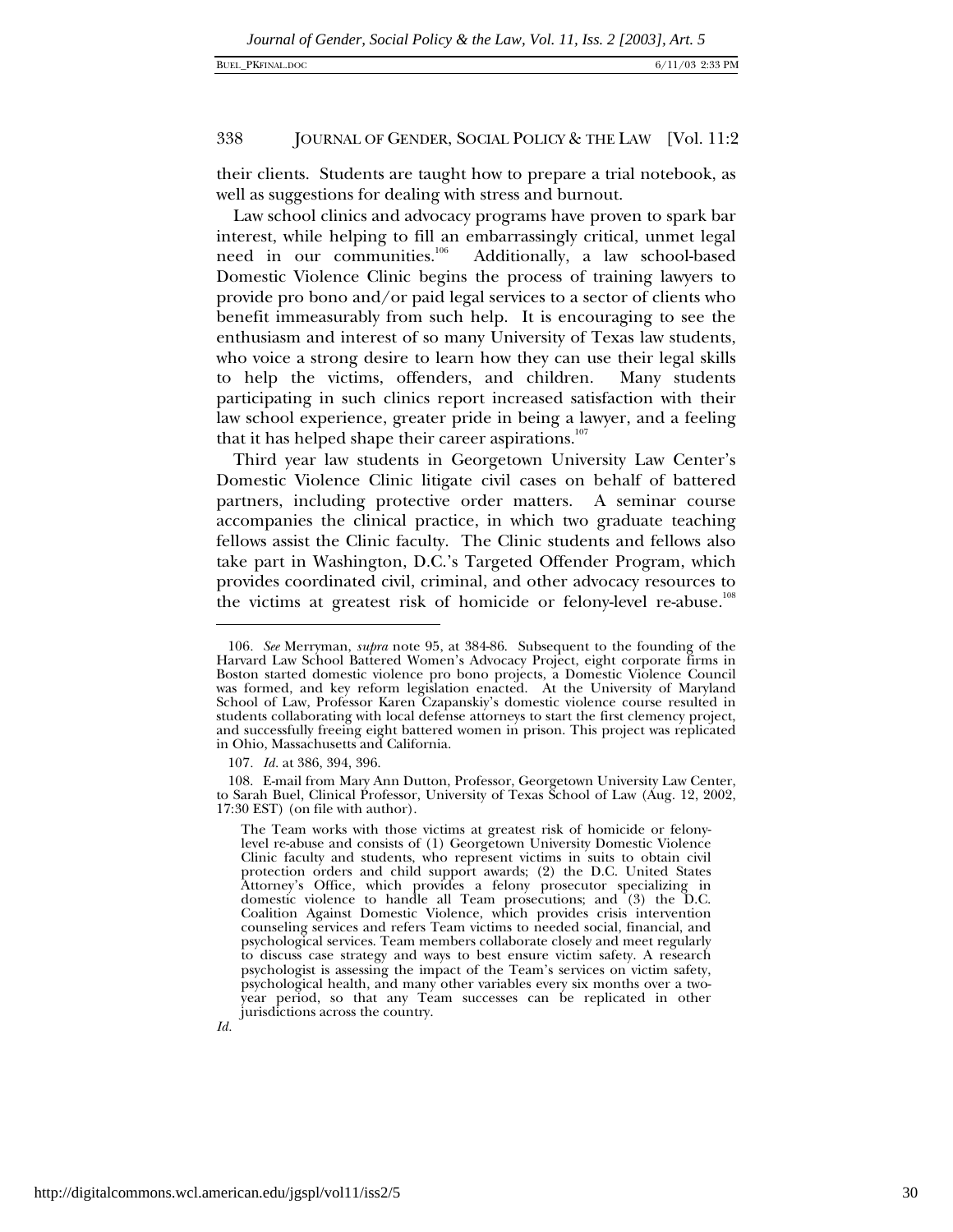| <b>BUEL PKFINAL.DOG</b> |  |
|-------------------------|--|
|-------------------------|--|

Professor Holly Maguigan directs the New York University ("NYU") Law School's Criminal Defense Clinic through which a number of students have represented battered women accused of misdemeanor and felony crimes, including assault and homicide.<sup>109</sup>

#### *G. Independent Study*

The purpose of an independent study is to afford students an opportunity to conduct focused research, under the supervision of a knowledgeable professor, in an area of study not available in the curriculum. Each semester, I supervise five to ten independent study students writing on some aspect of domestic violence law. Often the students are continuing research started for their course papers or concerns brought to their attention during court watches, with which they have become invested and are eager to pursue further. For example, as a result of students being appalled at the lack of enforcement of child support orders (observed in their court watches), three students in the Spring of 2002 requested that I supervise their independent studies in this area. By dividing the legal issues in child support enforcement into three categories of research, these students have produced a thorough analysis of existing law and the agencies charged with enforcement, and have made specific recommendations to improve practices in the context of domestic violence cases. Other students have written lengthy papers on topics such as legal avenues of protection for child victims of domestic violence, the impact of gun legislation on recidivism of batterers, how the National Basketball Association can improve its interventions with their players who are abusers, the influence of Islam on Pakistan's rape laws, constitutional law justifications for Texas' emergency protective order legislation, how immigration laws impact substance abusing Korean battered women, and how prosecutors can better handle cases involving battered prostitutes.

#### II. STUDENT-RUN LEGAL ADVOCACY PROGRAMS

Student-run victim advocacy organizations should be fully supported by law schools, with financial and supervisory assistance. A study of Georgetown University and Catholic University of America law schools' advocacy programs found that battered women with law student advocates reported substantially less repeat psychological and physical abuse than those victims obtaining routine court services.<sup>110</sup>

-

<sup>109</sup>*. See generally* Goelman & Valente, *supra* note 1, at A-58 to A-63.

<sup>110</sup>*. See* Bell & Goodman, *supra* note 86 (finding that law students intensively assisting abuse victims in obtaining protective orders also reported improved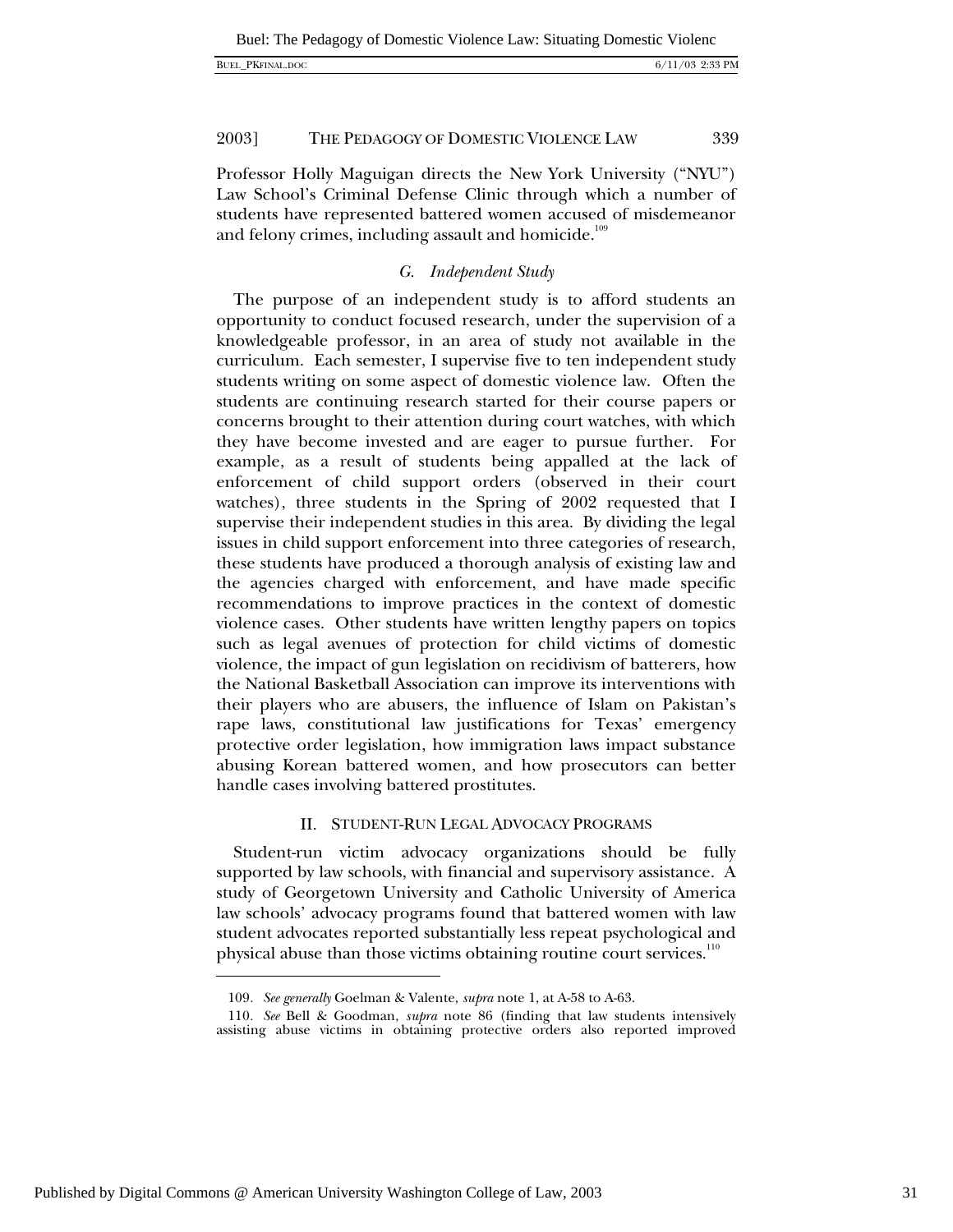Although I had been a battered women's advocate for ten years prior to attending law school, I assumed that course demands would preclude my continuing the work while a student. However, as local shelters and court staff continued asking for help, I placed a notice in the Harvard Law School ("HLS") Bulletin, hoping to attract maybe five or ten volunteers interested in learning legal advocacy for battered women. Professor Martha Minow agreed to serve as our faculty advisor and HLS provided a small office and funding to print our training manual. Cofounder Suzanne Groisser and I wrote the BWAP Training and Resource Manual, using many materials from existing shelter and advocacy programs, while tailoring it for use by law students.<sup>111</sup> Seventy-eight students attended the first meeting of the HLS Battered Women's Advocacy Project ("BWAP"). By the end of the first year, 215 law students had joined, 30% of them men.

The BWAP expanded to include active subcommittees addressing legislation, shelter needs, court advocacy, legal research for the lawyers of abuse victims, and community education. We provided a series of four-hour training sessions, in addition to informal group meetings in which students could debrief about their experiences in court. In response to the courts welcoming student participation in the protection order process, we also wrote a ten-section script outlining areas in which specific information should be provided in the hearing. For instance, if a batterer contests custody of the children, the script offers potential issues to raise, ranging from abuse that has occurred in the presence of the children (including arguments on the adverse impact of witnessing on children) and refusal to obey the protective orders to continuing harassment and nonpayment of child support.

#### III. COLLOQUIA, SYMPOSIA AND CONFERENCES

Law schools must include legal scholars with expertise in domestic violence matters in their colloquia, symposia, conferences and related speaking events.<sup>112</sup> To expedite law school adoption of progressive

emotional support in six-week follow up).

<sup>111.</sup> SUZANNE GROISSER & SARAH BUEL, HARVARD LAW SCHOOL BATTERED WOMEN'S ADVOCACY PROJECT RESOURCE AND TRAINING MANUAL (1st ed. 1987) (including sections covering background dynamics of abusive relationships, applicable case and statutory law, information and referral resources, and details on specific courts).

<sup>112.</sup> Law schools should be honored to include in their programs high caliber legal scholars such as Professors Linda Ammons, Maria Arias, Cynthia Bowman, Naomi Cahn, Jane Cohen, Donna Coker, Rhonda Copelon, Kimberle Crenshaw, Karen Czapanskiy, Clare Dalton, Susan Deller Ross, Justine Dunlap, Deborah Epstein, Leslie Espinoza, Zanita Fenton, Ann Friedman, Sally Goldfarb, Julie Goldscheid, Judith Greenberg, Angela P. Harris, Suzanne Jackson, Lois Kanter,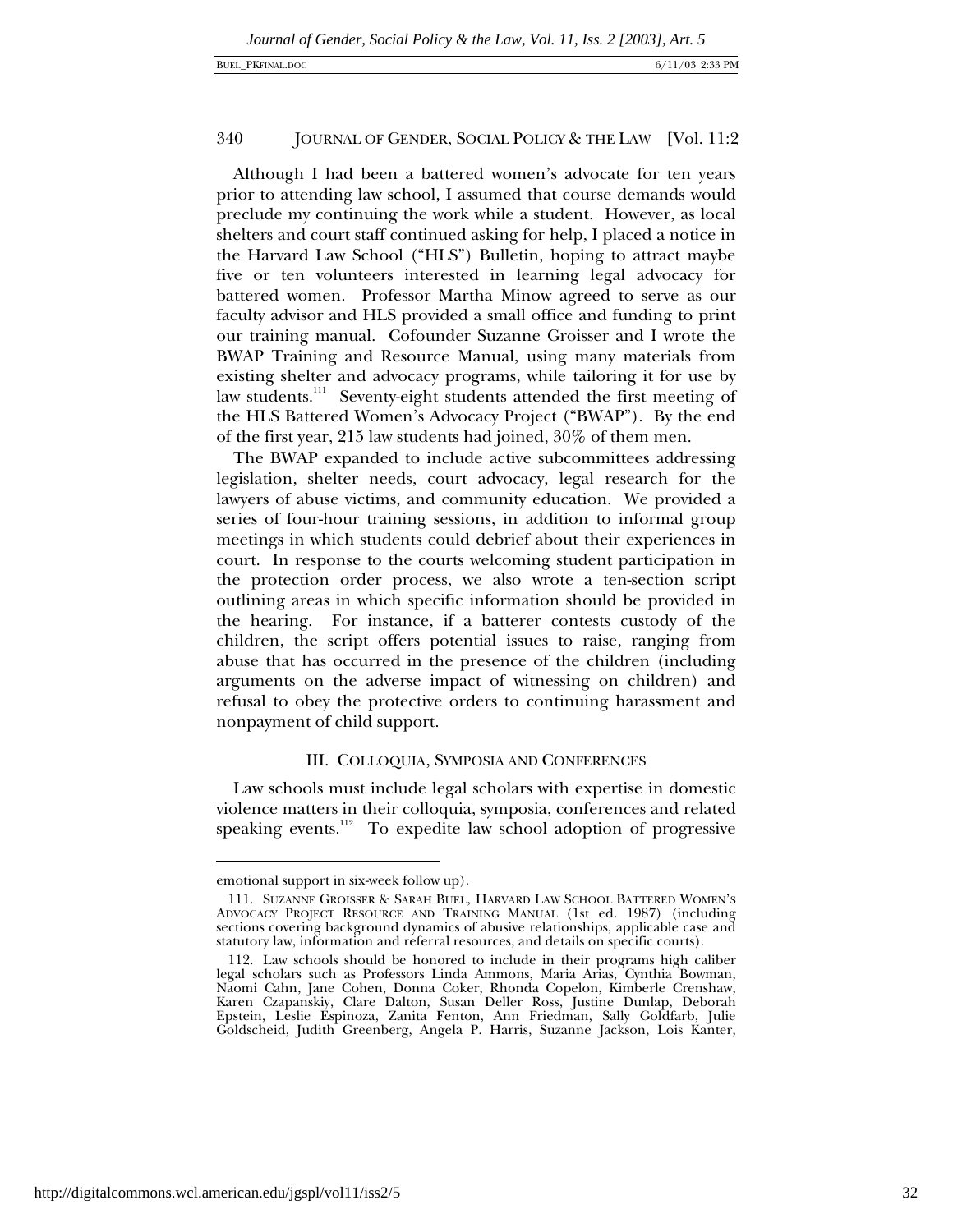initiatives, the American Bar Association's Commission on Domestic Violence has hosted five regional conferences, *Educating to End Domestic Violence*. More than fifty law schools from across the country sent teams of law professors, students, and administrators to the conferences.<sup>113</sup> Specific instruction was provided in five areas:  $(1)$ integrating domestic violence into existing courses; (2) starting specialty courses; (3) establishing domestic violence clinics; (4) supporting student-sponsored projects, such as court advocacy; and (5) increasing the involvement of domestic violence scholars in law schools' symposia, conferences and colloquia.<sup>114</sup>

Additionally, the conferences included two plenary sessions entitled *Recognizing and Dealing With Personal Issues*, and *Overcoming Institutional Hostilities and Barriers.* Each of these preemptively addresses matters that have the potential to sabotage the best of intentions, but can be overcome with careful strategizing and forethought. For example, in *Dealing with Personal Issues*, we discussed possible responses to students' disclosure of abuse in their own lives, as well as how, as teachers, we might self-identify as survivors. The session entitled *Overcoming Institutional Hostilities and Barriers* allows participants to openly share current obstacles to instituting reforms, while speakers and colleagues brainstorm possible solutions. In one case, a law professor explained that a domestic violence clinic had not been seriously considered at his school because it seemed only a trendy topic without legal significance and of no relevance to the majority of students, thereby making it hard to justify funding. This professor said he was seeking cogent arguments of a caliber that would be persuasive to his dean and colleagues. By the end of the conference, he told me he felt sufficiently prepared to make a successful pitch for both a domestic violence clinic and a specialized course.<sup>115</sup>

While a majority of the law schools indicated that domestic violence was covered to some degree in its curriculum, far fewer had

1

Laurie Kohn, California Senator Sheila Kuehl, Lenora Lapidus, Nancy Lemon, Holly Maguigan, Martha Mahoney, Isabel Marcus, Joan Meier, Jane Murphy, Jody Raphael, Elizabeth Schneider, Ilene Siedman, Ann Shalleck, Brenda Smith, Leti Volpp, Kathleen Waits, Merle Weiner, and Zipporah Wiseman, among others. Further information about these scholars can be accessed through the Association of American Law Schools ("AALS") Directory at http://www.aals.org.

<sup>113</sup>*. See supra* note 72 and accompanying text.

<sup>114.</sup> See, e.g., ABA COMM'N ON DOMESTIC VIOLENCE, LAW SCHOOL CONFERENCE: EDUCATING TO END DOMESTIC VIOLENCE CONFERENCE MANUAL (Feb. 18-19, 2000).

<sup>115.</sup> The professor asked that I not use his name to spare his law school embarrassment; but this law school now has a fully operational domestic violence clinic.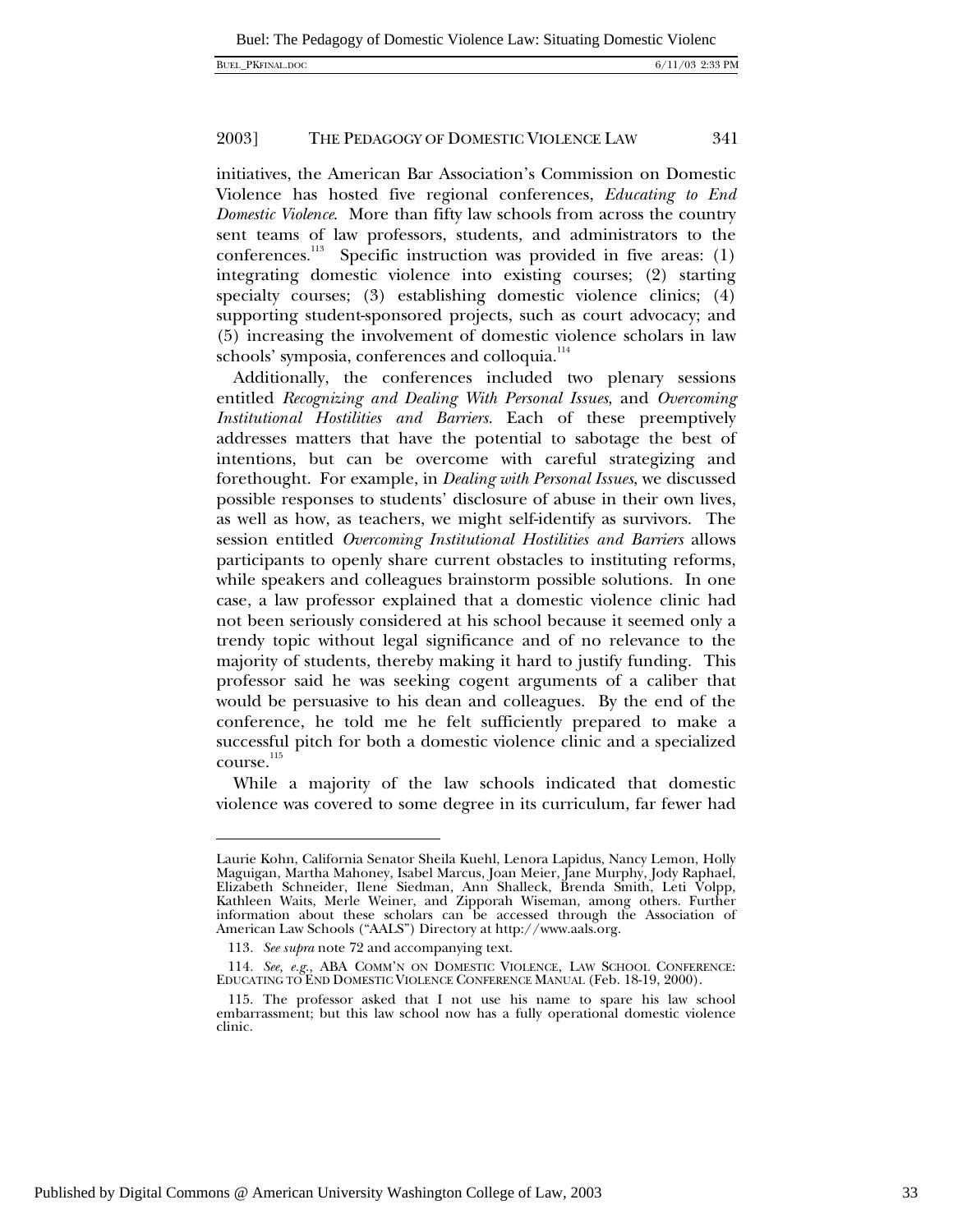dedicated courses or clinics.<sup>116</sup> Law schools without sufficient focus on domestic violence attributed this to their underestimation of the issue's magnitude in impact and influence on lawyer's professional and personal lives. Increasingly, scholars, professionals and politicians acknowledge the same basis for their resisting previous initiatives to improve legal remedies and interventions for domestic violence litigants.<sup>117</sup> Thus, toward the end of the ABA conferences, each law school convened on its own–with an experienced facilitator– to create a strategic plan specific to their school, including time lines and necessary action steps to achieve identifiable goals.

The conference's format is modeled on a conference convened by attorney activist Robin Hassler Thompson, when she was the director of Florida Governor Lawton Chiles' Domestic and Sexual Violence Task Force. Thompson obtained a grant from the Florida Bar Foundation to bring together representatives from all Florida law schools for three days of presentations and planning.<sup>118</sup> Ms. Thompson's program was also the prototype for the ABA's successful law school conferences held regionally around the country.<sup>119</sup> Having the benefit of presenting at this conference and witnessing the enthusiastic response of the participants, I was motivated to replicate the conference in Texas. Ms. Thompson readily shared her grant proposal and conference format. In 1999, the Texas Bar Foundation provided part of the funding to bring together the ten Texas law schools, also for three days of similar programming.<sup>120</sup> We added a panel of former Domestic Violence Clinic students who honestly described the range of their experiences in directly representing abuse victims. Students who had taken my Domestic Violence and the Law course sat in on each workshop and offered their opinions

<sup>116.</sup> Based on surveys of participating law schools. Each regional conference's manual included the course descriptions, syllabi, and other relevant materials from existing courses in that region's law schools.

<sup>117</sup>*. See* M. Isabel Medina, *Justifying Integration of Domestic Violence Throughout The Law School Curriculum: An Introduction to the Symposium*, 47 LOY. L. REV. 1, 9 (2001) (claiming that the wealth of "law" to cover makes it difficult to cover everything in depth).

<sup>118.</sup> The *Domestic Violence Education in Florida's Law Schools* conference was held September 10-12, 1997 at Florida State University College of Law in Tallahassee, Florida, and was co-sponsored by the Governor's Task Force on Domestic and Sexual Violence and the Florida Bar Foundation.

<sup>119</sup>*. See supra* notes 108-11 and accompanying text.

<sup>120.</sup> The *Domestic Violence Education in Texas Law Schools* conference was held April 15-16, 1999 at the Texas Law Center in Austin, Texas, and was co-sponsored by the National Training Center on Domestic and Sexual Violence, State Bar of Texas Legal Services to the Poor in Civil Matters Committee, Texas Lawyers Care/State Bar of Texas, Texas Supreme Court's Gender Bias Reform Implementation Committee, and the Texas Young Lawyer Association's Women and the Law Committee.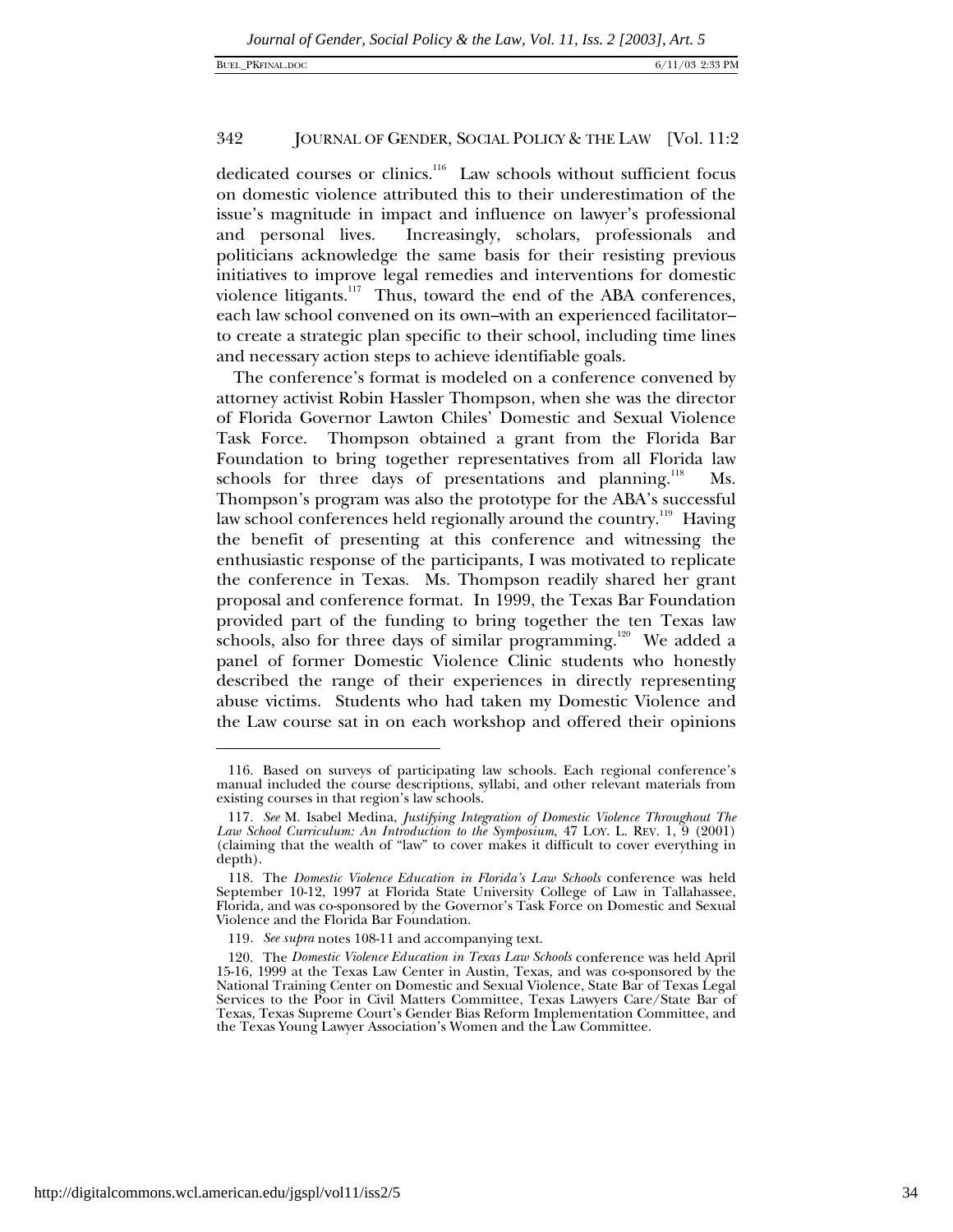$\overline{a}$ 

#### 2003] THE PEDAGOGY OF DOMESTIC VIOLENCE LAW 343

regarding various proposals. As a result of this conference, at least two Texas law schools have now established Domestic Violence Clinics, and several more have dramatically increased the integration of domestic violence legal matters into their curricula.<sup>121</sup>

Another model worthy of replication is a symposium, *Confronting Domestic Violence and Achieving Gender Equality: Evaluating BATTERED* WOMEN & FEMINIST LAWMAKING by Elizabeth Schneider.<sup>122</sup> Sponsored by The Women and the Law Program at American University Washington College of Law. This day-long event brought together thirty-four feminist scholars from around the country to consider how theory and practice have shaped domestic violence work. We discussed how Professor Schneider's book,<sup>123</sup> and domestic violence scholarship generally, relate to gender equality and our conceptions of women's lives. By dividing the discourse into four sections, we addressed an expansive range of topics while still allowing each participant to present her work. The first topic heading was *Domestic violence and feminism;* the second, *The importance of race, ethnicity, culture and class in shaping our changing conceptions of and responses to violence against women;* the third, *The law school as a site for theory, education and advocacy*; and fourth, *Changes in understanding and practice*. It is not hyperbole to say that participants found it exhilarating to hear of colleagues' creative, fascinating and state-of-the art research and direct service projects. $124$ 

#### IV. INSTITUTIONALIZING AN ETHICAL MODEL OF PRACTICE

#### *A. Ethical Mandates to Teach Domestic Violence Law*

Domestic violence practice often involves an amalgam of legal issues, with some lawyers choosing to represent the victims in

<sup>121.</sup> This statement is based on the author's subsequent conversations with representatives of these law schools.

<sup>122.</sup> Transcript on file with the *American University Journal of Gender, Social Policy & the Law*.

<sup>123.</sup> ELIZABETH M. SCHNEIDER, BATTERED WOMEN & FEMINIST LAWMAKING (2000).

<sup>124.</sup> In addition to the articles published in this edition of the *American University Journal of Gender, Social Policy & the Law*, participants presentations included: Maria Arias' *The Relationship of Mandatory Arrest Laws and Communities of Color in New York*, Donna Coker's *Dilemmas Created by Involving the State in Women's Lives, Particularly Poor Women and Women of Color*, and Martha Mahoney's *Concepts of Violence and Consent in Welfare Reform: Exclusion of Children from Welfare Receipt*. Chaired by Professor Ann Shalleck, the symposium began with a dinner for participants on the evening of April 19th, with the full discussions taking place throughout the day on April 20, 2002 in Washington, D.C. Professor Shalleck directs the Women and the Law Program of the Washington College of Law, which provided funds to cover travel costs for those whose schools or agencies could not do so.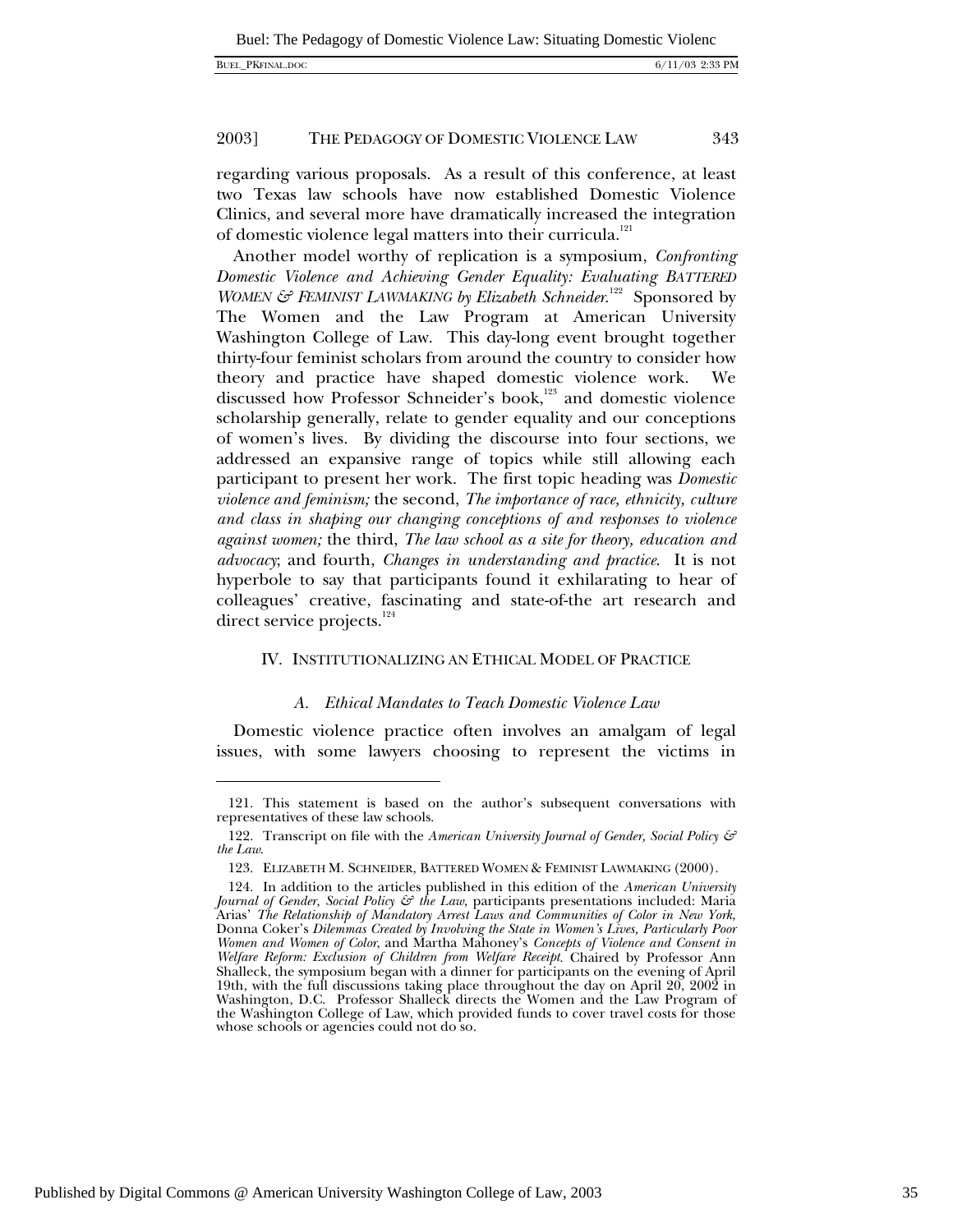criminal, family, estate planning, tort, real estate, and protective order matters, while others handle just one practice area. In either scenario, domestic violence practitioners are not provided with sufficient ethical and substantive guidance by the Model Rules of Professional Conduct<sup>125</sup> or the Model Code of Professional Responsibility.<sup>126</sup> Attorneys have long been governed by ethical rules and standards, with the American Bar Association's Model Rules of Professional Conduct ("ABA Model Rules") clarifying permissive (may) versus mandatory (shall) practices. Noncompliance with the latter can bring about disciplinary action, $127$  assuming the client is aware of the standard of care to be expected.

The ABA Model Rules specify: Rule 1.1 Competence: "A lawyer shall provide competent representation to a client. Competent representation requires the legal knowledge, skill, thoroughness and preparation necessary for the representation."<sup>128</sup> Thoroughness and Preparation: [5]

Competent handling of a particular matter includes inquiry into and analysis of the factual and legal elements of the problem, and use of methods and procedures meeting the standards of competent practitioners. It also includes adequate preparation. The required attention and preparation are determined in part by what is at stake; major litigation and complex transactions ordinarily require more elaborate treatment than matters of lesser consequence.<sup>129</sup>

Maintaining Competence: [6] "To maintain the requisite knowledge and skill, a lawyer should engage in continuing study and education."130

The above offers a broad framework that may be sufficient for counsel handling legal matters without the complex layering of critical issues inherent in most domestic violence litigation. Even lawyers who are inclined to be diligent and meticulous in their handling of cases may not be aware that battered clients are often severely traumatized even though their public demeanor may not reveal functional difficulties. Some would argue that promulgation of specific standards or rules dictating lawyer practices in domestic

<sup>125.</sup> MODEL RULES OF PROF'L CONDUCT AND CODE OF JUD. CONDUCT (1989).

<sup>126.</sup> MODEL CODE OF PROF'L RESPONSIBILITY AND CODE OF JUD. CONDUCT (1980).

<sup>127.</sup> RONALD E. MALLEN & JEFFREY M. SMITH, LEGAL MALPRACTICE 36 (4th ed. 1996).

<sup>128.</sup> MODEL RULES OF PROF'L CONDUCT R. 1.1 (2001).

<sup>129</sup>*. Id.* at R. 1.1(5).

<sup>130</sup>*. Id.* at R. 1.1 (6).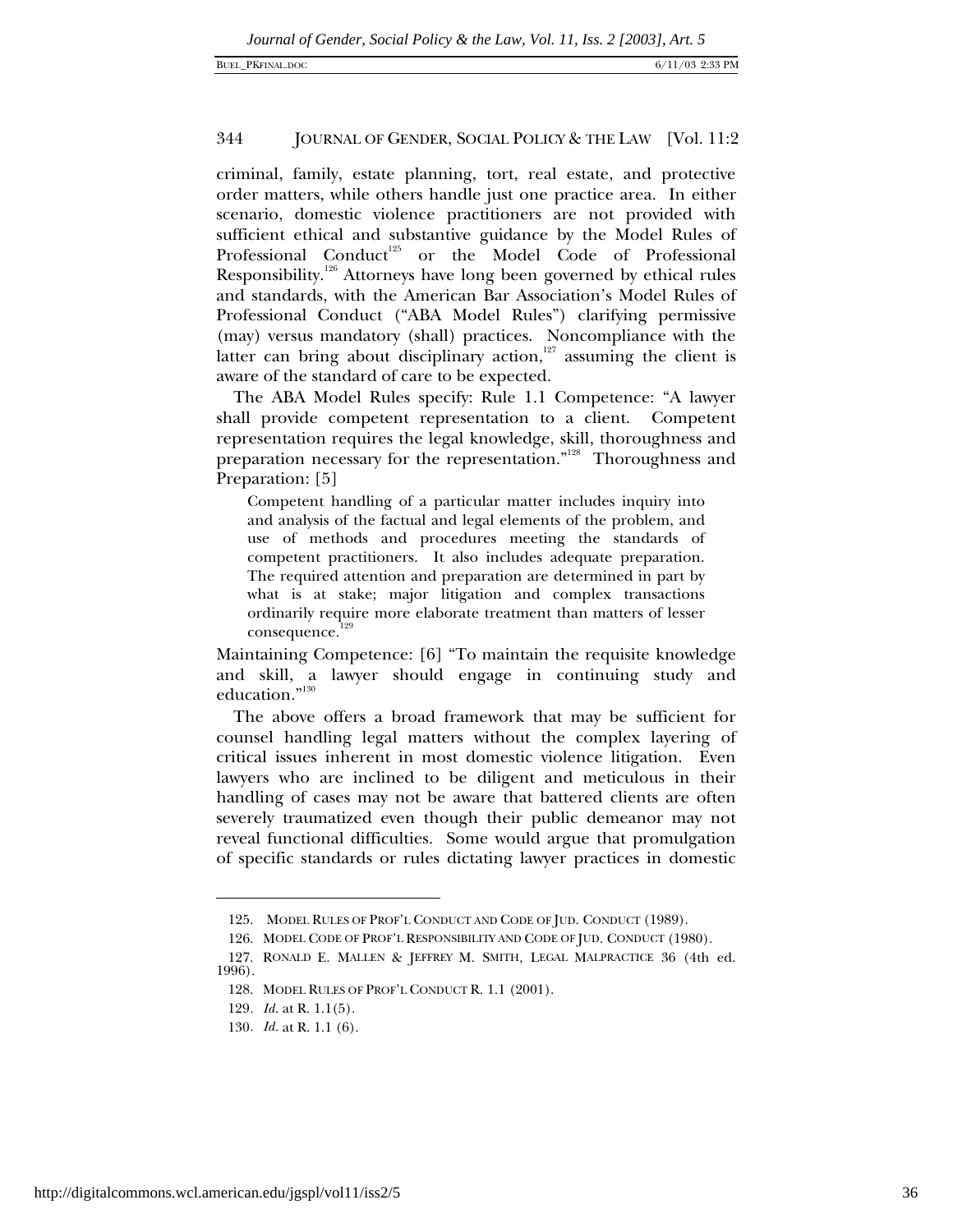| <b>BUEL PKFINAL.DOC</b> |  |
|-------------------------|--|
|-------------------------|--|

violence matters is necessary to motivate necessary changes. Professor Kimberly Kovach says that without adequate incentive, counsel and the organized bar will likely resist the call for muchneeded reforms regarding minimum standards of practice.<sup>131</sup> support of this assertion, Kovach cites the low rates of attendance at continuing legal education seminars prior to the adoption of mandatory requirements with licensure contingent on meeting the annual minimum of hours specified.<sup>132</sup> It thus may fall to law schools to take the lead in assuring that students receive basic knowledge of domestic violence sufficient to meet the standard showing "requisite knowledge and skill."<sup>133</sup>

#### *B. Permanent Funding vs. "Soft" Monies*

Too many of our law schools fund clinics and domestic violence teachers on a year-to-year basis, sometimes with what are termed "soft" funds, as their amounts are unstable. For the following ten reasons, I propose that law schools institutionalize the funding of their domestic violence instructors and clinics.

First, the academic richness of the field affords much opportunity to enhance students' horizons. Domestic violence impacts virtually every area of legal practice, whether directly or as a tangential issue. Through their representation of abuse victims, law students learn about family, criminal, consumer, tort, property, civil rights, and other areas of law, as discussed *infra*.

Second, clinical programs bridge the gap between theory and practice. For at least two decades the ABA, the American Association of Law Schools and various professional organizations have strongly recommended that law schools offer more practical course and clinic offerings.

Third, clinics afford students the opportunity to fully represent abuse victims. Unlike some clinics in which students are limited to drafting documents, research or other more limited involvement in a

<sup>131</sup>*. See* Kimberlee K. Kovach, *Symposium: New Wine Requires New Wineskins: Transforming Lawyer Ethics for Effective Representation in a Non-Adversarial Approach to Problem Solving: Mediation*, 28 FORDHAM URB. L.J. 935 (2001); *see also* John S. Dzienkowski & Robert J. Peroni, *Multidisciplinary Practice and the American Legal Profession: A Market Approach to Regulating the Delivery of Legal Services in the Twenty-First Century*, 69 FORDHAM L. REV. 83, 84-89 (2000).

<sup>132.</sup> See Kovach, supra note 131, at 954 (citing Rocio T. Aliaga, *Framing the Debate on Mandatory Continuing Legal Education: The District of Columbia Bar's Consideration of MCLE*, 8 GEO. J. LEGAL ETHICS 1145, 1148-54 (1995); Lisa A. Grigg, *The Mandatory Continuing Legal Education ("MCLE") Debate: Is it Improving Lawyer Competence or Just Busy Work?*, 12 B.Y.U. J. PUB. L. 417, 426-28 (1998).

<sup>133</sup>*. See* Baca, *supra* note 60.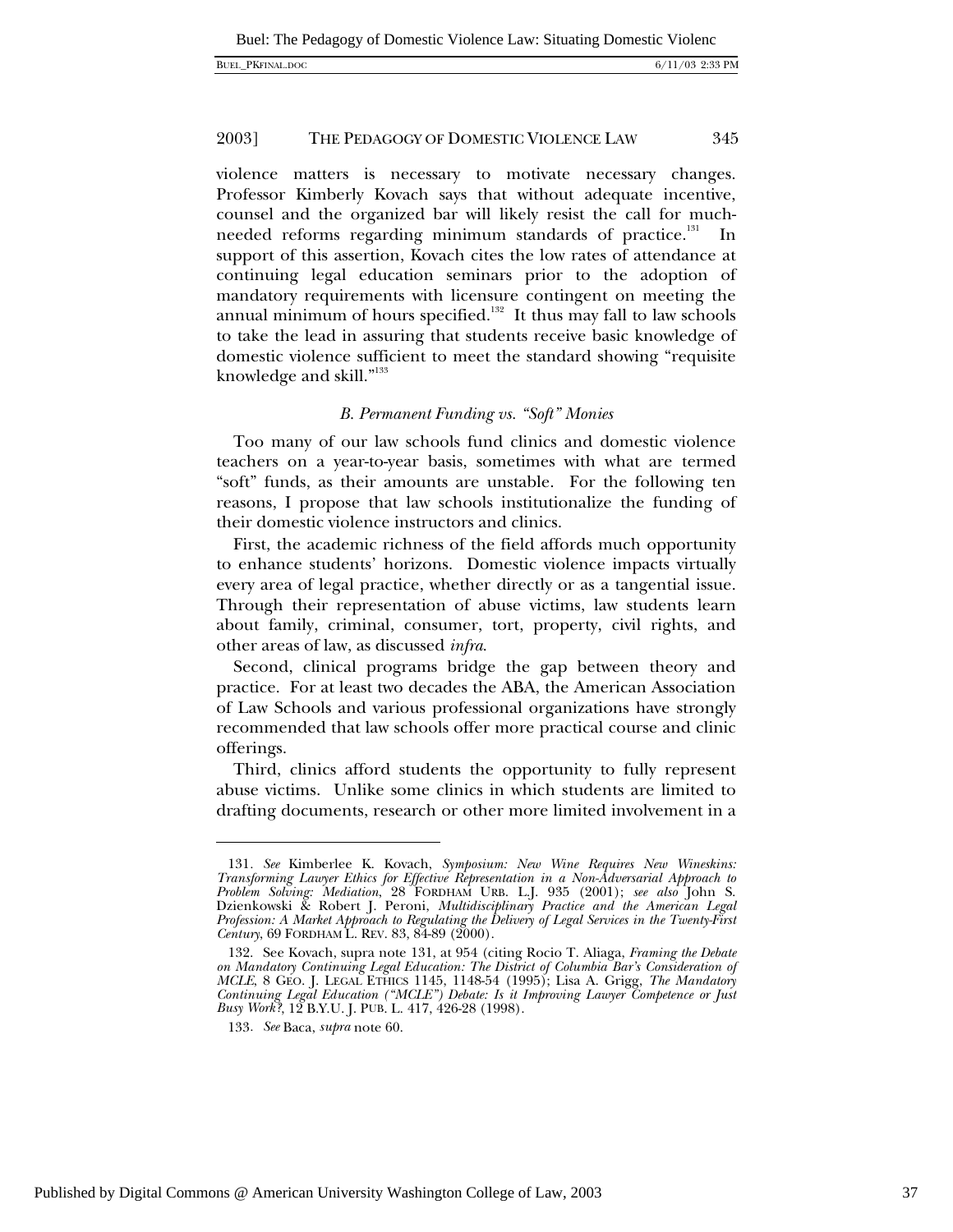case, the Domestic Violence Clinic students not only draft all their own documents, but also handle every aspect of trial, from oral argument to fashioning settlements.

Fourth, students exhibit extraordinary interest in domestic violence clinics and courses, in spite of the rigorous requirements. At the University of Texas School of Law, both the Domestic Violence Clinic and Domestic Violence and the Law course are greatly oversubscribed every semester, with students literally clamoring for admission.

Fifth, our students report that the clinic and course are lifechanging experiences for them. Student evaluations and informal discussions indicate that for many, such exposure greatly impacts their career decisions and lives. A number of students who had previously accepted positions in large firms came to the realization that either representation of domestic violence victims or some other public service was far more appropriate for them. Those students who choose large firm practice call and e-mail to share stories of their pro bono work on behalf of abuse victims, whether in direct case representation, fundraising for a shelter, drafting appellate briefs for incarcerated victims, or otherwise assisting as needed. For example, one former student, Nzinga Hill, recently assumed the role of directing Tulane Law School's new Domestic Violence Clinic and Ellen Josef is director of the South Texas college of Law's Domestic Violence Clinic. Similarly, Annalynn Cox, a previous course and Clinic student, now directs the Travis County (Texas) County Attorney's Domestic Violence Unit, and Sarah Kihneman coordinates all legal services for the Austin, Texas, Safeplace Shelter and Rape Crisis Center.

Sixth, many of us have worked diligently to obtain outside federal and foundation monies, but those are almost always time-limited.<sup>134</sup>

Seventh, even when we expend the time for outside fundraising, the challenges include many funders' view that law schools have their own endowments and should be funding such programs themselves. They have also cited our ability to raise tuition and request assistance from alumni as additional reasons for denying funding.

Eighth, it is arguably not a good use of a professor's time to be writing grants and otherwise begging for outside sources for money.

<sup>134.</sup> For example, with our local domestic violence shelter, Legal Aid program and Women's Advocacy Center, our University of Texas School of Law Domestic Violence Clinic secured a Violence Against Women Act ("VAWA") Grant for two eighteen month periods. This grant provided each of us with a full-time attorney and improved service delivery to battered women, as well as the coordination of legal services within our community.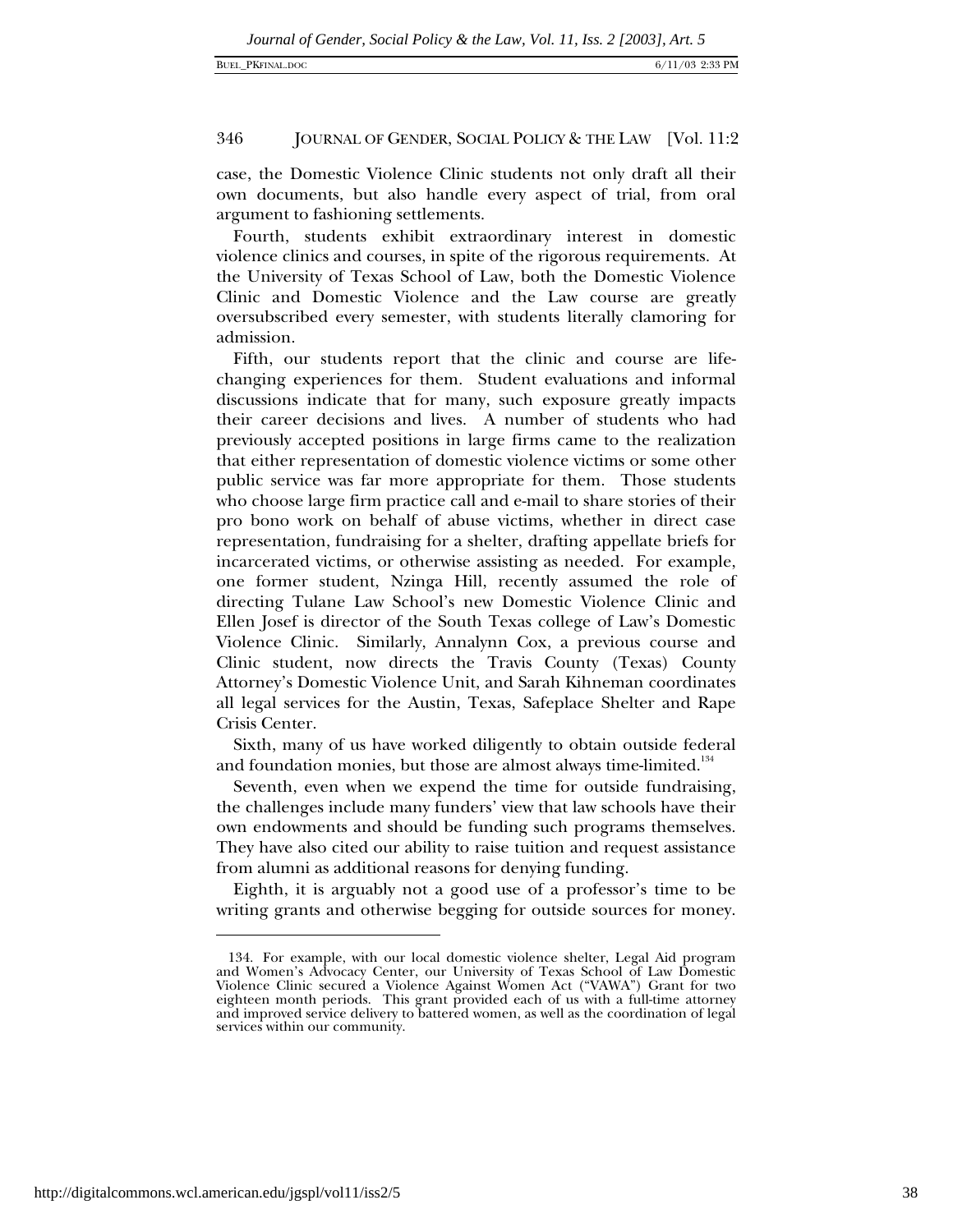Our time is better spent writing scholarly and practical articles, advising students, teaching, and running our clinics.

Ninth, such courses and clinics fill a critical, unmet legal need in our communities.

Tenth, our clinics and courses have the potential to be national models, replicable by other institutions of higher education, while instigating positive changes and prestige at our schools.

While soft money may not be the optimal funding source for continuing or new initiatives, it can spark extraordinary efforts within an academy. For example, the presence of the University of Texas Law School's Domestic Violence Clinic was instrumental in the University's receipt of a two-year \$500,000 Department of Justice grant to address violence against women across the entire campus. This grant has allowed us to hire three full time staff members: a coordinator, a community education specialist, and a counselor. While we had previously established a committee to address such issues on campus, the grant allowed us to greatly expand the group, now calling ourselves the Voices Against Violence Committee with members representing most of the administrative sectors, departments and schools.<sup>135</sup> An action-oriented Committee and An action-oriented Committee and Program, we have held a well-attended national Institute at the University of Texas on partner violence at colleges, sharing the materials we and other colleges have developed.

In collaboration with our two off-campus community partners (Safeplace Shelter and the Austin Police Department's Victim Services Department), we have implemented a data collection system throughout eight on-campus departments, and two private, offcampus residence halls to record incidents of sexual assault, relationship violence, and stalking affecting students. We have also tripled the number of emergency call boxes across campus, written and distributed three brochures detailing our services and available resources, started a peer educators program in which students conduct community education sessions, presented workshops to over 10,000 students, faculty, staff and partners of students, provided individual and support group counseling to over 200 students and partners of students, engaged the University of Texas School of Social

Published by Digital Commons @ American University Washington College of Law, 2003

<sup>135.</sup> The goals for the Voices Against Violence Program are: (1) improve data collection related to violence against women on campus; (2) develop a system of comprehensive, coordinated services for victims of sexual assault, relationship violence and stalking; (3) create a coordinated response to violence against women on campus to impact campus cultural norms regarding sexual assault and relationship violence; and (4) review institutional responsibility and abuser accountability and responsiveness to victim safety.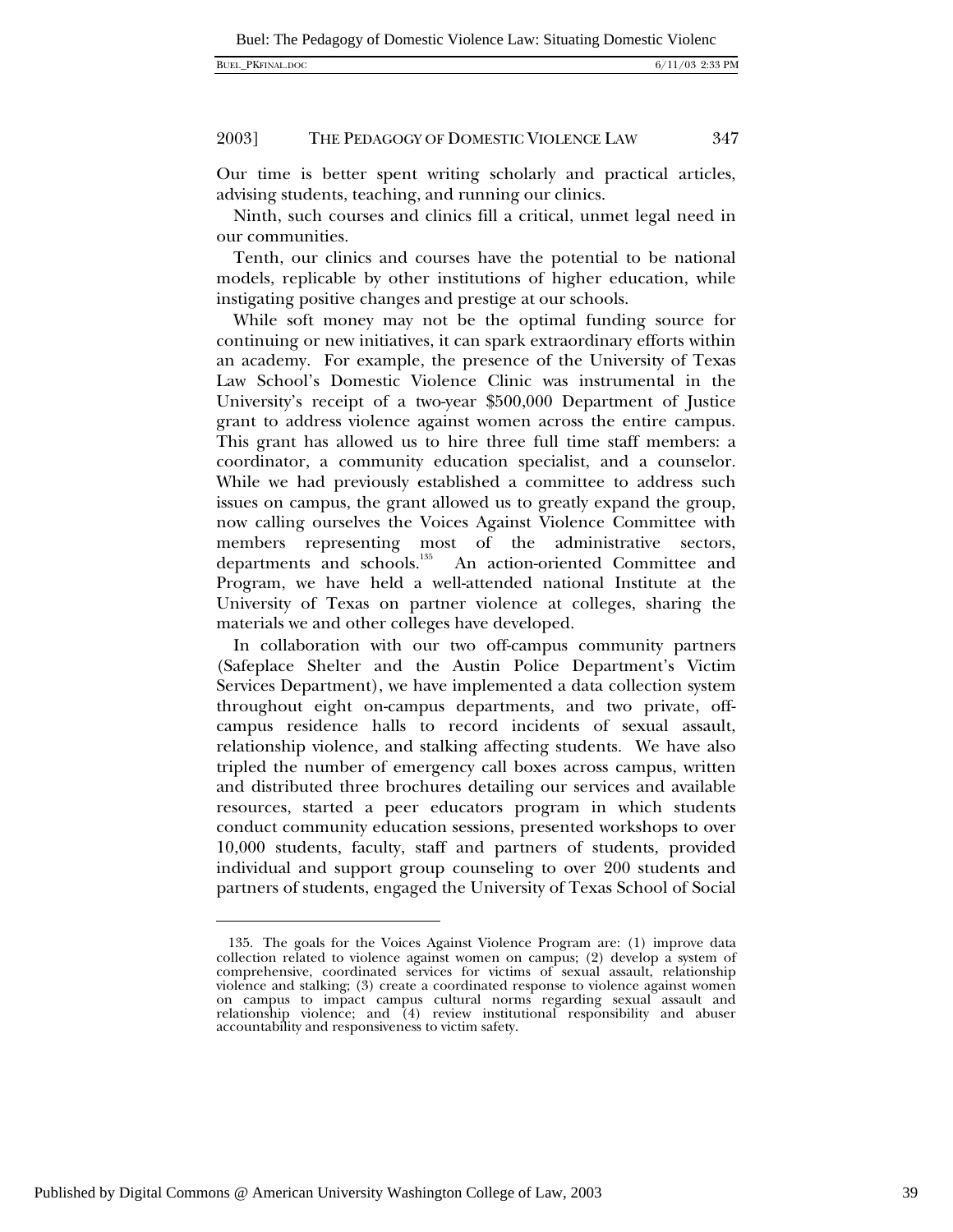Work's Research Department to conduct ongoing evaluations of our program, and conducted strategic planning to expand and improve our initiatives. Additionally, we are prioritizing integrating partner violence issues into the curriculum, with the Black Studies and Theatre departments collaborating to offer a Fall of 2002 course on creative uses of theatre and the media to educate about partner abuse. One goal is to institutionalize our many good works to the extent that when the federal funding expires, the University of Texas will fund the Voices Against Violence Program.<sup>136</sup>

### *C. Implementing Systems Change with Gentle, Relentless Pressure*<sup>137</sup>

My students' evaluations consistently extol their appreciation for a class focusing on systems change in the context of forging legal and social solutions to family violence. In-depth analysis of legal theory and practice often results in students expressing great frustration at the slow pace of reform, and outrage when credible arguments are advanced but ignored by powerful stakeholders. For example, every semester, students draft significant ameliorative legislation, with persuasive position papers for legislators' review. While several of their bills have eventually become law, it often takes several years and many rounds of meetings to promulgate such legislation. From this experience, students learn how to balance patience, persistence and careful preparation to achieve a goal that requires collaboration within a highly politicized environment.

University of Texas law students have written compelling research papers that have substantially contributed to the passage of key statutes, including the 2001 Texas legislature's expansion of those eligible to apply for a protective order to include victims of dating<br>violence.<sup>138</sup> Another student's comprehensive research on child Another student's comprehensive research on child visitation assisted in the adoption of a landmark bill stating, "It is a rebuttable presumption that it is not in the best interest of a child for a parent to have unsupervised visitation with the child if credible evidence is presented of a history or pattern of past or present child neglect or physical or sexual abuse by that parent directed against the

<sup>136.</sup> E-mail from Jane Morgan Bost, Associate Director, Counseling and Mental Health Center, University of Texas at Austin, to Sarah Buel, Lecturer in Law, University of Texas School of Law (Oct. 3, 2002, 08:00 EST) (on file with author).

<sup>137.</sup> When Lt. Mark Wynn, formerly head of the Nashville Police Department's Domestic Violence Unit, was asked how they were able to effect a 58% reduction in domestic homicides over a two-year period and bring about substantial, positive changes within their legal system, he replied, "Twenty years of gentle, relentless pressure.'

<sup>138</sup>*. See* TEX. FAM. CODE ANN. § 71.0021 (2001) (defining dating violence); *id.* § 82.002 (stating that any adult may apply for a protective order).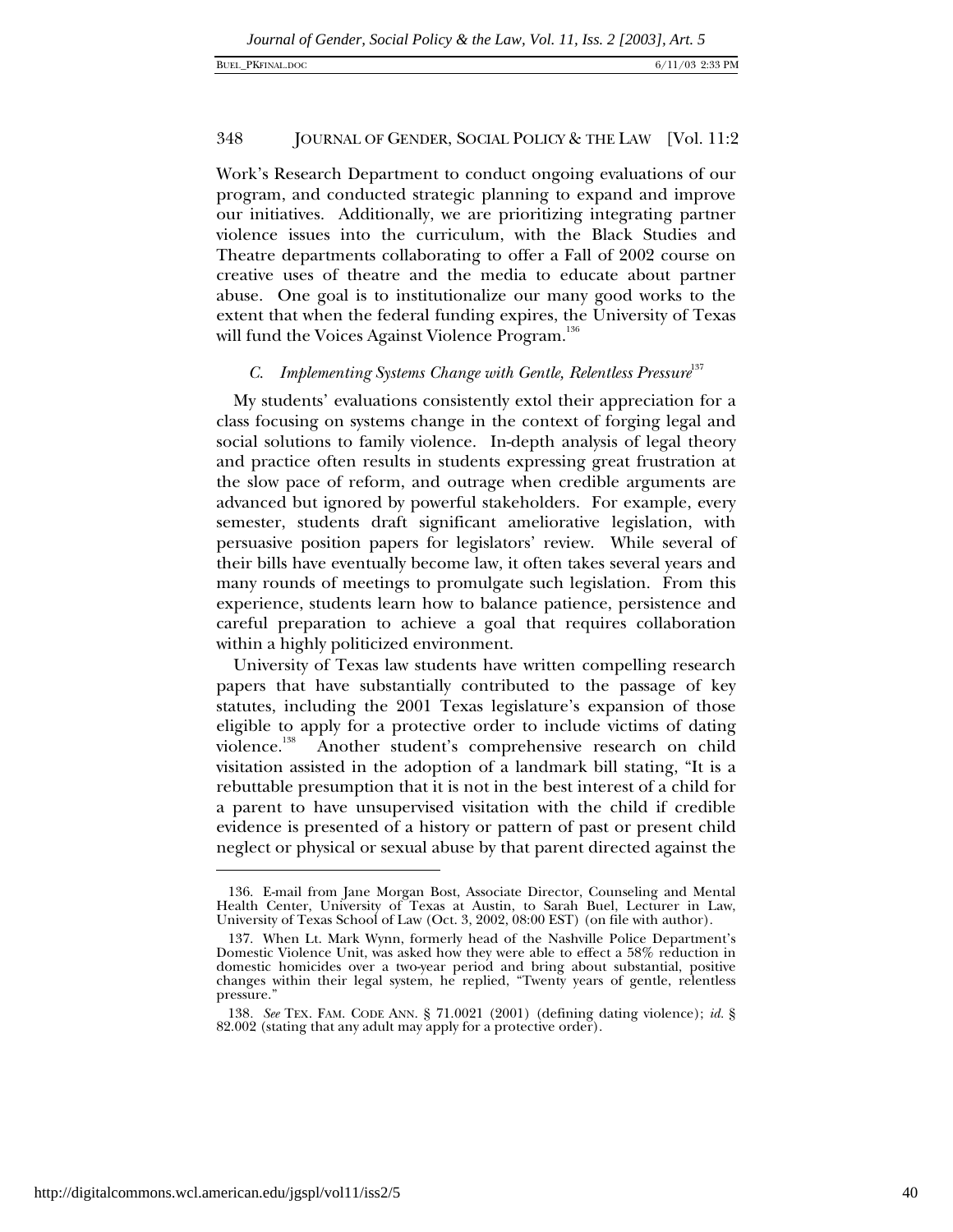other parent, a spouse, or a child."139 In the 1999 legislative session, a law student's paper proved to be the catalyst for extending the duration of the protective order from one to two years.<sup>140</sup> In the same year, another student's paper resulted in the promulgation of a statute stating that a victim may renew a protective order even if there has not been a violation of the order while in effect as long as the victim remains in fear.<sup>141</sup>

#### *1. Court Watches*

In order to pass my Domestic Violence and the Law course, students must complete protective order, criminal and child support court watches, including submission of standardized forms documenting their observations and the court's adherence to the law. By recording the behavior of judges and prosecutors on forms designed to reflect statutory requirements and minimal practice standards, students learn to evaluate complete cases. Court watches educate law students about the complex realities of the judicial system's handling of domestic violence cases, while simultaneously accomplishing significant ends.

I began requiring court watches upon realizing that most law students have never set foot in a courthouse, and neither know how to find one nor know what is supposed to happen inside. The process of simply locating the correct courthouse and courtroom, and finding parking or public transportation, helps students better understand the obstacles faced by victims attempting to access the judicial system. Scrutinizing the treatment of victims by key players, from clerks and lawyers to judges and security staff, allows students to witness the disparity between enactment of legislation and its implementation. Students are also taught to follow the treatment ordered for perpetrators, and, in so doing, gain a better understanding of the potentially conflicting interplay between efforts at reform, punishment, and deterrence.

By observing several judges who handle various criminal and civil matters, students are better able to identify those characteristics necessary for fair proceedings, in addition to seeing the application of statutory and case law. Course evaluations indicate that almost all

<sup>139</sup>*. Id.* § 153.004(e) (noting that a history of domestic violence will be considered when the court decides whether to issue a conservator for a child).

<sup>140.</sup> The student's paper argued for an extension to five years, but in committee a compromise of two years was reached. *Id.*  $\S 85.025(a)(1)$  (noting that the protective order may be effective for a period of not more than two years).

<sup>141</sup>*. Id.* § 85.025(b) (allowing for an extension of the protective order).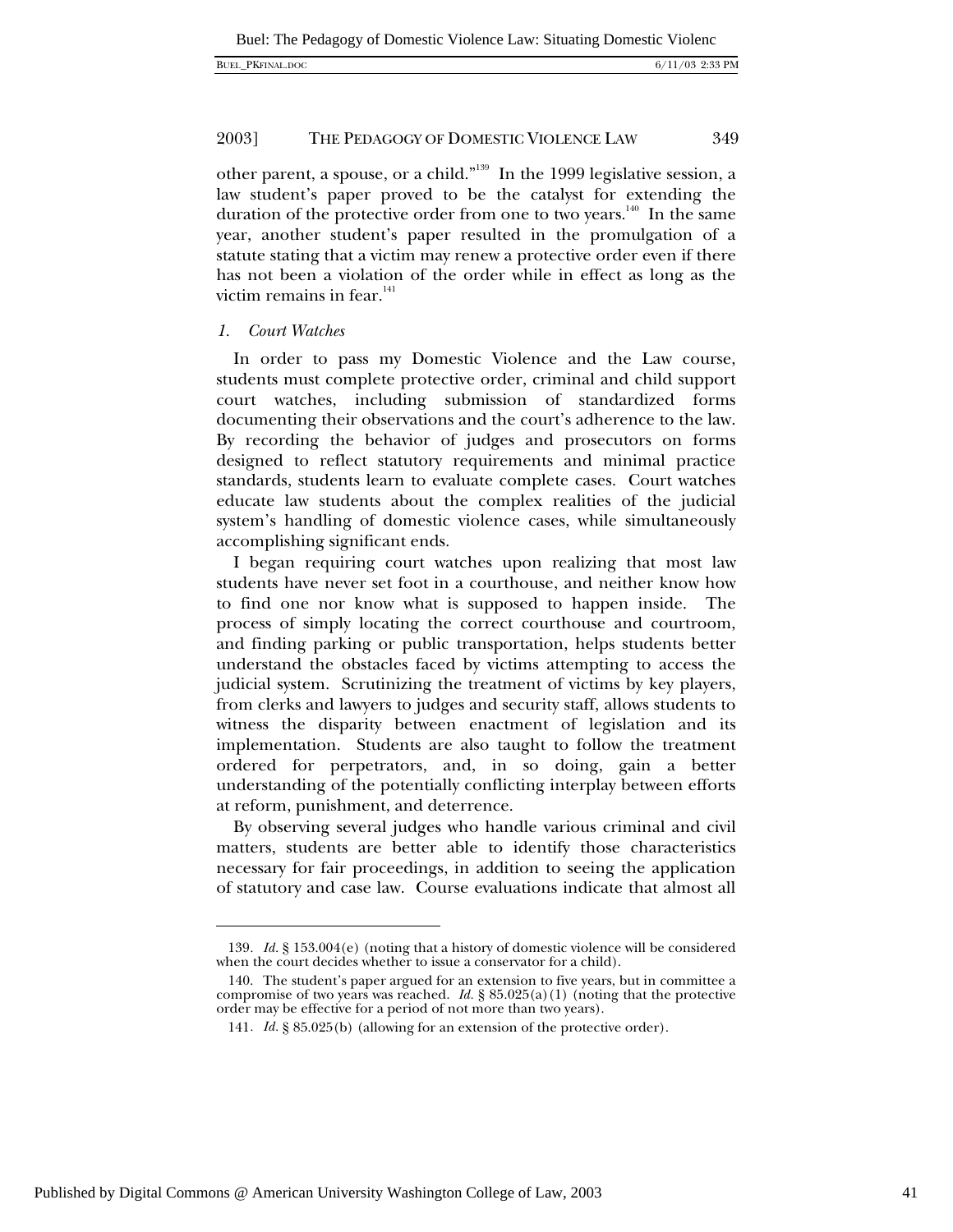students believed the court watches had a tremendous impact on their understanding of the judicial system's multifarious responses to abuse victims. More importantly, many students report being motivated by some of the nefarious behavior they witnessed to get involved with their local bar associations and other involved entities to bring about needed reforms. Some students indicate that hearing victims' stories of terror and torture first hand provided the incentive to start school-based programs or initiated pro bono domestic violence programs at their law firms or bar associations upon graduation. Often they are outraged by the court's inattention to children of domestic violence, engendering research papers which have spawned innovative projects ranging from organized distribution of children's safety plans to developing a court day-care room.

At the beginning of class, students who have completed court watches are often eager to share their observations with their classmates. Such enthusiasm reflects students' appreciation for the exposure to "real life" legal cases and desire to learn a great deal from the rich experience of seeing the law in action. Additionally, the process of sharing students' court watch findings with the judges and prosecutors under scrutiny have resulted in several of those judges and attorneys acknowledging the problematic aspects of their behavior, then improving markedly. In sum, the court watches inform and educate our law students in a manner that only a personal, direct, eyewitness experience can. They are profoundly affected by the close contact with domestic violence victims and offenders, which also teaches them how to progress from identification of a problem to remedial action. Affording students the opportunity to engage in domestic violence court watches<sup>142</sup> enriches their education and improves our legal system.

#### *2. Social Entrepreneur Projects*

In an effort to help battered women's service organizations and survivors attain financial independence, I supervise law students and University of Texas McCombs School of Business Marketing Professor Linda Golden supervises graduate business school students in a collaborative effort to establish and help run a for-profit business within our by shelter. Our primary goal is the creation of a consistent source of substantial revenue, thus obviating the need for the shelter's frenetic funding searches. An important secondary goal is

<sup>142.</sup> For further information about court watches conducted in other jurisdictions contact the Battered Women's Justice Project, 1-800-903-0111.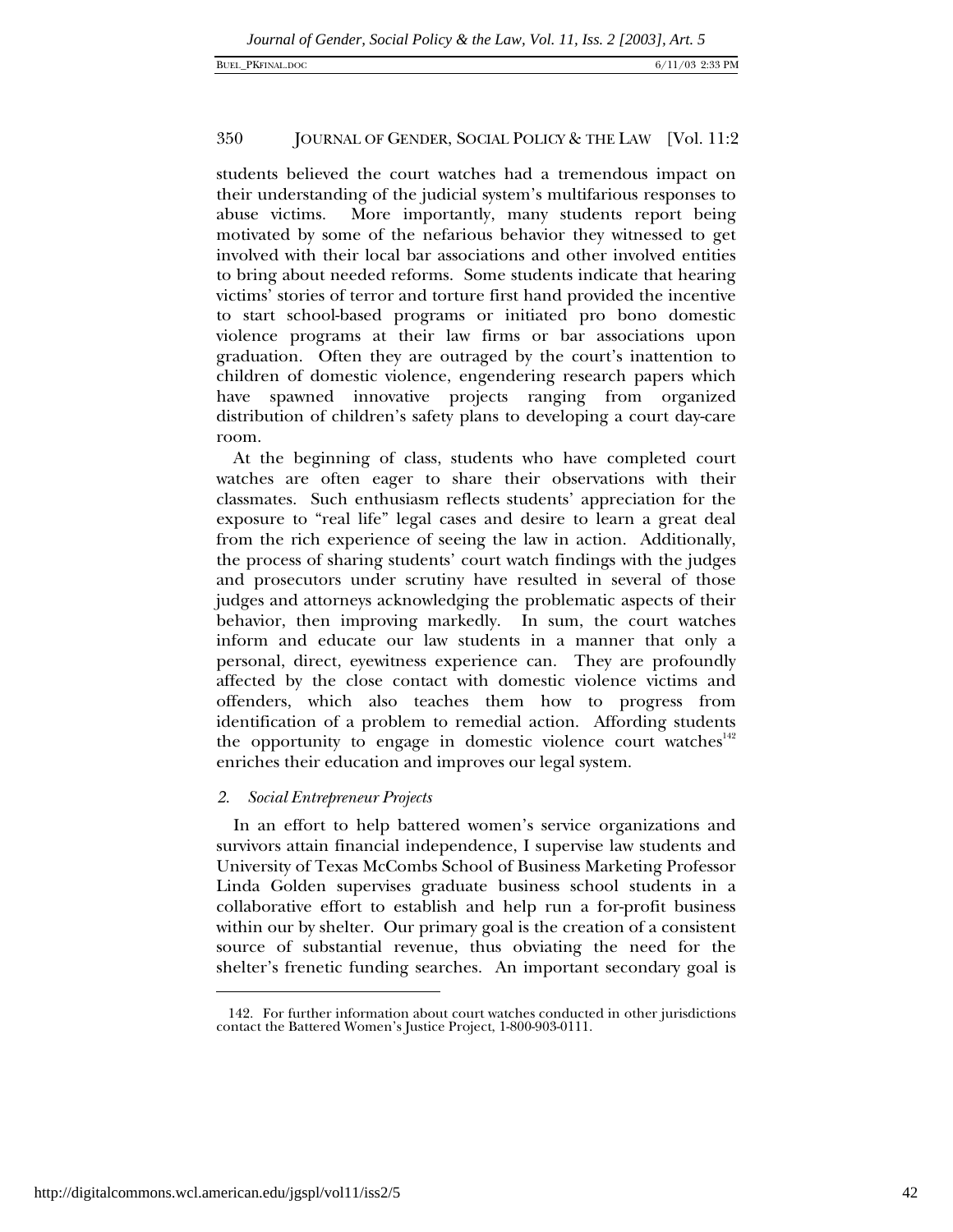| <b>BUEL PKFINAL.DOG</b> |  |
|-------------------------|--|
|-------------------------|--|

to provide employment opportunities for shelter residents, including preparation for higher paying jobs, such as those involving computer or other high-tech skills. By publicizing the fact that purchases of the shelter businesses' products and services will benefit abuse victims, we hope to raise community awareness about the issue while garnering additional customers.<sup>143</sup>

The MBA and law students created a Powerpoint presentation detailing the pros and cons of each proposed business, which they showed the very appreciative shelter board. We have now made contact with the Harvard Business School's Alumni Association chapter in our city and they have expressed interest in providing capital to bring this project to fruition. Professor Golden and I plan to continue this project for as long as the shelter finds it useful.

My law students have received course credit for writing papers on the legal issues arising out of such ventures. For example, one student, Joyce Chen, researched the necessary statutes, regulations and city ordinances applicable for these businesses. She also included key information about San Francisco's Delancy Street Foundation, as we hope to replicate their self-sufficient model of establishing businesses to train ex-offenders and building long-term transitional housing. A second student, Adrienne Leder, has researched the tax implications for each type of business, as well as the possible changes to the shelter's by-laws and potential liability issues. Professor Golden's four MBA students each submitted a final paper describing their efforts, including comparison budgets, funding sources, and full analysis of each business proposal.

#### *3. Battered Women in Prison Projects*

-

As a second year law student in 1988, I was deeply troubled that there was virtually no law student presence at the sole Massachusetts' women's prison, the Massachusetts Correctional Institution at Framingham ("MCI-Framingham"), while there were substantial projects underway at the men's prisons.<sup>144</sup> Thus, male inmates had

<sup>143.</sup> Our first project has been to help reorganize the shelter's thrift store, from designing a new floor plan and sorting clothing into designer label, retro, etc. racks, to changing store hours and pricing. Our second project is establishing a gift basket business, through which customers can order the products on-line or by phone. The baskets can be assembled by survivors at the shelter, allowing them to earn money while remaining safe.

<sup>144.</sup> As a first year student, I volunteered for Harvard Law School's Prison Legal Assistance Project ("PLAP") but, while wholeheartedly supporting their efforts for male prisoners, I was astonished that we had no cases involving female offenders. I was told that we did not handle female prisoners' cases because they did not call for assistance; this was certainly a circular argument, as PLAP had neither placed informational contact information at the women's prison nor had enough of a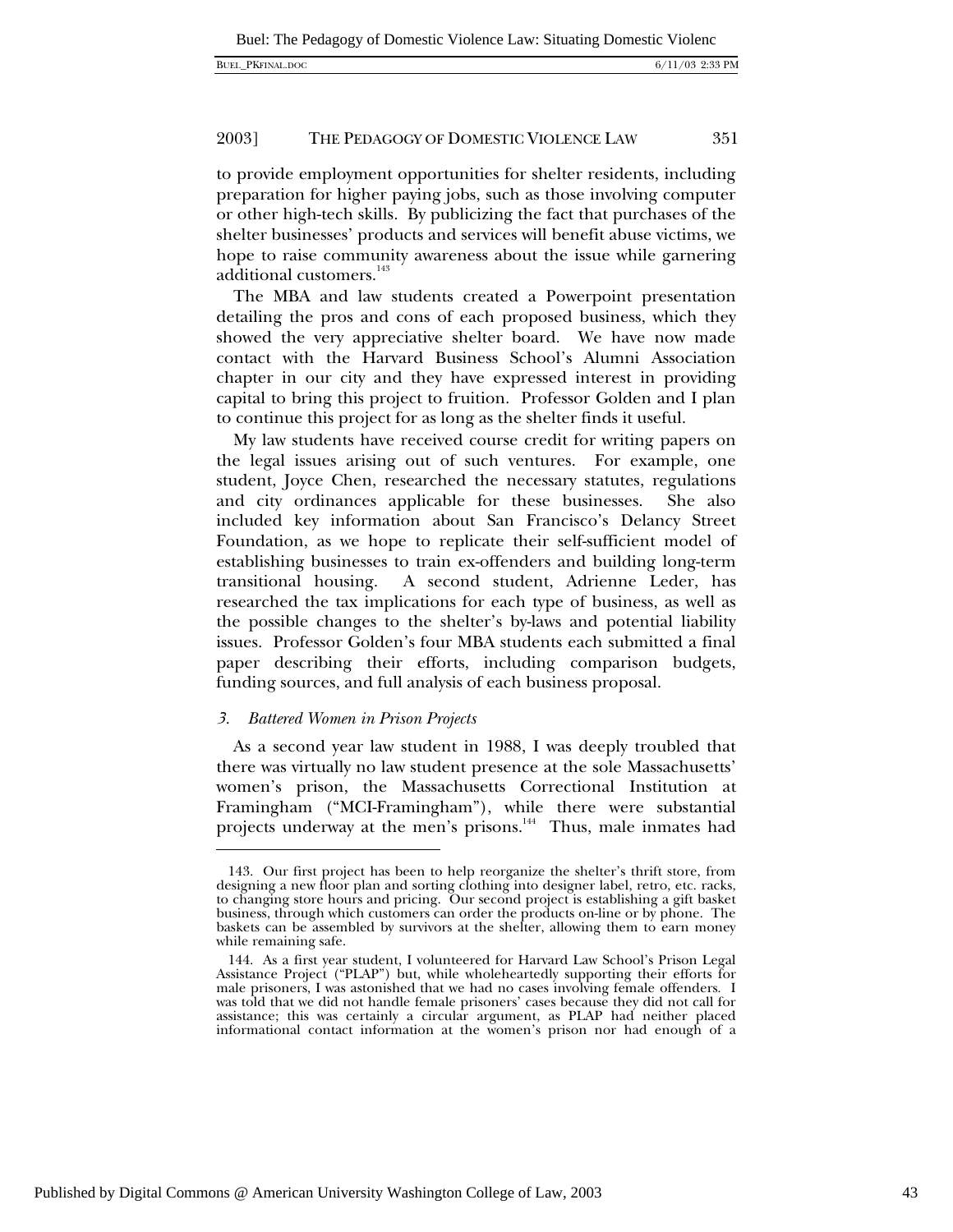access to law student and lawyer assistance for their disciplinary hearings and other legal matters, but female inmates were largely ignored. I worked on the trials and appeals of several battered women prior to law school, then spent the summer after my first year continuing advocacy work with female inmates. Human rights advocate Stacy Kabat ran a group called "Battered Women Fighting Back" at MCI-Framingham, affording the first support and advocacy group for survivors in the state. At that time, the incarcerated survivors had neither appellate counsel nor access to a law library. We organized shifts of law students to staff a minimal law library, for which we also provided many used law books donated by students. The women inmates were tremendously grateful for even our fledgling research skills, as we were determined to teach them what we knew while assisting in the preparation of their appeals.

Stacy Kabat, a number of dedicated volunteers, and I worked closely for several years to maintain a presence at MCI-Framingham and recruit pro bono attorneys for the survivors. We believed that it was essential to make known the compelling stories of these incarcerated battered women, and enlisted the assistance of a professional filmcompany to create the documentary, *Defending Our Lives*, in order to chronicle the stories of four survivors in prison.<sup>145</sup> Law students were a critical component of our advocacy efforts, not only at MCI-Framingham, but also for their willingness to assist appellate counsel in these matters.

Many more attorneys were willing to take appeals *pro bono* if they had law students to conduct legal research, draft documents, conduct interviews, investigate, and otherwise generally assist. With the assistance of Texas Justice Deborah Hankinson, we are currently starting a similar project with Texas Bar Association's Appellate Section Pro Bono Committee.

#### *4. Tenure Matters*

An often-reiterated complaint of course lecturers and clinical teachers for domestic violence programs is that of being excluded from meaningful participation in the running of their law schools, in part through the denial of tenure. While an in-depth discussion of this issue is beyond the purview of this article, it represents an important component of institutionalizing domestic violence jurisprudence.

1

presence to generate word of mouth referrals.

<sup>145</sup>*. See* DEFENDING OUR LIVES, *supra* note 72.